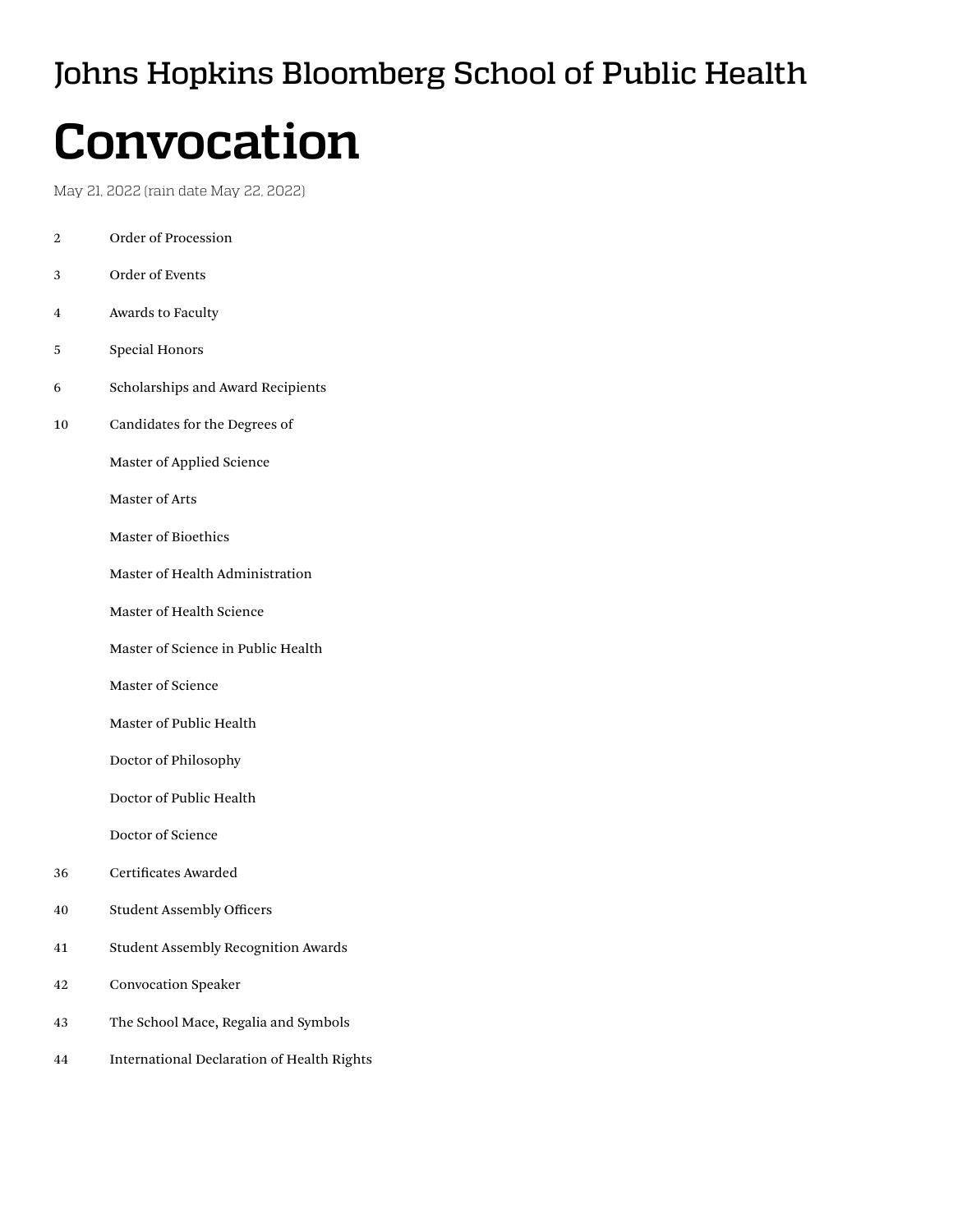# <span id="page-1-0"></span>**Order of Procession**

### *Chief Marshal*

**Debra Furr-Holden,** *Alumnus*

### *Graduates' Marshals*

**Judith K. Bass,** *Professor, Mental Health* **Laura K. Beres,** *Assistant Scientist, International Health* **Mary Elizabeth Hughes,** *Associate Scientist, Population Family and Reproductive Health* **Tamaki Kobayashi,** *Senior Research Associate, Epidemiology* **Alexandra Maertens,** *Research Associate, Environmental Health and Engineering* **Noel T. Muelller,** *Associate Professor, Epidemiology* **Nicholas S. Reed,** *Assistant Professor, Epidemiology* **Jeremy Shiffman,** *Professor, International Health* **Antonio J. Trujillo,** *Associate Professor, International Health*

### *The Graduates*

### *Faculty Marshal*

**Sabra L. Klein,** *Professor, Molecular Microbiology and Immunology*

### *The Faculty*

### *Principals' Marshal*

**David Peters,** *Edgar Berman Chair in International Health*

### *Honored Guests*

### *Deans*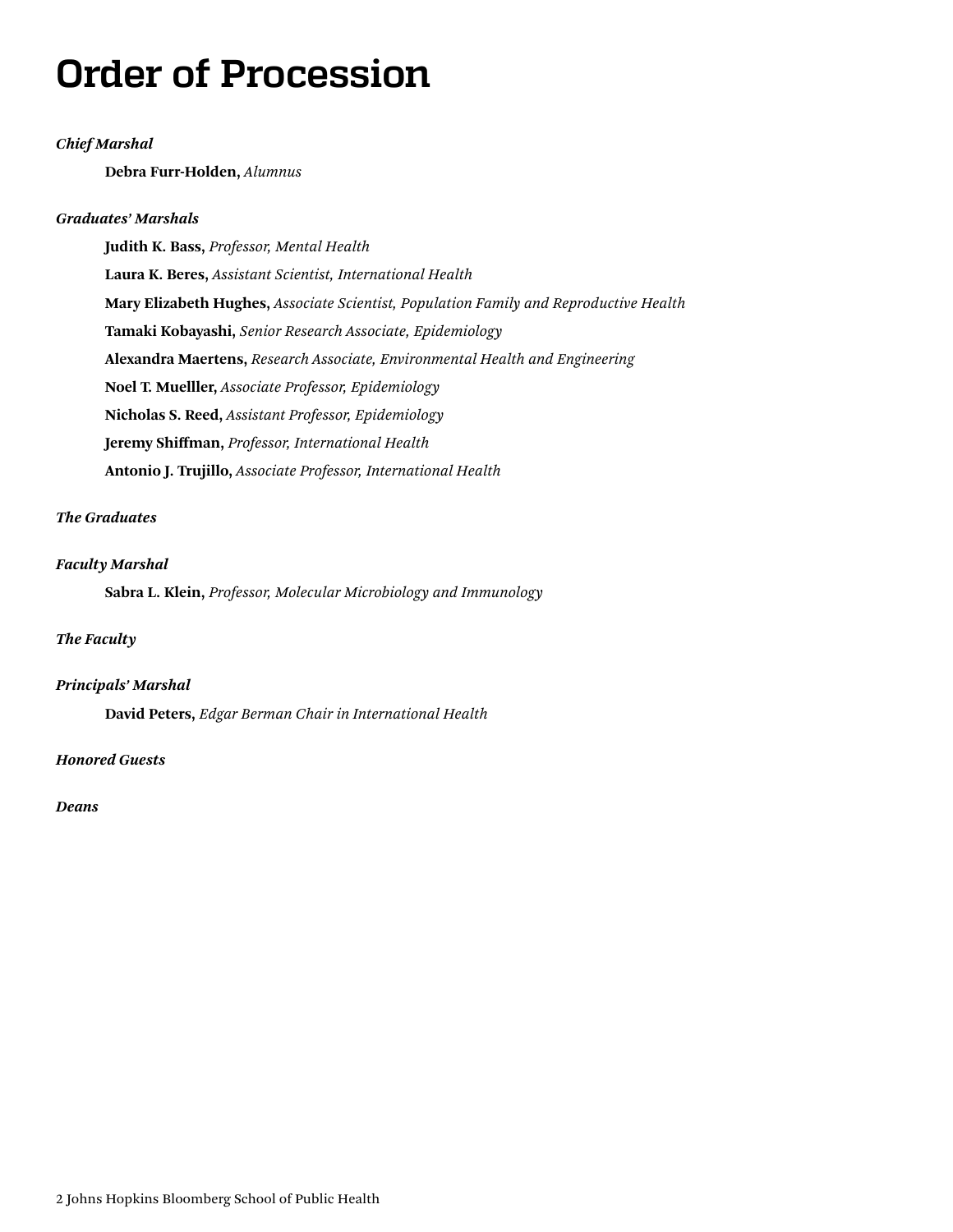# <span id="page-2-0"></span>**Order of Events**

| <b>Greetings</b>                           | Ellen J. MacKenzie, Dean                                                                                    |  |
|--------------------------------------------|-------------------------------------------------------------------------------------------------------------|--|
| <b>Remarks</b>                             | Alan Kim and Yasmine Issah, Co-Presidents, Student Assembly                                                 |  |
| <b>Announcement of Awards and Honors</b>   |                                                                                                             |  |
| <b>Convocation Address</b>                 | Margaret Hamburg, Chair, NTI/bio and the Commonwealth Fund Commission<br>on a National Public Health System |  |
| <b>Recitation of Oath</b>                  | Glen K Koh, Class of 2022                                                                                   |  |
| <b>Diploma and Hooding Ceremony</b>        |                                                                                                             |  |
| Ellen J. MacKenzie, Dean                   |                                                                                                             |  |
|                                            | Heath Elliott, Associate Dean for Development and Alumni Relations                                          |  |
|                                            | Katherine Parris Frey, Assistant Dean for Strategic Initiatives                                             |  |
|                                            | Elizabeth Golub, Director, Online Programs for Applied Learning                                             |  |
|                                            | Jackson Ireland, Executive Vice Dean for Finance and Administration                                         |  |
|                                            | Lymari Morales, Associate Dean for Communications and Marketing                                             |  |
|                                            | Laura L. Morlock, Executive Vice Dean for Academic Affairs                                                  |  |
|                                            | Beth Resnick, Assistant Dean for Practice and Training                                                      |  |
|                                            | Joshua M. Sharfstein, Vice Dean for Public Health Practice and Community Engagement                         |  |
|                                            | Katherin Clegg Smith, Vice Dean for Faculty                                                                 |  |
|                                            | Michael Ward, Associate Dean for Enrollment Management and Student Affairs                                  |  |
| <b>Masters of Applied Science</b>          |                                                                                                             |  |
| <b>Master of Arts</b>                      |                                                                                                             |  |
| <b>Masters of Bioethics</b>                |                                                                                                             |  |
| <b>Masters of Health Administration</b>    |                                                                                                             |  |
| <b>Masters of Health Science</b>           |                                                                                                             |  |
| <b>Masters of Science in Public Health</b> |                                                                                                             |  |
| <b>Masters of Science</b>                  |                                                                                                             |  |
| <b>Masters of Public Health</b>            |                                                                                                             |  |
| <b>Doctors of Philosophy</b>               |                                                                                                             |  |
| <b>Doctors of Public Health</b>            |                                                                                                             |  |
| <b>Doctor of Science</b>                   |                                                                                                             |  |
| <b>Closing Remarks</b>                     | Debra Furr-Holden, Alumnus                                                                                  |  |

### *Recessional*

The audience is requested to remain standing until faculty and graduates leave the area.

Music provided by Archipelago Project.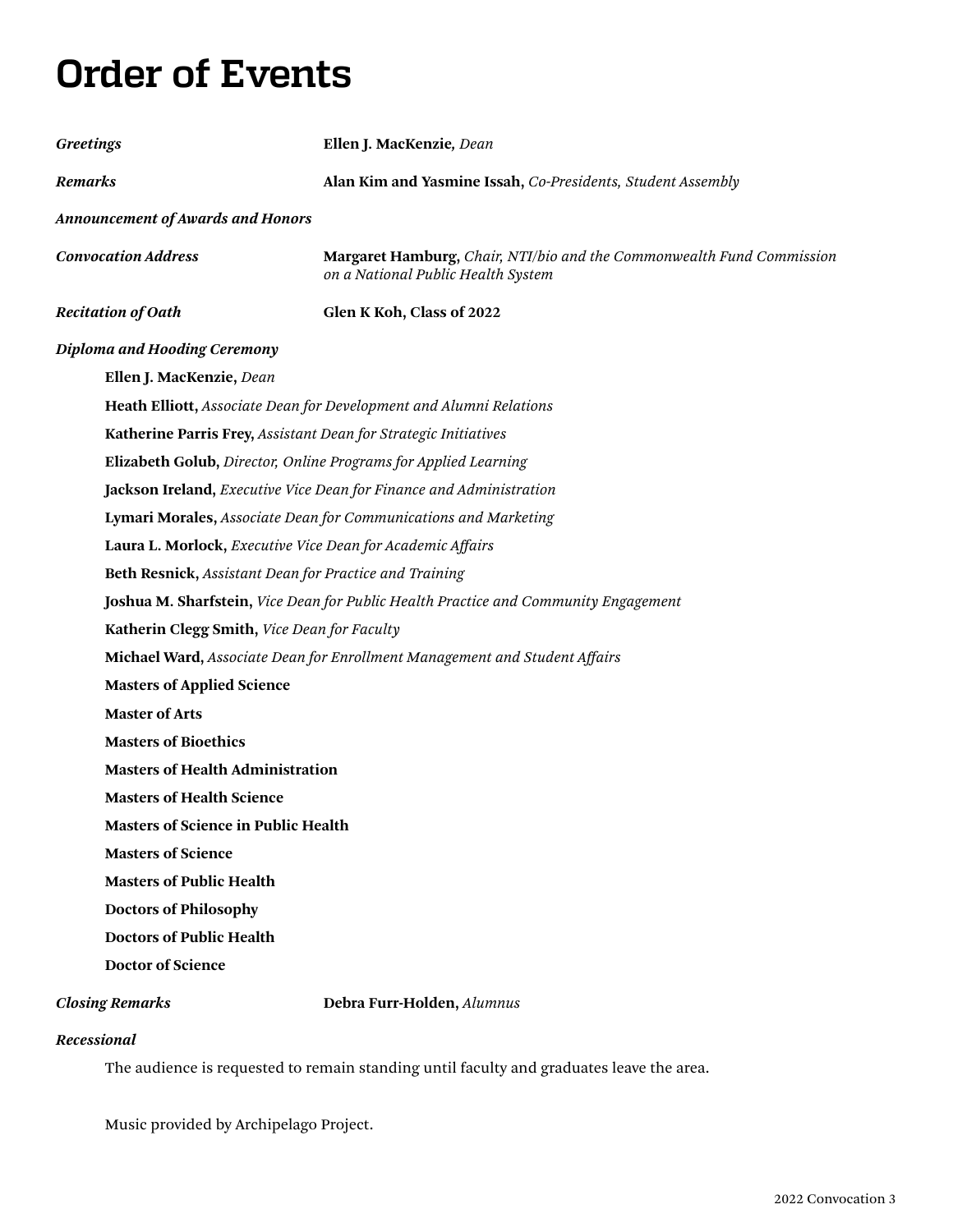# <span id="page-3-0"></span>**Awards to Faculty**

### *Golden Apple Awards*

Student recognition for excellence in teaching

**Meghan Davis,** *Environmental Health and Engineering* **Rajiv Rimal,** *Health, Behavior and Society*  **Mariana Socal,** *Health Policy and Management* **Kawsar Talaat,** *International Health* **Johannes Thrul,** *Mental Health*

### *AMTRA Awards*

Student recognition for excellence in advising, mentoring and teaching

**Thomas Burke,** *Health Policy and Management* **Marie Diener West,** *Biostatistics* **Dr. Jon Vernick,** *Health Policy and Management* **Jill Marsteller,** *Health Policy and Management* **Kunihiro Matsushita,** *Epidemiology* **Sylvia Sanchez,** *Environmental Health and Engineering* **Roza Selimyan,** *Biochemistry and Molecular Biology* **Elizabeth Selvin,** *Epidemiology* **Holly Wilcox,** *Mental Health* **Bonnie Yeung-Luk,** *Environmental Health and Engineering*

### *Dean's Award for Distinction in Faculty Mentoring*

Presented to a faculty member to recognize their sustained commitment to excellence in fostering the career success of fellow faculty members in the Bloomberg School. **Sara Bennett,** *Professor in International Health* **Thomas Burke,** *Professor in Health Policy and Management* **George Rebok,** *Professor in Mental Health*

### *Ernest Lyman Stebbins Medal*

Presented to a faculty member for outstanding contribution to the teaching programs of the School

**Vanya C. Jones,** Health, Behavior and Society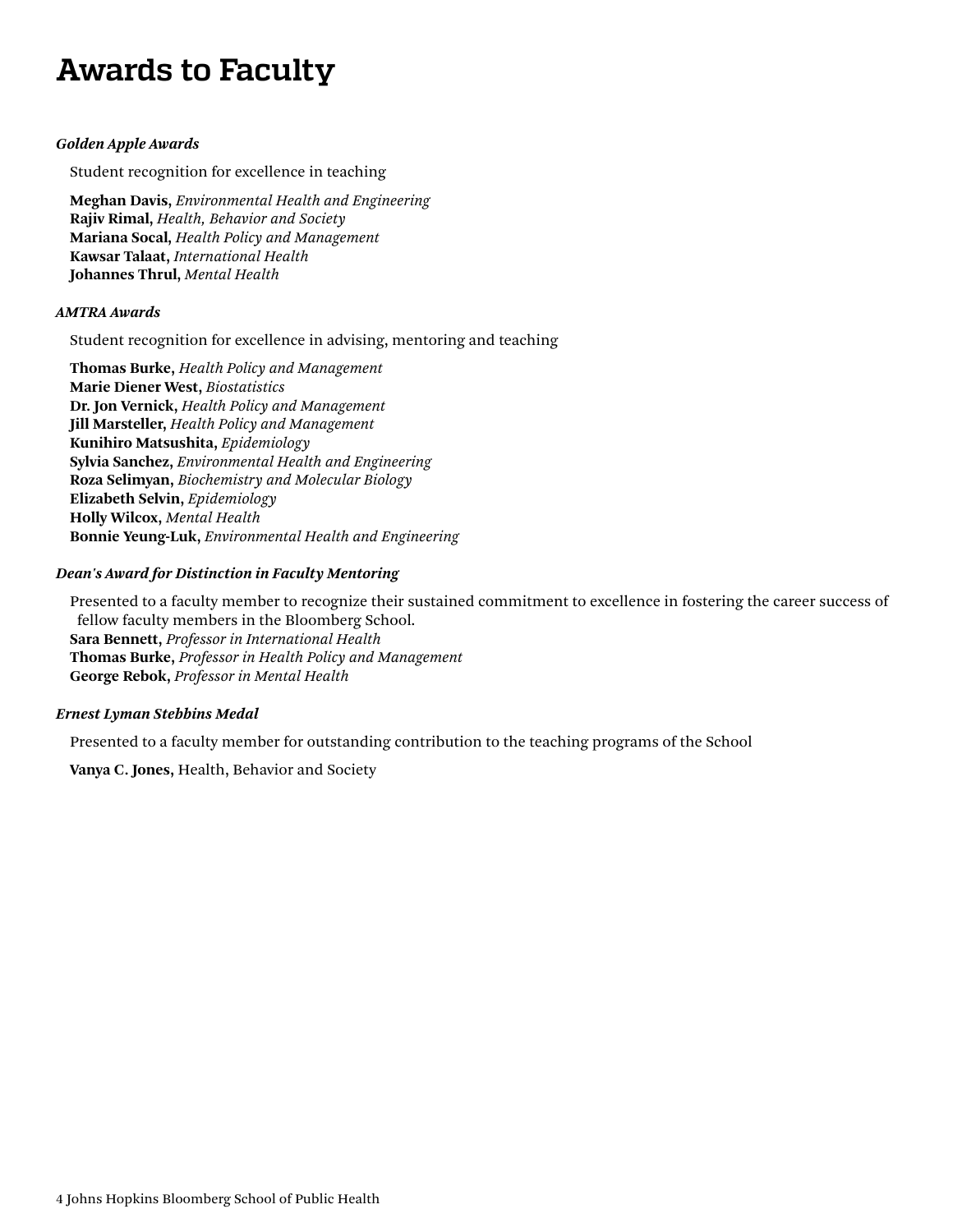# <span id="page-4-0"></span>**Special Honors**

### *Community Hero Award*

This award recognizes outstanding contributions that address critical social, economic and environmental needs throughout our society and communities, including local communities.

### **Adam Milam, PhD '12 , MHS '09 Mónica Guerrero Vázquez, MPH '18**

### *Dean's Medal*

The Dean's Medal is the highest honor awarded by the Dean of the Bloomberg School which is reserved for outstanding leaders in public health.

**Cyrus Poonawalla, PhD,** whose vaccines save countless lives in the world's poorest communities **Margaret A. Hamburg, MD,** for leadership, integrity, and impact in advancing public health

### *Distinguished Alumni Award*

Alumni who receive the Distinguished Alumni Award typify the Johns Hopkins tradition of excellence and have brought credit to the University by their personal accomplishment, professional achievement or humanitarian service.

**Debra Furr-Holden, PhD '99 Darrell J. Gaskin, PhD '95 Céline Gounder, ScM '00**

### *Global Achievement Award*

This award honors alumni who exemplify the Johns Hopkins tradition of excellence and have brought credit to the University and their profession in the international arena through their professional achievements or humanitarian service. The award was formerly known as the "Knowledge for the World" award.

**Luana Silva Rodrigues de Araujo, MPH '20 Nadine E. Rogers, PhD '02 Deanna Saylor, MHS '09**

### *Heritage Award*

This award honors alumni and friends of the University who have contributed outstanding service over an extended period to the progress of the University or the activities of the Alumni Association.

**Diane Becker, ScD '84, MPH '79;** awarded posthumously **William C. Clarke, III,** Health Advisory Board member

### *Outstanding Recent Graduate Award*

This award recognizes recent graduates of Johns Hopkins (within 10 years of graduation) for outstanding achievement or service in their professional or volunteer life.

### **Keana Miyoko Kaleikini, MSPH '20 Shanna Dell, MPH '17**

### *Public Service Award*

This award recognizes alumni who have brought credit to Johns Hopkins University by their current or recently concluded distinguished public service as elected or appointed officials.

### **Loyce LaShawndra Pace, MPH '05**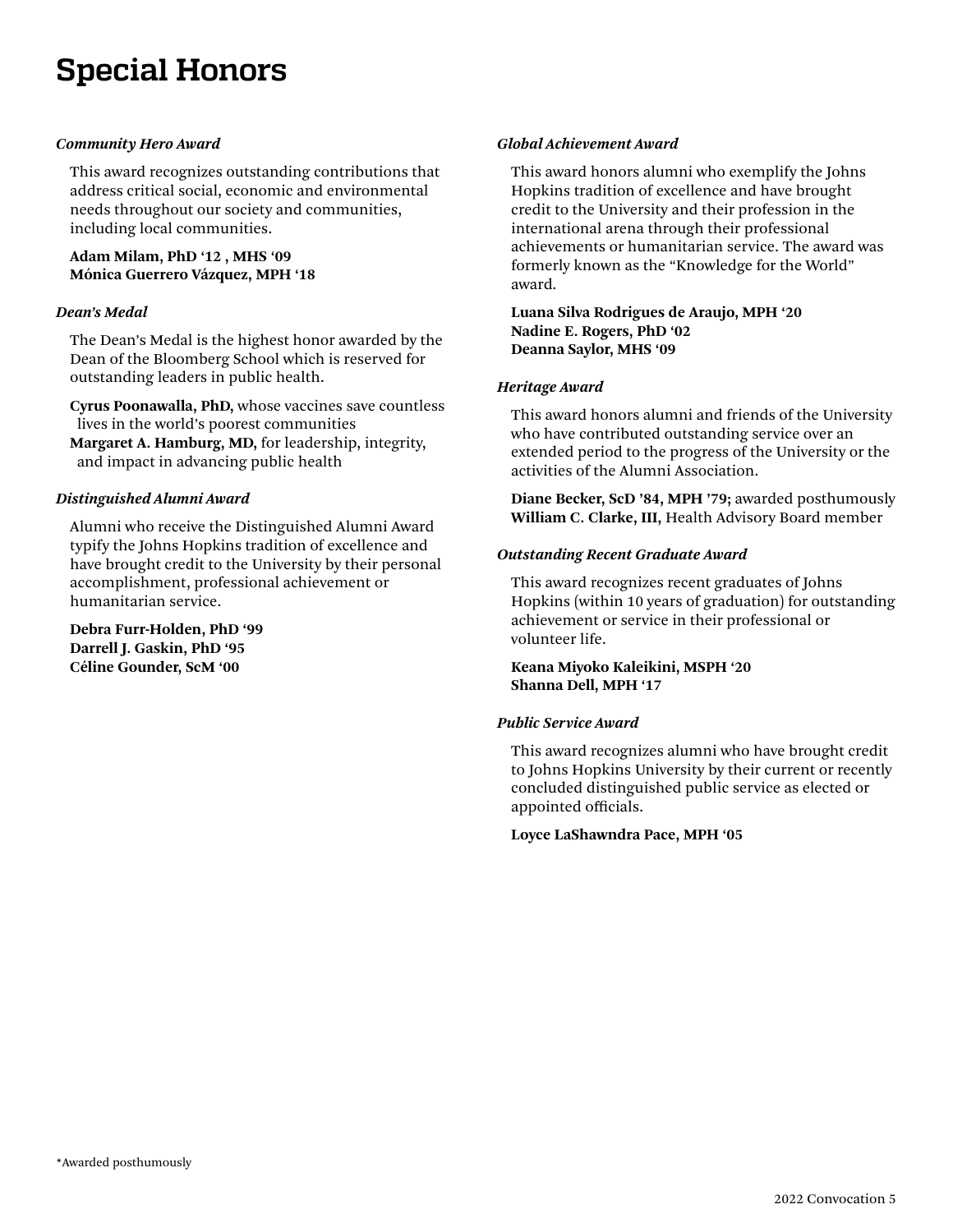# <span id="page-5-0"></span>**Scholarship and Award Recipients**

### *P.D. Agarwal Scholarship*

To MPH students from India.

**Ria Golecha Geeta Pardeshi Anmol Patted**

### *Aoyama-Kita Scholarship*

To public health physicians from Japan, Korea, & Malaysia

### **Kazuma Onishi**

### *Christine Awori Hayanga Scholarship*

To a physician from Africa

**Redeat Assefa Tarfa Verinumbe**

### *J. Howard Beard Fellowship*

To an outstanding student pursuing a career in local or state public health work

### **Darien Colson-Fearon**

### *Bergman Family Centennial Endowed Scholarship*

MPH student from Africa who has interests in noncommunicable diseases, mental health, or oral health

**Redeat Assefa Umaima Tahir Banda**

### *Berko Foundation Student Support Fund*

MPH student from sub-Saharan Africa or African American students from Baltimore with an interest in cancer research or minority health disparities in cancer

### **Umaima Tahir Banda**

### *David and Patricia Bernstein Scholarship*

To an outstanding MPH student

### **Ahmed Aljaberi**

### *Cele and Peter Borchuck Scholarship*

To nurses or nursing students studying public health

**Cecily Arenas Daniel Baker Annemarie Curnin Susan Kioko Christine Tebaldi Nan Aye Aye Aung Thant Robin Tucker Kelli Wagner**

### *Bunting Global Health Scholarship.*

MPH Students interested in global health

**Nancy Abu-Bonsrah Milcah Zewdie**

### *The Carr Family Humanitarians Scholarship Fund*

To support full-time MPH students at the Johns Hopkins Bloomberg School of Public Health

**Dina Tadros Daniel Willie-Permor**

### *Center For A Livable Future-Lerner Fellowship*

To the student who is committed to the discovery and/or application of knowledge about public health challenges associated with the current food system, and/or about the creation of a healthier, more equitable, and more resilient food system

### **Ann Marie McManus Carroll Vanessa Renee Coffman Natalie Michele Reid Sameer Mitchell Dissiqi**

### *Chao & Wong Scholarship*

To an outstanding international student

### **Redeat Assefa**

### *Richard J. and Margaret Conn Himelfarb Student Support Fund*

MPH and doctoral students with research focus on autoimmunity

### **Rohanit Singh**

### *Dean's Alumni Advisory Council Scholarship*

To students whose career focuses on preventing disease & premature death in global defense of human life

**Lauren Russell**

### *Endowed Student Award*

To students undertaking research projects in injury control or population control in developing countries.

### **Carolina I. Cardona**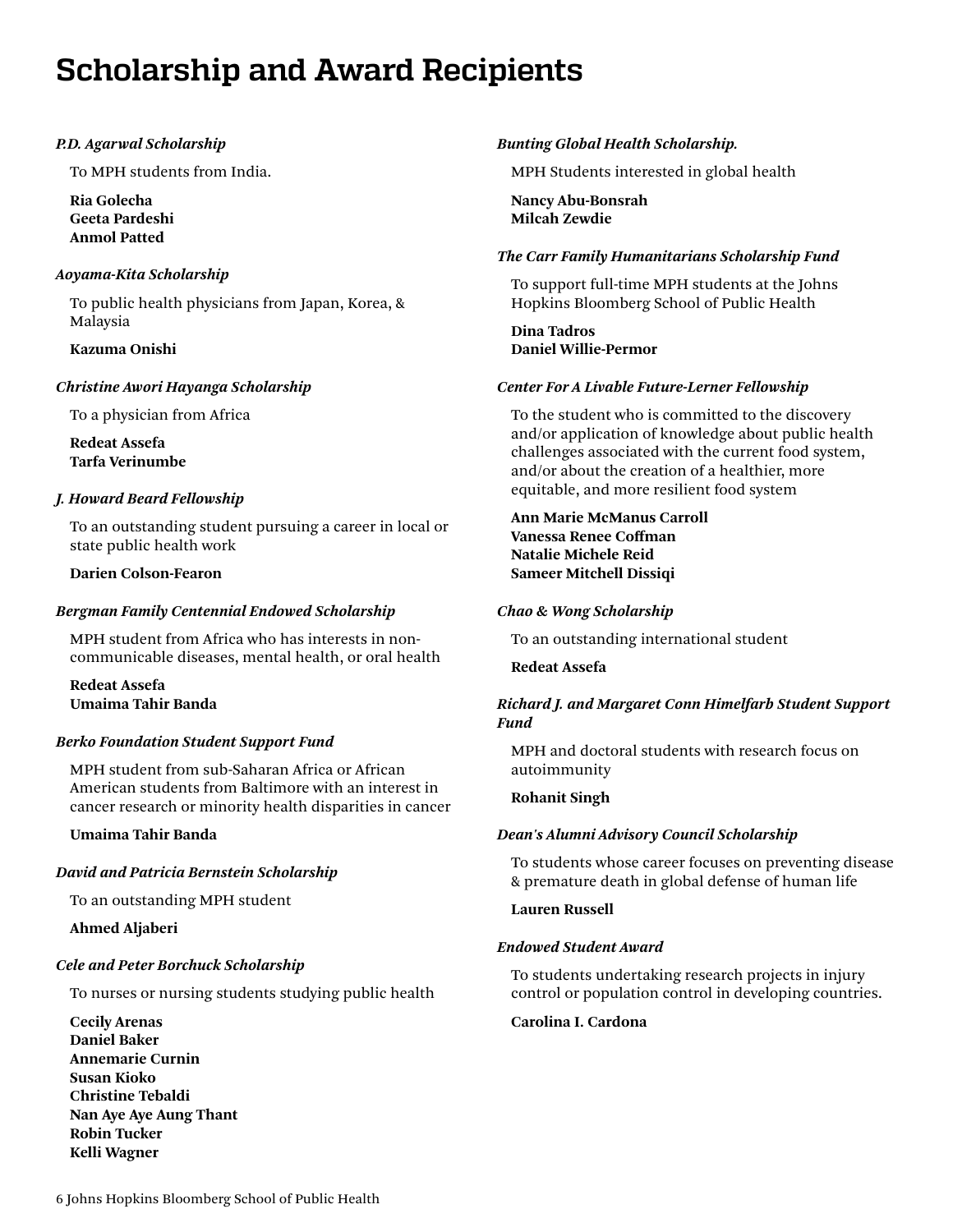### *The Eskridge Family Student Support Fund for International Students*

To an outstanding international student

**Luis Correia Biak Cung Lian Pooja Patil Brar Rediet Tekalign**

### *Howard C. and Jane R. Goodman Fund*

To an outstandng MPH student

### **John McIntyre**

### *Miriam Hardy Hearing Loss Scholarship*

To support full- and part-time MPH students interested in studying the impact of hearing loss on older adults and public health

### **Abigael Oliva**

### *Endowed Scholarship in the Health of Mothers and Children*

To a student whose interests, research and career plans are focused on improving the health and saving lives of mothers and children

**Pooja Patil Brar Antonella Sturniolo Umaima Tahir Banda** 

### *Lillian Hiss-Ethel Crosby Scholarship Fund*

To a student committed to public health nursing

**Nan Aye Aye Aung Thant**

### *Richard Hoffman Scholarship*

To an MPH student who has a special interest in professional applied epidemiology

**Chigolum P. Oyeka Olivia Trujillio**

### *The Sibley and Catherine Hoobler Award for Excellence in Public Health and Medicine*

To an outstanding medical student who is pursuing studies at the Bloomberg School of Public Health

### **Akosua Oppong**

### *Lee M. and Maxwell C. Howard Scholarship Fund for International Students*

Provides scholarships for international students

**Eteri Machavariani**

### *John C. Hume Master of Public Health Award*

To a graduate for academic excellence and professional promise.

### **Kathleen Clark**

#### *Kuhlmeier Centennial Endowment*

To support deserving MPH students

#### **Daniel Borota**

### *Cynthia and Robert Lawrence Scholarship*

To an MPH student whose public health interests have a direct bearing on the priorities and focus of the Center for a Livable Future

### **Lisa Weltzien**

### *Dr. Li-Ching Lee Memorial Fund*

For MPH international students with financial need

**Nan Aye Aye Aung Thant**

### *The Dr. Cynthia Maung Endowed Scholarship Fund*

To outstanding medical students pursuing an MPH degree

**Darien Colson-Fearon Albert Holler Meghana Jami Ian Maynor Akosua Oppong Rohanit Singh Ruoxi Yu**

### *Janice Eddy Mickey Scholarship*

Students who plan to devote their lives to improving health and human rights worldwide

#### **Harry Newman-Plotnick**

#### *Minority Health Award*

Students with a demonstrated commitment to minority health issues

#### **Theresa Asuquo**

### *The Ruth Rice Puffer Fund For International Student Support*

To an outstanding master's degree student who is not a U.S. citizen

**Khushbu Balsara Ignacio Esteban Javier Perez de Acha Chavez**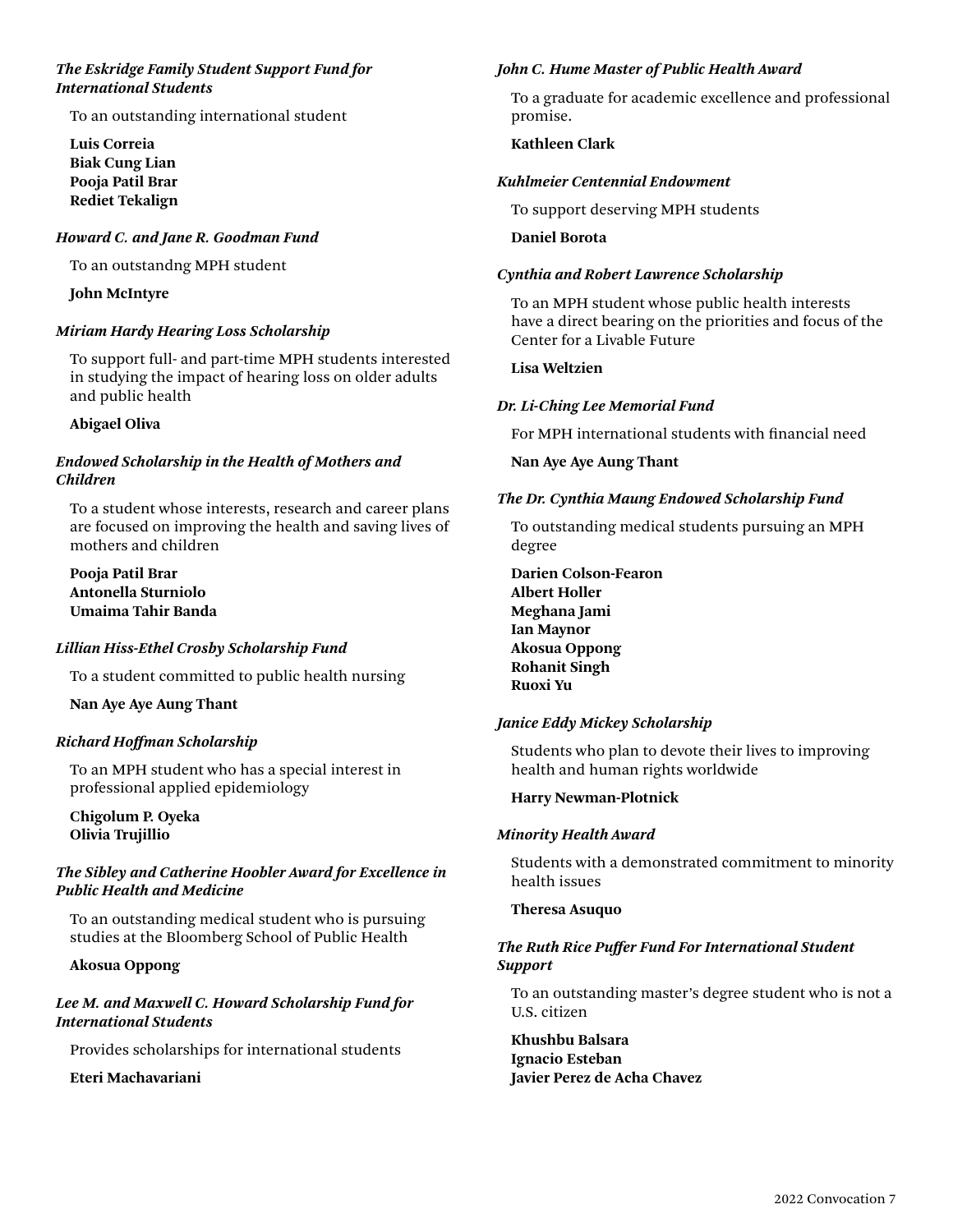### *Peter Salama MPH Refugee Scholarship*

Supports MPH student who has been displaced due to the conflicts in their home countries

### **Nan Aye Aye Aung Thant**

### *Edyth Schoenrich Scholarship*

To support deserving MPH students.

**Ignacio Esteban Andrea Medley Kauthrah Ntabadde Javier Perez de Acha Chavez Indira Prihartono**

### *Sommer Scholars*

Recognizing MPH and doctoral students with outstanding academic ability and public health leadership potential

**Abdikarin Mohamed Abdullahi Ebenezer Kobbie Aryee Adeoluwa Segilola Ayoola Sandra C. Banks Alexander Joseph Blum Rachel Lynne Gittinger Emily Anne Magurno David Rene Marquez Shrikar Keshav Pardeshi Avery Elizabeth Waite**

### *Ernest Lyman and Helen Ross Stebbins Scholarship*

To a MPH student focused on professional practice.

**Edward Sutanto**

### *The Watt/Hansell Endowment*

To an outstanding student pursuing training at the School of Public Health and School of Medicine

**Rohanit Singh Ruoxi Yu Insia Zufer**

### **The Mary Willy MPH Scholarship in Nursing**

For an MPH student with a background in nursing

**Madison Carkhuff Nan Aye Aye Aung Thant**

### *YC Yang*

Outstanding international MPH students

**Zoljargal Lkhagvajav Daniel Willie-Permor** 

### *Dr. Chun Hui Yen & Wang Pei Yen Scholarship Fund*

To a student from Taiwan or China with demonstrated academic excellence and financial need

### **Shih-Chiang Kuo**

#### *Phi Beta Kappa*

National Honor Society

**Huan Chen Kira E. Riehm Mridula Shankar Jennifer Sherwood Tuo-Yen Tseng**

### *Upsilon Phi Delta*

National academic honor society for students in healthcare administration programs

**Robert Anthony Brown Erin Jane Butrico Kyle D. Chamberlain Nina Christine Cloven Kaori Malia Ego Meaghan Therese Hart Sesira Maganty Sanjana Mohaniraj Noelle Anni Nalbandian Demi Simms Jonathan David Tissue Payton Elizabeth Wall Deja Shantel Webster Yuxin Wei Kendall Eli Zeitner**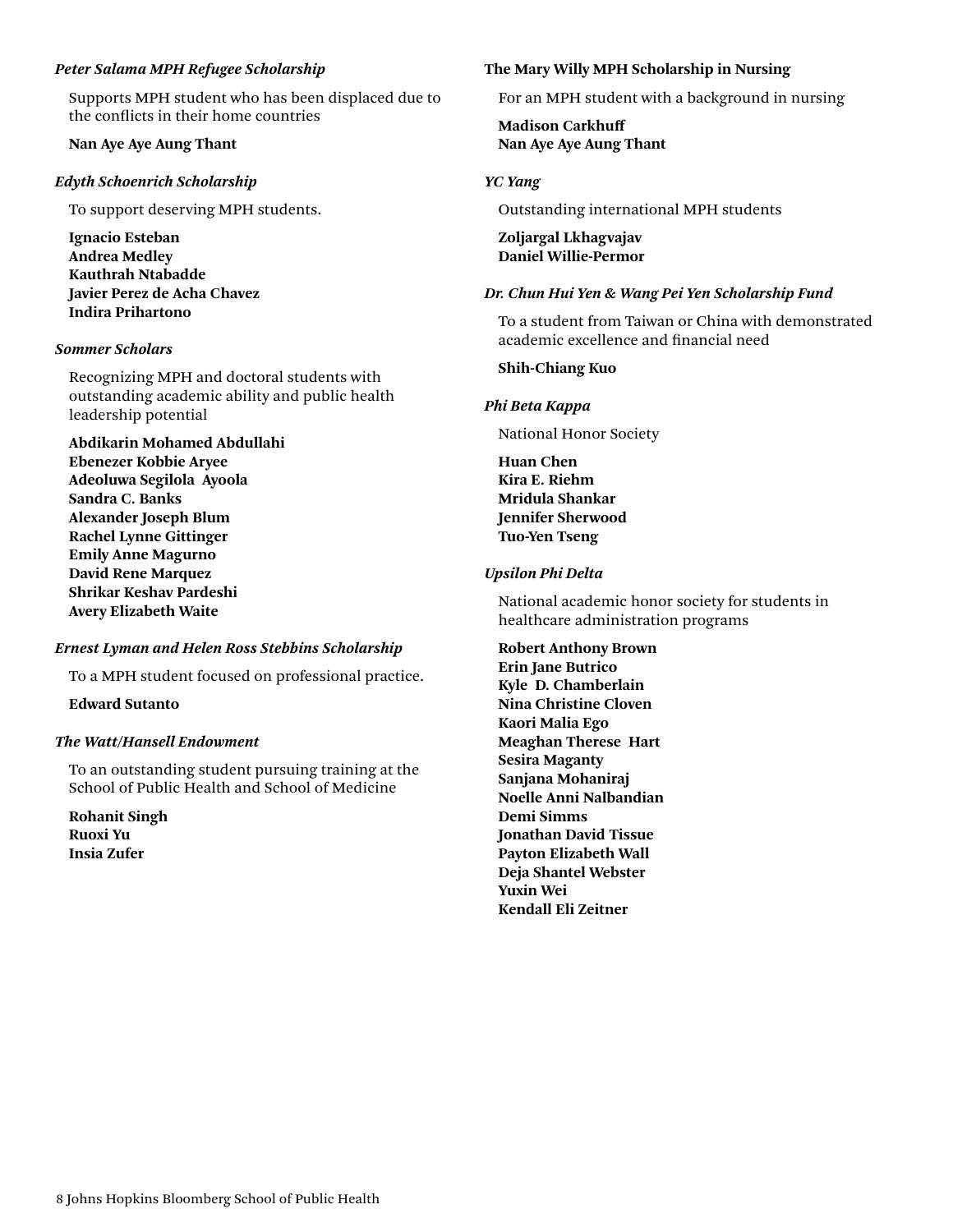### *Delta Omega*

National Public Health Honor Society

**Nancy A. Abu-Bonsrah Carlos A. Acosta Casas Nana Serwah Adofo-Ansong Farida Y. Ahmed Saud Almulihi Halima Amjad April S. Anderson Kelly Elizabeth Anderson Anita Ama Dzidzor Apau Natalie Armstrong Adeoluwa Segilola Ayoola Khushbu Balsara Sandra C. Banks Joel Philip Baumgart Mariquita Irene Tolentino Belen Lauren Bernard Prashasti Bhatnagar Alexander Joseph Blum Soumita Bose Wallace Leroy Chambers Jr. Berenice Ping Cheng Ian Choi Katherine Hyun Young Chon Sarah Elizabeth Clifford Nina Christine Cloven Sally Behan Coburn Simmona Marjorie Coelho Luis Claudio Correia Suravi Das Stewart Lowell Decker Debangan Dey John Elwyn Dobbs Caroline Connemara Doherty Claudia Fernandez Perez Andrew Alastair Ralph Gentles Lu Gao Ria Golecha Brian Guo Tyger Dalton Hanback Ashley Nicole Hickson Allyson Shea Horstman Elizabeth Ann Hourani Amelia St. Clair C Hulbert** 

**Mina Hwang Yoko Inagaki Matthew Michael Ippolito Aishwarya Javali Dustin Cliff Jaynes Jiafu Ji Benjamin Charles Kalayjian Varun Kapur Marta Karas Melinda Kathleen Kelly\* Shahbaz Khan Myungsun Kim Joshua Kolawole Edwin Kumah Tim Lee Ilana Marie Lehmann Marisabel Linares Bolsegui Talia Amanda Loeb Akash Malhotra Jowanna Renae Malone Lucy Grace Kwe Manasseh David Rene Marquez Beatrice Remy Marseille Megha Mathur Megan Lynn McElhinny Hayley Victoria McMahon Janice Lynn Miller Juliet A. Morales Scott Mu Harry Munroe Maiko Nagaoka Puja H Nambiar Maud Emilie Nauta Harry Theodore Newman-Plotnick Adetoun Temitope Olateju Oluwatunmise Olowojoba Laurie Priddy O'Neill Kazuma Onishi Halimah Sadya Ouedraogo Bige Ozkan Geeta Shrikar Pardeshi Anmol Suresh Patted Hannah Rose Posluszny** 

**Rachel Presskreischer Indira Puspita Prihartono Noor Qaragholi Sanjana J. Ravi Braden Mckean Remington Kyle Anders Rice Mary Catherine Rush Vyom Sawhney Annaka Elaine Scheeres Yoel T. Selassie Hussam Eldin Mohamed Adam Mohamed Shwaib Teresa Ann Sidransky Marissa Jill Silverberg Shereen Bella Sodder Serena Sonderegger Ishita Srivastava Maria Elizabeth Stetson Antonella Sturniolo Vivian Su Aki Suzuki Gurtejandeep Singh Swaich Umaima Tahir Banda Heaven Yohana Tesfahiwet Casey Meredith Thomas Haley Thomas Naomi Michelle Tice Donna Tran Xinru Tsai Tuo-Yen Tseng Rebecca Lynn Ursin\*\* Tarfa Ioryisa Verinumbe Colbey Walker Larry Orlando Warner Lisa Mariko Weltzien Karn Wijarnpreecha Daniel Willie-Permor T. Christopher Windham Althea Wolfe Elizabeth Wallace Woodcock John Yoon Ruoxi Yu Seychelles Camba Zack** 

 \*Dr. Timothy Baker Award for International Health Development \*\*Alpha Chapter Lifetime Membership Award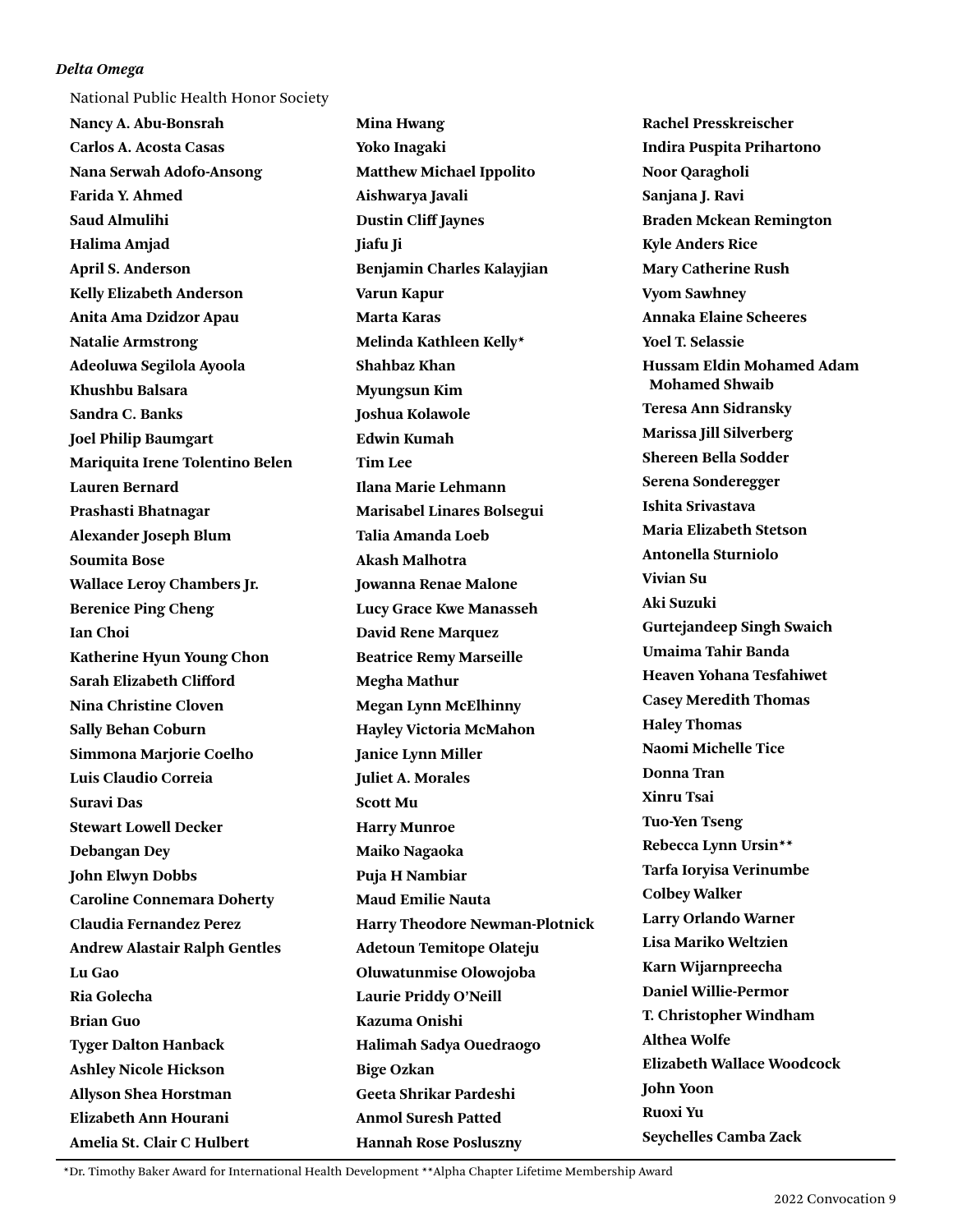## <span id="page-9-0"></span>Candidates for the **Master of Applied Science**

**May 2, 2022**

- **Salma Aly Abou Hussein,** Humanitarian Health
- **Luay Mohammed Abusammour,** Humanitarian Health
- **Larry Deon Adams,** Patient Safety and Healthcare Quality
- **Evans Yeboah Addo,** Patient Safety and Healthcare Quality
- **Reema Faisal AlRasheed,** Humanitarian Health
- **April Suzanne Anderson,** Global Health Planning and Management
- **Jessica Asmita Anthony,** Global Health Planning and Management
- **Korice Anthony,** Patient Safety and Healthcare Quality
- **Rhoda Awe,** Global Health Planning and Management
- **Maha Ba Wazir,** Humanitarian Health
- **Christine Anne Balfour,** Patient Safety and Healthcare **Quality**
- **Jennifer Elizabeth Ballard,** Global Health Planning and Management
- **Disha Banik,** Global Health Planning and Management
- **Angela Michelle Bard,** Spatial Analysis
- **Yacouba Barro,** Humanitarian Health
- **Amanda Victoria Beechinor,** Spatial Analysis
- **Maud Belanger,** Patient Safety and Healthcare Quality
- **Mariquita Irene Tolentino Belen,** Global Health Planning and Management
- **Christopher John Benincasa,** Patient Safety and Healthcare **Quality**
- **Sonia Berdahl,** Spatial Analysis
- **Sara Laine Berkbigler,** Global Health Planning and Management
- **Sean Michael Boaglio,** Humanitarian Health
- **Rabab Sara Bouzidi,** Community-based Primary Health Care Programs Global Health
- **Randi Broadwell,** Community-based Primary Health Care Programs Global Health
- **Charles Marcine Brooks,** Spatial Analysis
- **Meredith Brothers,** Patient Safety and Healthcare Quality
- **Martin Busingye,** Humanitarian Health
- **Henry Walker Butenschoen,** Global Health Planning and Management
- **Katie Lynn Butler,** Humanitarian Health
- **Aya Callon,** Patient Safety and Healthcare Quality
- **Mariana Carolina Campos Aguillon,** Humanitarian Health
- **Marnie Lisa Cerino,** Patient Safety and Healthcare Quality
- **Wallace Leroy Chambers Jr.,** Population Health Management
- **Alicia Heather Chaves,** Patient Safety and Healthcare Quality
- **Henry Hishinuma L. Chen,** Population Health Management
- **Lis Elena Chimaras,** Humanitarian Health
- **John Chomeau,** Population Health Management
- **Caitlin Clarke,** Community-based Primary Health Care Programs Global Health
- **Stephen Nelson Clarke,** Humanitarian Health\*\*
- **Daniela Contreras Estrada,** Patient Safety and Healthcare Quality
- **Edwin Emilio Corbin-Gutierrez,** Population Health Management
- **Craig Michael Daly,** Spatial Analysis
- **Ahmad Yama Daqiq,** Patient Safety and Healthcare Quality
- **Rosamund Kate Davis,** Patient Safety and Healthcare Quality
- **Danielle Marisa Delise,** Patient Safety and Healthcare Quality
- **Allison Derico,** Patient Safety and Healthcare Quality
- **Noah Jon Dietsche,** Global Health Planning and Management
- **Olivia Duty,** Patient Safety and Healthcare Quality
- **Nicole C. Eagle,** Patient Safety and Healthcare Quality
- **Halle Ellison,** Patient Safety and Healthcare Quality
- **Jack Edward Ellison,** Patient Safety and Healthcare Quality
- **Marianne Michelle Erwin,** Patient Safety and Healthcare Quality

<sup>\*</sup>indicates students whose degrees were conferred on August 27, 2021 \*\*indicates students whose degrees were conferred on December 31, 2021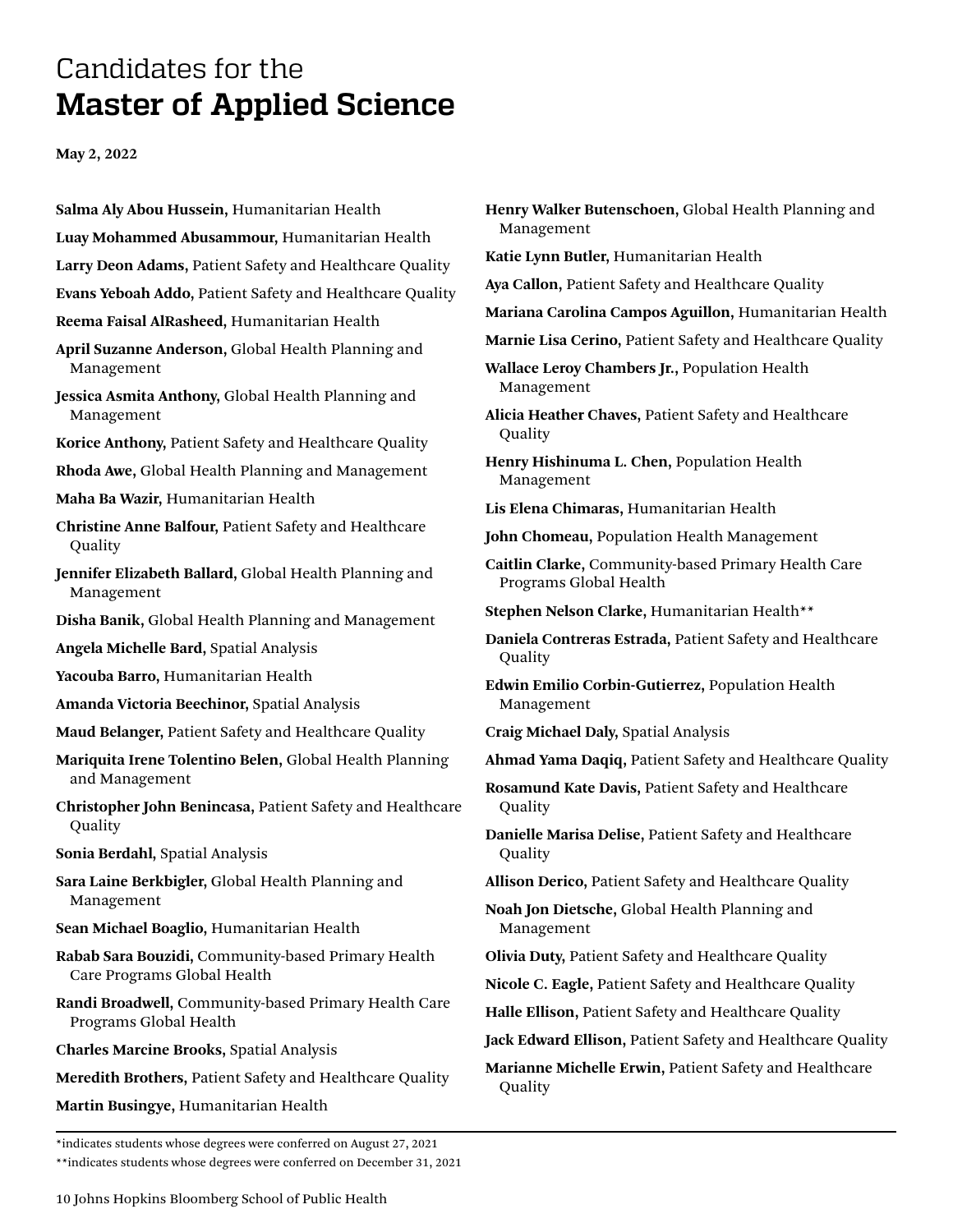- **Otitodilichukwu Ezunu,** Patient Safety and Healthcare **Quality**
- **Sally Farrington,** Global Health Planning and Management
- **Riaz Ferdaus,** Patient Safety and Healthcare Quality
- **Jonathan Ezra Fink,** Spatial Analysis
- **Mark Fok,** Patient Safety and Healthcare Quality
- **Martha Denice Frenz,** Community-based Primary Health Care Programs Global Health
- **Jackson Neal Furlong,** Population Health Management
- **Yami Garcia,** Patient Safety and Healthcare Quality
- **Joshua Ghen,** Spatial Analysis
- **Sheila Theresa Giovannini,** Patient Safety and Healthcare **Quality**
- **Jordan Lane Gladgo,** Patient Safety and Healthcare **Quality**
- **Marielle Catherine Glynn,** Spatial Analysis
- **Tracy Alaine Godfrey,** Population Health Management
- **Michelle Bradley Gorgone,** Patient Safety and Healthcare **Quality**
- **David K. Grant,** Population Health Management
- **Sarah Marie Hafner,** Patient Safety and Healthcare **Quality**
- **Elsie Lisette Hernandez,** Global Health Planning and Management
- **Scott W. Hicks,** Spatial Analysis
- **Rebecca J. Higbee,** Population Health Management\*\*
- **Clinton John Hobson,** Patient Safety and Healthcare Quality
- **Elizabeth Ann Hourani,** Global Health Planning and Management
- **Mona Rehana Hussain,** Global Health Planning and Management
- **Eloy A. Ituarte,** Population Health Management\*\*
- **Emmanuel Wilmot Jackson, Sr ,** Humanitarian Health
- **Shahrzad Jamali,** Patient Safety and Healthcare Quality
- **Edward William Johnston,** Humanitarian Health
- **Evan Anthony Jost, Spatial Analysis**
- **Benjamin Charles Kalayjian,** Community-based Primary Health Care Programs Global Health
- **Maria Moonlee Karam,** Global Health Planning and Management
- **Richard Lynn Keddington,** Population Health Management

**Kelsey Kennedy,** Global Health Planning and Management

- **Melinda Federici Kerins,** Global Health Planning and Management
- **David Aaron Kern,** Spatial Analysis
- **Mazen K. Khalil,** Patient Safety and Healthcare Quality
- **Sumaira Khan,** Patient Safety and Healthcare Quality
- **Anne-Katrin Kirchner,** Patient Safety and Healthcare Quality
- **Hannah Kirsch,** Humanitarian Health
- **Daniele Klebern,** Patient Safety and Healthcare Quality
- **Joshua Kolawole,** Patient Safety and Healthcare Quality
- **Tracy M. Kosnikowski,** Patient Safety and Healthcare Quality
- **James Lenard Labadorf,** Spatial Analysis
- **Bindya Manu Ladwa,** Population Health Management\*
- **Caroline Catherine Kuhns Laudermilch,** Population Health Management
- **Adedoyin Olajumoke Ajibade Lawal,** Population Health Management
- **Jennifer N. Lingle,** Population Health Management
- **DM Meng Liu,** Population Health Management\*
- **Robert S. Lott,** Population Health Management\*
- Yun-Fei Lou, Patient Safety and Healthcare Quality\*
- **Lynnet Tirabassi Loving,** Patient Safety and Healthcare **Quality**
- **Orlinda Maforo,** Global Health Planning and Management
- **Melissa Major,** Population Health Management
- **Lucy Grace Kwe Manasseh,** Humanitarian Health
- **Katherine Victoria Marker,** Population Health Management
- **Jacqueline Marks,** Patient Safety and Healthcare Quality\*\*
- **Alexa Marr,** Patient Safety and Healthcare Quality
- **Beatrice Remy Marseille,** Patient Safety and Healthcare **Quality**
- **Leah Nix Marshall,** Population Health Management
- **Pamela Martin,** Community-based Primary Health Care Programs Global Health
- **Molly Kai Martin LaBay,** Humanitarian Health
- **Briget Martinez,** Population Health Management
- **Stephen W. Mats** Spatial Analysis
- **Amy Love McIntire,** Patient Safety and Healthcare Quality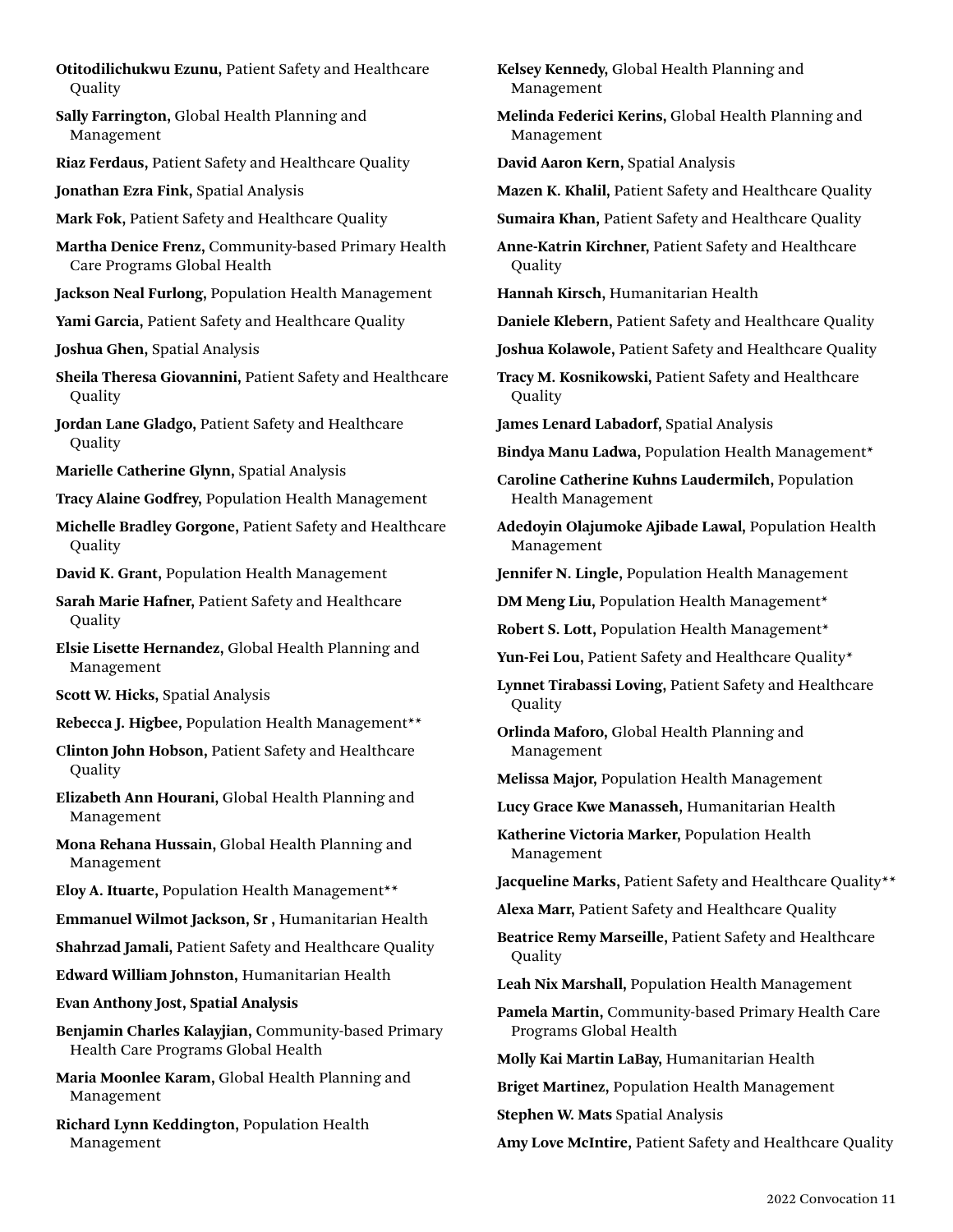- **Erin Margaret McKee,** Patient Safety and Healthcare **Quality**
- **Dawn Kirsten McMahan,** Community-based Primary Health Care Programs Global Health
- **Rob C. Michels,** Patient Safety and Healthcare Quality
- **Lara Omolara Mohawk,** Population Health Management
- **Dee Trivedi Munshi,** Population Health Management
- **Lori Lynn Murphy,** Spatial Analysis
- **Hadijja Nakawooya Hadijja Nakawooya,** Spatial Analysis
- **Nadia M. Nasah,** Humanitarian Health
- **Maud Emilie Nauta,** Patient Safety and Healthcare Quality
- **John Joseph Nevins III.,** Population Health Management
- **Heather Marie Newton,** Patient Safety and Healthcare **Quality**
- **Christy Nguyen,** Spatial Analysis
- **Lori-Li L. Nikolao,** Community-based Primary Health Care Programs Global Health
- **Joyce Ramos Nuesca,** Population Health Management\*\*
- **Godswill Uko Ogbonnaya,** Patient Safety and Healthcare Quality
- **Olalekan Ojo Ogungbemi,** Humanitarian Health

**Damaris Olagundoye,** Patient Safety and Healthcare **Quality** 

**Julia Theresa Orrock,** Patient Safety and Healthcare **Quality** 

- **Augustine Osahenoma Osagie,** Population Health Management
- **Halimah Sadya Ouedraogo,** Global Health Planning and Management\*\*
- **Andrew A. Pache,** Humanitarian Health
- **William John Pappas,** Humanitarian Health
- **Laarni Patotoy,** Humanitarian Health
- **Angie Marie Perkins,** Patient Safety and Healthcare **Quality**
- **Marlene Peters-Lawrence,** Population Health Management
- **Erica Krystin Phillips,** Population Health Management\*
- **Britney Mischel Pierre,** Patient Safety and Healthcare **Quality**
- **Fatima Pirani,** Patient Safety and Healthcare Quality

**Rachel Anne Plowman,** Community-based Primary Health Care Programs Global Health

\*indicates students whose degrees were conferred on August 27, 2021 \*\*indicates students whose degrees were conferred on December 31, 2021 **Jesse Jacob Popov,** Patient Safety and Healthcare Quality

**Misti LeeAnn Price,** Patient Safety and Healthcare Quality

**Stephen Quigley,** Patient Safety and Healthcare Quality

**Elisa Beth Raney,** Global Health Planning and Management

- **Ashley Rochelle Rodriguez,** Community-based Primary Health Care Programs Global Health
- **Kelly Rogers,** Global Health Planning and Management
- **Lauren N. Romano,** Population Health Management
- **Anya Salama,** Humanitarian Health
- **Gamliel Sassoon,** Community-based Primary Health Care Programs Global Health
- **Emily Ann Schaffert,** Patient Safety and Healthcare **Quality**
- **Megan Ann Sellas,** Spatial Analysis\*\*
- **Maria M. Serrano,** Global Health Planning and Management
- **Jennifer Ann Sexton,** Patient Safety and Healthcare **Quality**
- **Hussam Eldin Mohamed Adam Mohamed Shwaib,**  Patient Safety and Healthcare Quality
- **Beenish Hussain Siddique,** Patient Safety and Healthcare **Quality**
- **Teresa Ann Sidransky,** Patient Safety and Healthcare Quality
- **Debbie Marie Simmons,** Patient Safety and Healthcare **Quality**
- **Claudia Abdia Simon-John,** Community-based Primary Health Care Programs Global Health
- **Maria Concepcion Castillo Sison,** Patient Safety and Healthcare Quality
- **Curt L. Smith,** Population Health Management
- **Danielle Smith,** Patient Safety and Healthcare Quality
- **Franz Smith,** Patient Safety and Healthcare Quality
- **Leigh Leigh Smith,** Humanitarian Health
- **Nidhi Sodhi,** Population Health Management
- **Andrew Blake Sorey,** Population Health Management
- **James A. Stadler, III,** Patient Safety and Healthcare **Quality**
- **Aleksandra Stamper,** Spatial Analysis
- **Amalia Joanne Stefanou,** Patient Safety and Healthcare Quality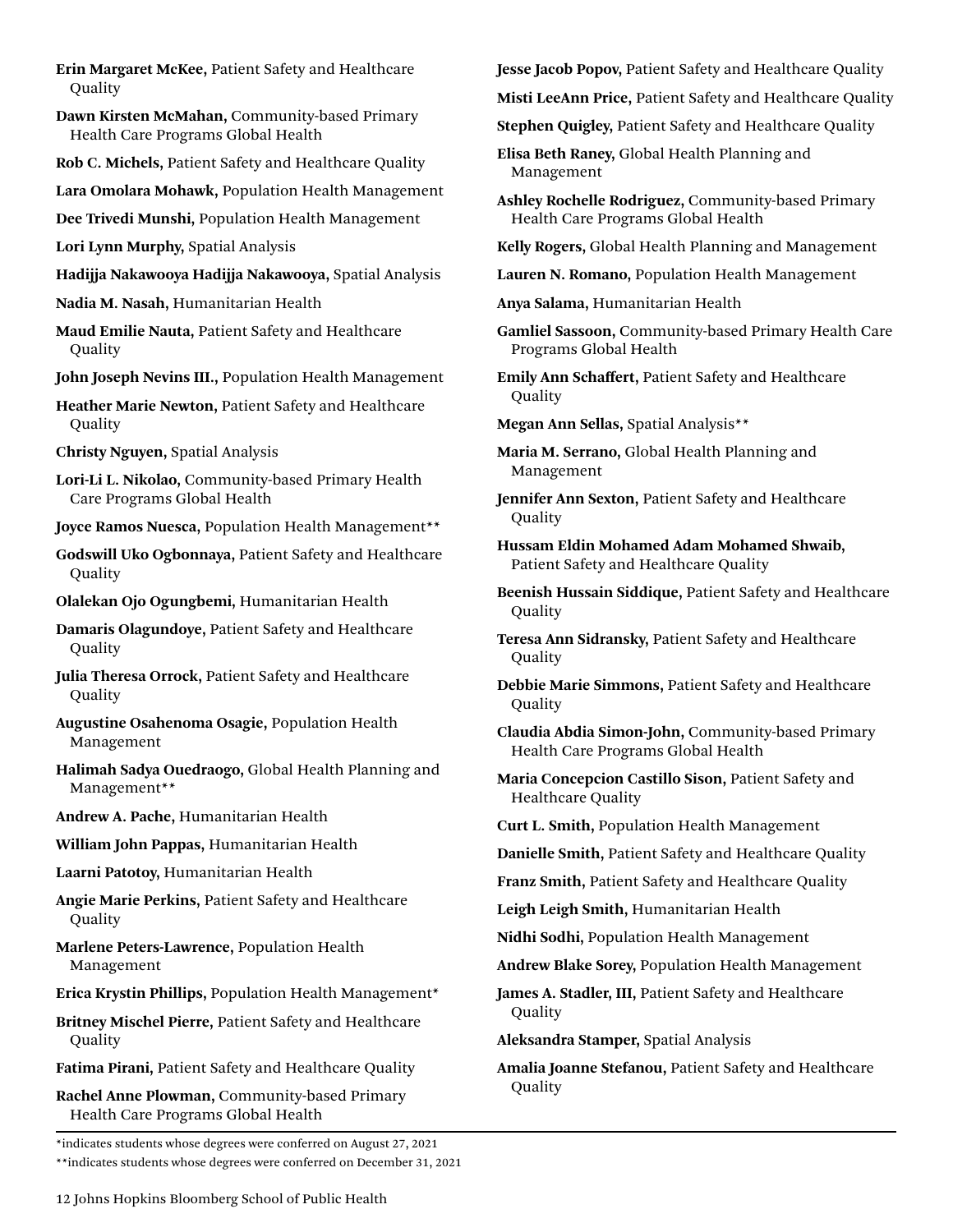<span id="page-12-0"></span>**Michael Jonathan Stein,** Patient Safety and Healthcare **Quality** 

**Marie Marie Stodolka,** Humanitarian Health

**Bianca Guzman Suico,** Patient Safety and Healthcare Quality

**Larissa Swan,** Population Health Management

**Faustine Maryallan Escudero Sy,** Global Health Planning and Management\*\*

**Andrew James Syrett,** Patient Safety and Healthcare Quality

**Fahad A. Tahir,** Population Health Management

**Mahlet Aymro Takele,** Patient Safety and Healthcare **Quality** 

**Gan Liang Tan,** Patient Safety and Healthcare Quality\*\*

**Marissa Luan Tan,** Spatial Analysis

**Heaven Yohana Tesfahiwet,** Global Health Planning and Management

**Matthew Zachary Thomas,** Global Health Planning and Management\*\*

**Virginia Joan Thomas,** Patient Safety and Healthcare **Quality** 

**Sergio Andres Torres,** Spatial Analysis

**Cyndi Luu Trang,** Patient Safety and Healthcare Quality

**Robin Georgia Tripp,** Population Health Management

**Amanda Kristina Trojic,** Population Health Management

**Morgan Kili Turner,** Global Health Planning and Management\* **Keri Lynette Unberhagen,** Patient Safety and Healthcare **Quality** 

**Maarten Van Aken,** Population Health Management

**Franz Henryk Agno Vergara,** Population Health Management

**Tina M. Wang,** Humanitarian Health

**Kimberly Walker-Webb,** Population Health Management

**Yesenia Marie Werner,** Patient Safety and Healthcare Quality

**Kay Elizabeth Wilcox,** Spatial Analysis

**T. Christopher Windham,** Population Health Management\* **Alivia L. Winters,** Global Health Planning and Management **Sarah Wolf,** Population Health Management **Michelle Wright,** Patient Safety and Healthcare Quality **Yang Xu,** Global Health Planning and Management **Benjamin Yarsky,** Patient Safety and Healthcare Quality **Ash Yerasi,** Global Health Planning and Management **Ashley Mackenzie Young,** Spatial Analysis **Seychelles Camba Zack,** Patient Safety and Healthcare Quality

Candidates for the

**Master of Arts**

**May 2, 2022**

**llison Michelle Anderson,** Public Health Biology\*\* **Samuel Aleksander Caradonna,** Public Health Biology **Emma Ann Landskroner,** Public Health Biology\*\* **Megan LynnMarie Lonhart,** Public Health Biology **Alicen Grace Moats,** Public Health Biology

**Joshua James Redd,** Public Health Biology **E. Rosalie Rosalie Li Rodenborn,** Public Health Biology **Dominique Shantel Spann,** Public Health Biology **Nicolette Maria Vigiano,** Public Health Biology **Trevor Yusuan Wong,** Public Health Biology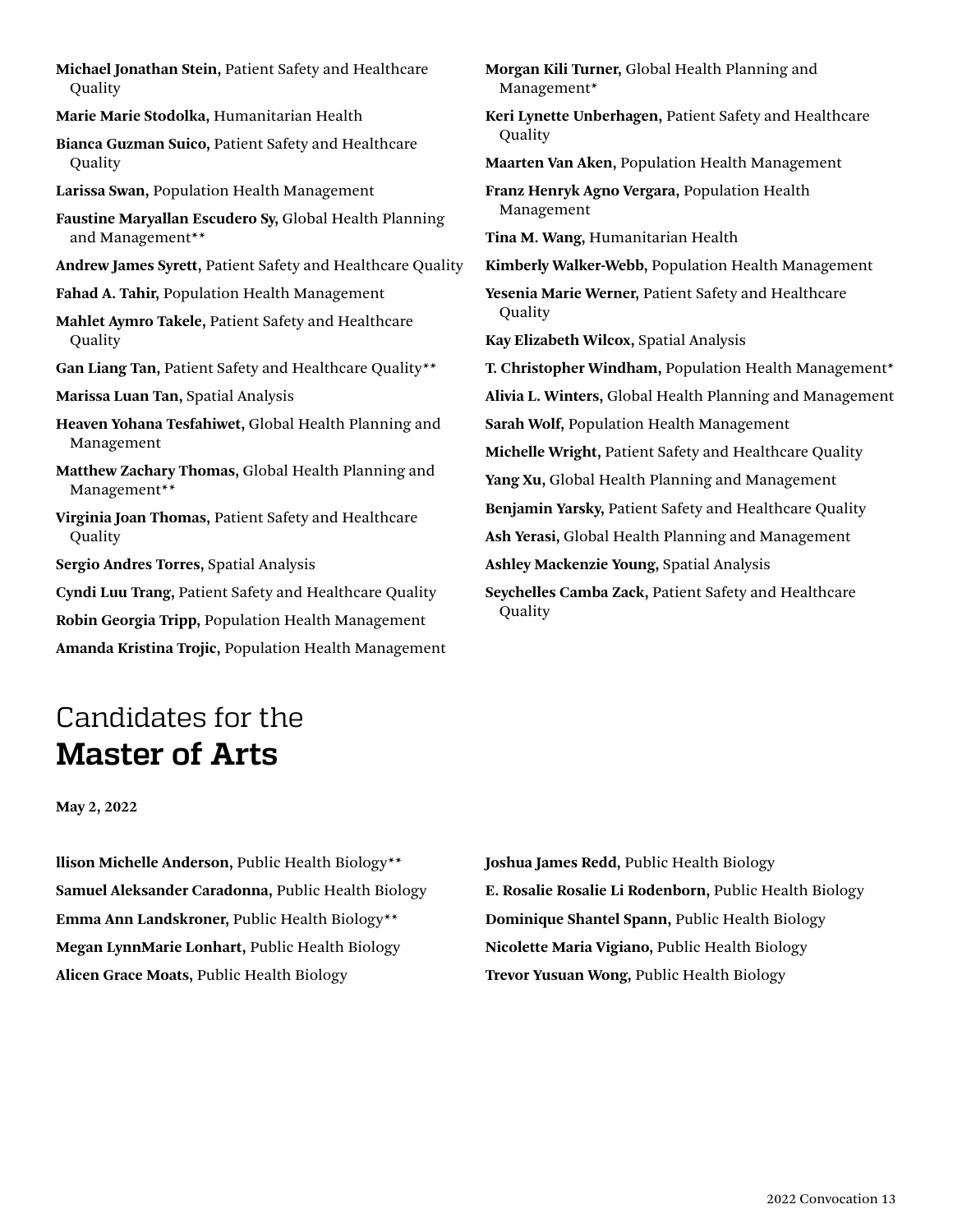### <span id="page-13-0"></span>Candidates for the **Master of Bioethics**

**May 2, 2022**

**Mollie Christine Barden,** Extradepartmental Studies\* **Eva Catherine Bodin,** Extradepartmental Studies **Suravi Das,** Extradepartmental Studies **Julia Bernadette Diamant,** Extradepartmental Studies **Audrey Nangah Funwie,** Extradepartmental Studies **Alexander M. Gariti,** Extradepartmental Studies **Alexandra Joan Helbig,** Extradepartmental Studies\* **Michaela Victoria Johns,** Extradepartmental Studies

**Jeffery Craig Jones,** Extradepartmental Studies\* **Estée Pearl Katz,** Extradepartmental Studies **Matthew C. Kennelly,** Extradepartmental Studies\* **Anna Tova Levin,** Extradepartmental Studies **Lily C. Nygren,** Extradepartmental Studies **Jierui Ou,** Extradepartmental Studies **Amina Rehman,** Extradepartmental Studies\* **Natalia Wewior,** Extradepartmental Studies **Elise Wilson,** Extradepartmental Studies\*\*

## Candidates for the **Master of Health Administration**

**May 2, 2022**

**Tselza Maico Almendra,** Health Policy and Management **Apoorva Bhupathi,** Health Policy and Management **Robin Anthony Brown,** Health Policy and Management **Erin Jane Butrico,** Health Policy and Management **Kinsey Cation,** Health Policy and Management **Kyle D. Chamberlain,** Health Policy and Management **Vivian Yu-Qing Chen,** Health Policy and Management **Dante Cilento,** Health Policy and Management **Nina Christine Cloven,** Health Policy and Management **Kaori Malia Ego,** Health Policy and Management **Meaghan Therese Hart,** Health Policy and Management **Yong Jiang,** Health Policy and Management **Nadeen Kassem,** Health Policy and Management **Hanna Kiani-Shabestari,** Health Policy and Management\* **Sesira Maganty,** Health Policy and Management **Sanjana Mohaniraj,** Health Policy and Management **Noelle Anni Nalbandian,** Health Policy and Management **Juhi Nayak,** Health Policy and Management

**Sruti Padmanabhan,** Health Policy and Management **Lilija Ona Sadauskas,** Health Policy and Management **Sharara Saifullah,** Health Policy and Management **Saul Sandoval Estrada,** Health Policy and Management **Priyanka R. Santhapuram,** Health Policy and Management **Shreya Shah,** Health Policy and Management **Aasim Shaikh,** Health Policy and Management **Adam Thomas Sienkiewicz,** Health Policy and Management **Demi Marie Simms,** Health Policy and Management **Sam L. Solomon,** Health Policy and Management **Jonathan David Tissue,** Health Policy and Management **Payton Elizabeth Wall,** Health Policy and Management **Deja Shantel Webster,** Health Policy and Management **Hope Rebecca Woolf,** Health Policy and Management **Kendall Eli Zeitner,** Health Policy and Management

**Jerry Zhang,** Health Policy and Management

\*indicates students whose degrees were conferred on August 27, 2021 \*\*indicates students whose degrees were conferred on December 31, 2021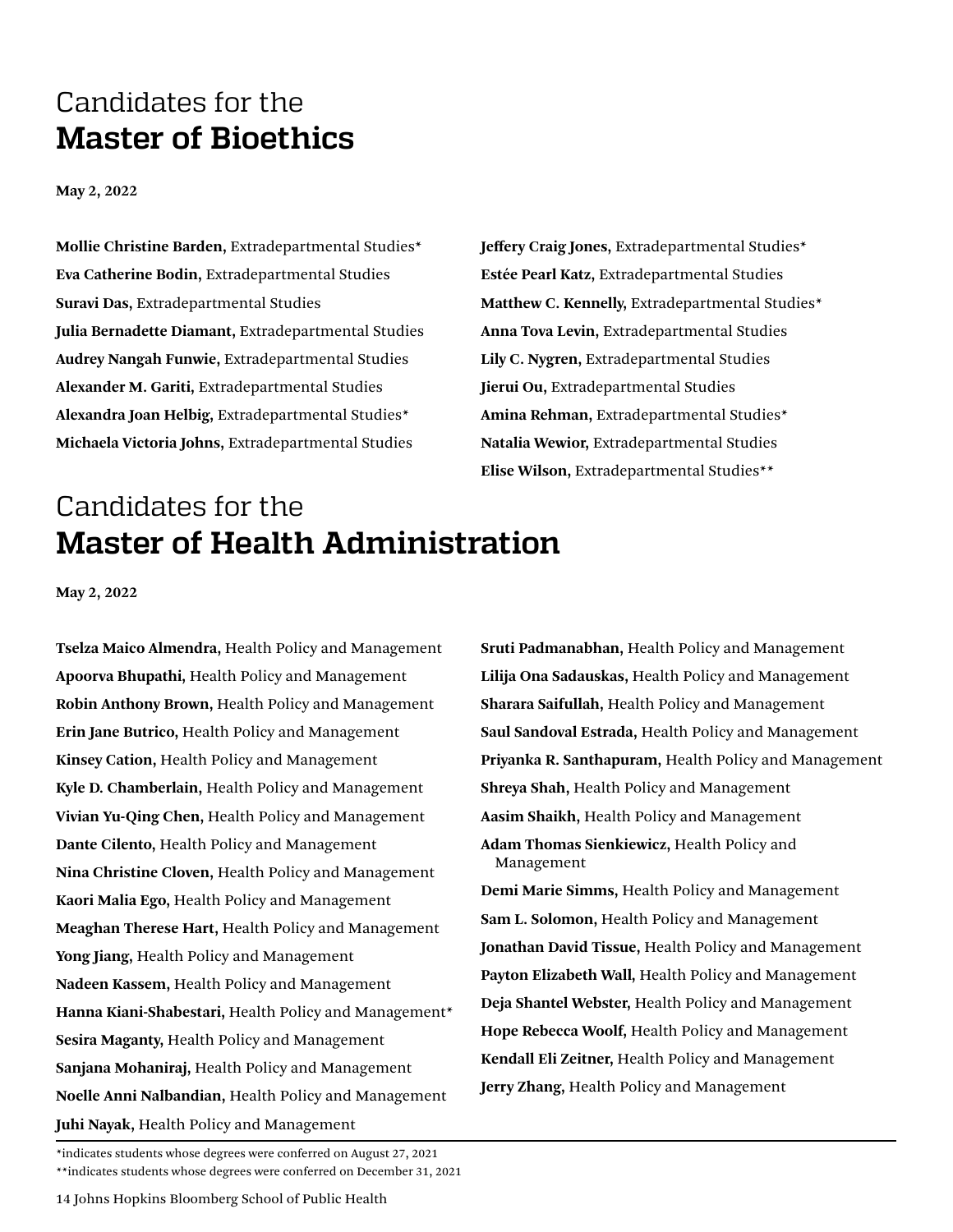## <span id="page-14-0"></span>Candidates for the **Master of Health Science**

**May 2, 2022**

Immunology

**Sarah Shoshana Adler,** Health, Behavior and Society **Farida Y. Ahmed,** Environmental Health and Engineering **Abdulhamied Al Faddagh,** Clinical Investigation\* **Ashwaq Saud M. Alharbi,** Mental Health **Withney Marie-laura Altema,** Environmental Health and Engineering **Angel Marie Ames,** Molecular Microbiology and Immunology **Claire Lannon Anderson,** Epidemiology **Tyra Nizhoni Andrews,** Environmental Health and Engineering **Jordan Armstead,** Environmental Health and Engineering **Natalie Sophia Armstrong,** Environmental Health and Engineering **Ame Stephanie Ayemere,** Biochemistry and Molecular Biology **Shivani Bakre,** Epidemiology **Ariel Balaban,** Health, Behavior and Society **Vaishu Sri Bandaru,** Mental Health **Bryan Bryan Barks,** Mental Health **Myriem Belkadi,** Environmental Health and Engineering **Lauren Bernard,** Epidemiology\* **Lynn Noel Bertagnolli,** Clinical Investigation\* **Robert Paul Besch,** Epidemiology\* **Joseph Diego Fuertes Binder,** Molecular Microbiology and Immunology **Ashlyn Nicole Blevins,** Molecular Microbiology and Immunology **Theodore Chester Bolas,** International Health **Rahi Manish Brahmbhatt,** Molecular Microbiology and Immunology **Corinne Nicole Brown,** Biochemistry and Molecular Biology **Evans Keith Hiatt Brown,** Clinical Investigation\* **Noah Deshawn Burton,** Mental Health **Courtney Elizabeth Busch,** Molecular Microbiology and Immunology **Kirsten Brenda Butner,** Molecular Microbiology and

| Ruchen Cai, Mental Health                                                         |
|-----------------------------------------------------------------------------------|
| Mia Noelle Campbell, Mental Health                                                |
| Jenny Nicole Carpenter, Biochemistry and Molecular<br><b>Biology</b>              |
| Kathryn Kaye Catamura, Mental Health                                              |
| Anissa N. Cervantez, Molecular Microbiology and<br>Immunology                     |
| Hui Hsuan Chan, Health Policy and Management                                      |
| Riti Chandrashekhar, Mental Health                                                |
| ChihChieh Chang, Mental Health                                                    |
| Haoyue Chang, International Health                                                |
| Alexander Jacob Chapman, Environmental Health and<br>Engineering                  |
| Kaili Chen, Environmental Health and Engineering                                  |
| Lilin Chen, Environmental Health and Engineering                                  |
| Xiyin Chen, International Health                                                  |
| Yuan-Yuan Cheng, Health Policy and Management                                     |
| Samuel Moon Hor Cho, Molecular Microbiology and<br>Immunology                     |
| Ian Choi, Environmental Health and Engineering*                                   |
| Sharon Chow, Environmental Health and Engineering**                               |
| Myra Morenike Chughtai, Environmental Health and<br>Engineering                   |
| Michelle Elizabeth Coen, Epidemiology                                             |
| Lyra Yanli Cooper, Health, Behavior and Society                                   |
| Jeremy Adam Costin, International Health                                          |
| Violet Aurora Daniels, Biochemistry and Molecular Biology                         |
| Sid Allen Dante, Clinical Investigation*                                          |
| Manasi Deepak Manasi Deepak Datar Datar, Molecular<br>Microbiology and Immunology |
| Jaciara Nascimento De Souza, Mental Health                                        |
| Robert J. DeGrazia, Jr., Clinical Investigation*                                  |
| Ankita Deshmukh, Biochemistry and Molecular Biology*                              |
| Faith Li DiJulia, Mental Health                                                   |
| Caroline Connemara Doherty, Health Policy and<br>Management                       |

**Jingya Dong,** Mental Health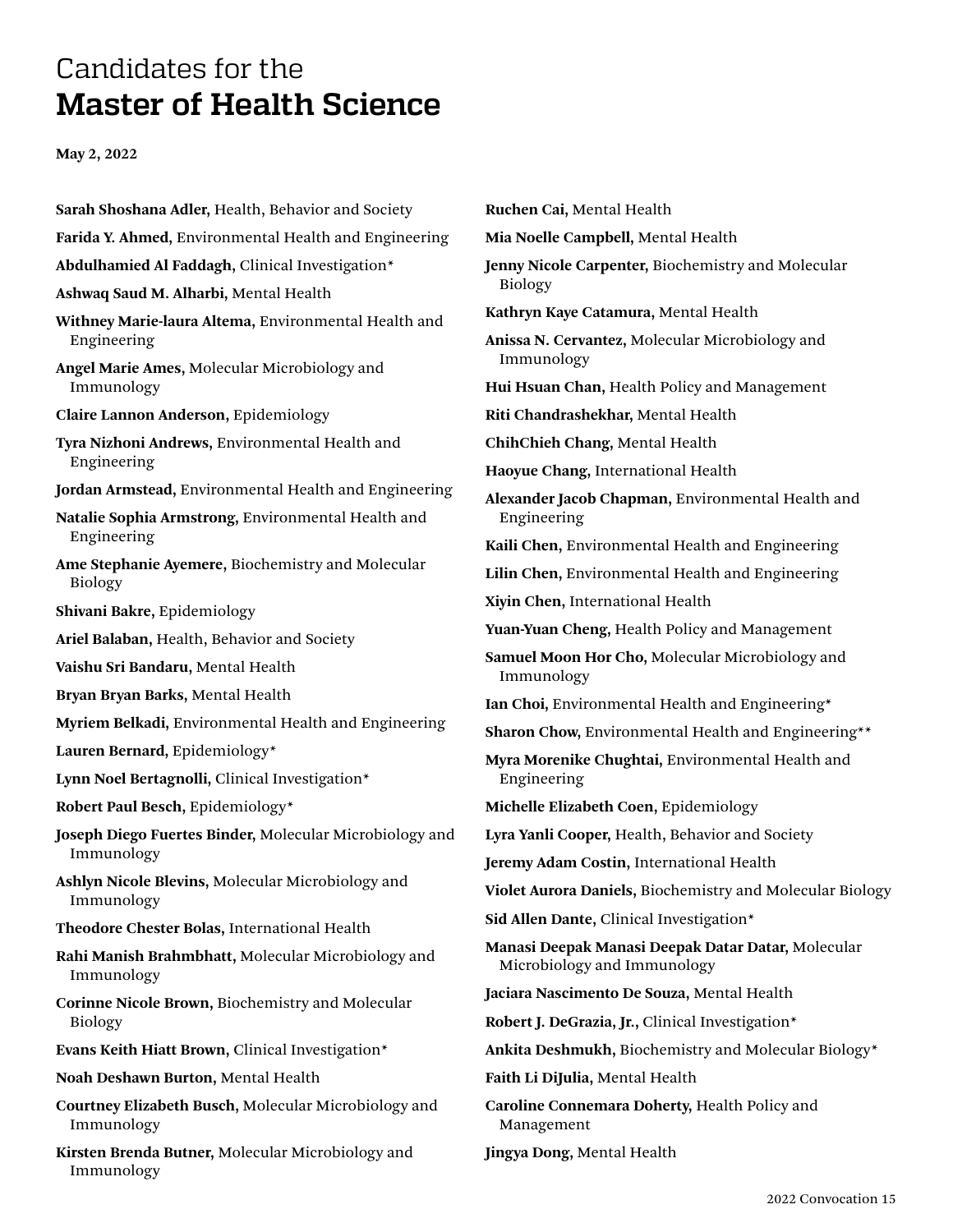**Walid Galai El-Nahal,** Clinical Investigation\*

**Caroline Anna Ewing,** Mental Health

**Danielle Kacie Farrington,** Epidemiology

**Jing Feng,** International Health

**Xinyi Feng,** Epidemiology

**Claudia Fernandez Perez,** International Health

**Michaela Jeanette Fogarty,** Population, Family and Reproductive Health

**Sophia Ann Forneris,** Population, Family and Reproductive Health

**Hannah Nicole Fuehrer,** Biochemistry and Molecular Biology

**Jennifer Bazemore Fundora,** Clinical Investigation\*

**Lu Gao,** Health Policy and Management\*\*

**Anna Christine Garriott,** Mental Health

**Fayez Ghazi,** International Health

**Ronel Ghidey,** Epidemiology

**Natalie Brooke Graham,** Environmental Health and Engineering

**Kelsey Erin Granger,** Environmental Health and Engineering

**Milan Douglas Griffes,** Mental Health

**Siqi Guo,** Biochemistry and Molecular Biology

**Hannah Brigit Hamilton,** Mental Health

**Yipin Han,** Epidemiology

**Amy Hauer,** Mental Health

**Chenxi He,** Biochemistry and Molecular Biology

**William Jan He,** Epidemiology\*

**Kayla Anne Hess,** Molecular Microbiology and Immunology

**Chad Harvey Hochberg,** Clinical Investigation\*

**Jason Steven Hochwald,** Epidemiology

**Hallmon Victoria Hughes,** Molecular Microbiology and Immunology

**Ukinebo Olive Igori,** Mental Health

**Nino Isakadze,** Clinical Investigation\*

**Sarah Jaafar,** Environmental Health and Engineering

**Shreya Shivaji Jagtap,** Biochemistry and Molecular Biology

**Jiafu Ji,** Health Policy and Management

**Taylor Ann Johnson,** Mental Health

**Ansley Elizabeth Jones,** Epidemiology\*

**Cheewanan Kaothan,** Mental Health

**Vedika Mangesh Karandikar, Epidemiology\***

**Adam Douglas Katz,** Molecular Microbiology and Immunology

**Harjot Kaur,** Molecular Microbiology and Immunology

**Amanda A. Kim,** Mental Health

**Yoon Chung Kim,** Mental Health

**Faye Jeruto Korich,** Clinical Investigation\*

**Kalia Koutouvalis,** Molecular Microbiology and Immunology

**Sonya Krishnan,** Clinical Investigation\*

**Silas Kuang,** Biochemistry and Molecular Biology

**Divya Kumar,** Environmental Health and Engineering

**Yosef Recuerdo Laudencia, Jr.,** Health Policy and Management

**Eve Le Neveu,** Mental Health

**Daniela Ledesma,** Epidemiology

**Yu-Shan Lee,** Health Policy and Management

**Ilana Marie Lehmann,** Mental Health

**Yuhan Li,** Biochemistry and Molecular Biology

**Victor Yu-Sheng Lin,** Epidemiology

**Aurelia Little Pesci,** Health Policy and Management

**Jingtong Liu,** International Health

**Jixing Liu,** Environmental Health and Engineering

**Tanxin Liu,** Epidemiology

**Talia Amanda Loeb,** Epidemiology

**Kayla Lysandra Lopez,** Epidemiology

**Hongping Lu,** Molecular Microbiology and Immunology

**Sebastian Andrew Lyos,** Molecular Microbiology and Immunology

**Hanxiao Ma,** Health Policy and Management

**Nathaniel Macanian,** Mental Health

**Hanna Maroofi,** Epidemiology

**Michael Cecil Matthew, Jr. ,** Molecular Microbiology and Immunology

**Maureen Ness McClellan,** Environmental Health and Engineering

**Collin James McGuire,** Epidemiology

**Gayathri Menon,** Epidemiology

**Fernando Mijares Diaz,** Epidemiology

\*indicates students whose degrees were conferred on August 27, 2021

\*\*indicates students whose degrees were conferred on December 31, 2021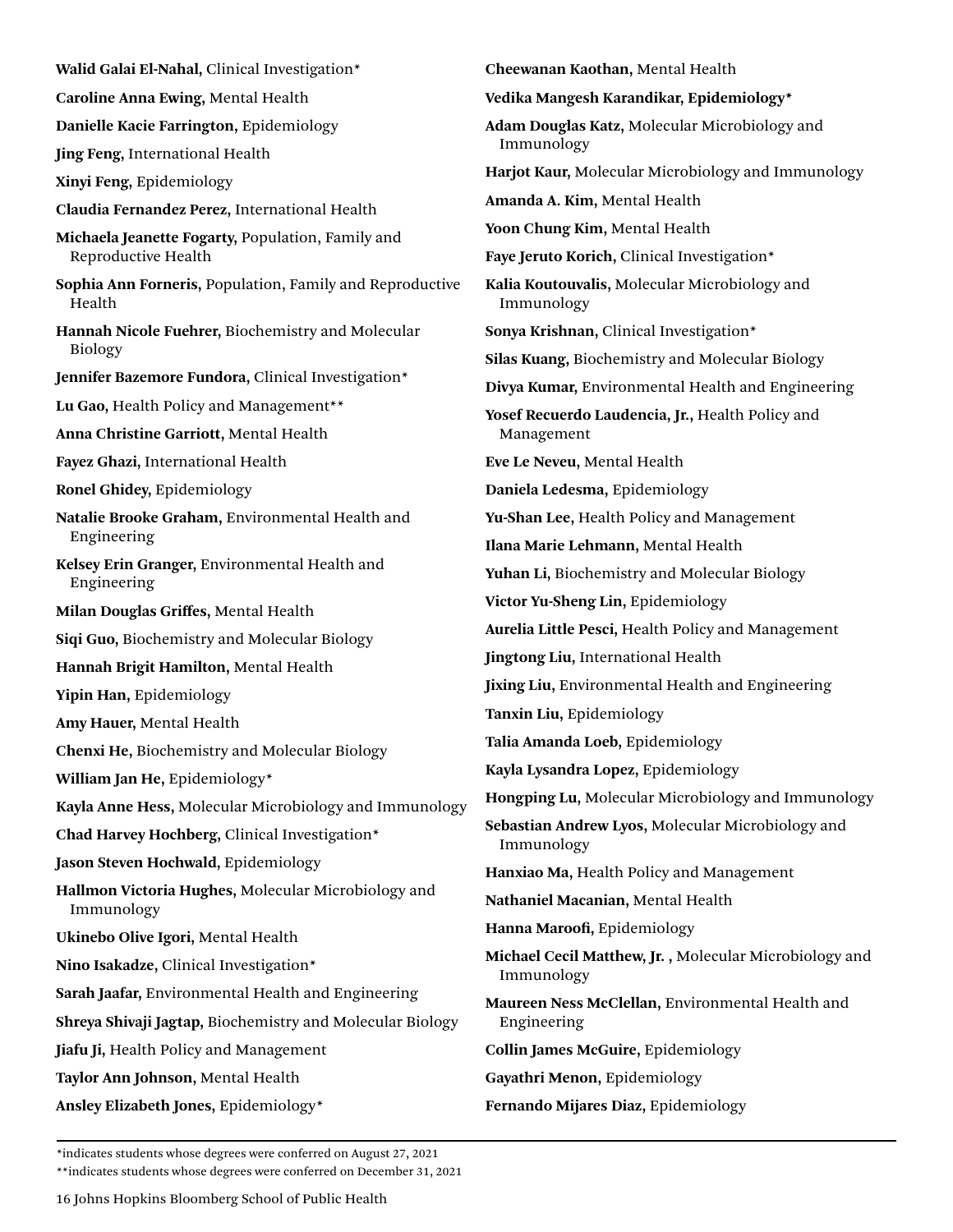#### **Jacob R. Miller,** Epidemiology

- **Rashida Karimah Mohamed-Hinds,** Biochemistry and Molecular Biology
- **Neha Barkatali Momin,** Biochemistry and Molecular Biology
- **Carlos Andres Moreno,** Epidemiology

**Scott Mu,** Epidemiology

- **Rahul Mudumba,** Health Policy and Management
- **Andrea Haewoun Na,** Mental Health
- **Jihee Hee Nam,** Environmental Health and Engineering
- **Line Nana Mba,** Environmental Health and Engineering
- **Mario E. Naranjo Tovar,** Clinical Investigation\*
- **Alexandra Elizabeth Nelson,** Biochemistry and Molecular Biology
- **Zachary John Newton,** Epidemiology
- **Zhanmo Ni,** Epidemiology
- **Arsallan Nisar,** Environmental Health and Engineering
- **Mojdeh Nourbakhsh,** Mental Health
- **Anda Anela Nyati,** Biochemistry and Molecular Biology
- **Nneoma Chidinma Nzeduru,** Molecular Microbiology and Immunology\*\*
- **Nneka Elena Okeke,** Biochemistry and Molecular Biology
- **Nalina Orprayoon, Population,** Family and Reproductive Health
- **Riley O'Toole,** Molecular Microbiology and Immunology
- **Meredith Elaine Palmore,** Epidemiology
- **Zeyu Pan,** Health Policy and Management
- **Sooyeol Park,** Health Policy and Management
- **William Albritton Payne,** Health, Behavior and Society
- **Isabella Perea,** Mental Health
- **Rica Yssabel Yssabel Perona,** Molecular Microbiology and Immunology
- **Jessica Pham,** Mental Health
- **Emma Katherine Pippenger,** Molecular Microbiology and Immunology
- **Stephanie Lara Pocius,** Epidemiology
- **Pedro D. Polanco,** Environmental Health and Engineering
- **Sarah Ann Pollock,** Health, Behavior and Society
- **Delilah A. Ponce,** Mental Health
- **Mira Prabhu,** Biochemistry and Molecular Biology
- **Megan Jo Prosser,** Biochemistry and Molecular Biology
- **Rayssa Anggraeni Putri,** International Health
- **Duotian Qin,** Biochemistry and Molecular Biology
- **Siyi Qu,** Biochemistry and Molecular Biology
- **Madeline Quasebarth,** Population, Family and Reproductive Health
- **Martina Racioppi,** Mental Health
- **Quelly Mae Rivadillo Ramos,** International Health
- **Jaime Reid Ransohoff,** Epidemiology
- **Selena Theresa Regalado,** Mental Health
- **Laila Allegra Reimanis,** Environmental Health and Engineering
- **Katlyn Nicole Reynolds,** Mental Health
- **Kyle Anders Rice,** Mental Health
- **Dylan Tyler Rizzuto,** Epidemiology
- **Chava Delicia Roberts,** Biochemistry and Molecular Biology
- **Sophie M. Rose,** Epidemiology
- **Samantha Amelia Sack,** International Health\*
- **Mary Gavin Sears,** Epidemiology
- **Yoel T. Selassie,** Mental Health
- **Lumin Shen,** Health Policy and Management\*
- **Catherine Silva,** Clinical Investigation\*
- **Lauren Nichole Smith,** Clinical Investigation\*
- **Ishaana Sood,** International Health
- **Sahudi Nicole Soto,** Biochemistry and Molecular Biology
- **Holland Elizabeth Stevenson,** Biochemistry and Molecular Biology
- **Serena Su,** Epidemiology
- **Andrew G. Sudimack,** Health Policy and Management
- **Sibga Noor Sufian,** Environmental Health and Engineering
- **Valerie K. Sullivan,** Epidemiology\*
- **Aliyaturrahmah Supriyadi,** Mental Health
- **Whitney Patrice Sutton,** Clinical Investigation\*
- **Emory Thomas Swanger,** Biochemistry and Molecular Biology
- **Bonnie Sze,** Molecular Microbiology and Immunology
- **Lidya Dawit Tadesse,** Epidemiology
- **Randy Tamia Tangang,** Molecular Microbiology and Immunology
- **Sadya Tarannum,** Mental Health
- **Keyazia DeAmber Taylor,** Biochemistry and Molecular Biology
- **Xiao Jia Tong,** Environmental Health and Engineering
- **John Torreverde,** Molecular Microbiology and Immunology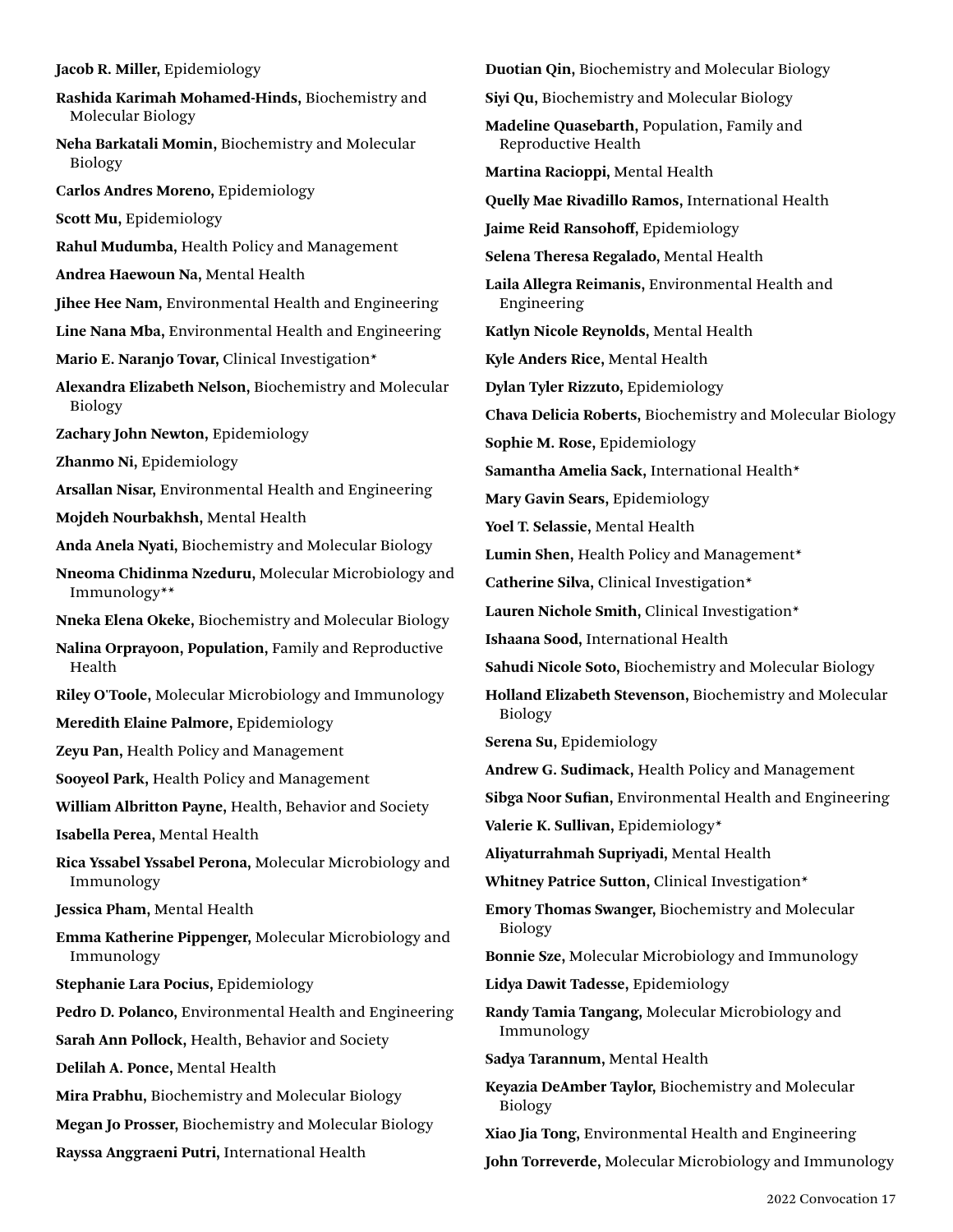<span id="page-17-0"></span>**Vy Tran,** Environmental Health and Engineering **Joseph Addo Tumfour,** Environmental Health and Engineering **Jean L. Tyan,** Epidemiology **Steffany Vucetich Valdivia,** International Health **Chien-Chen Wang,** Health Policy and Management **Jasmine Wang,** Molecular Microbiology and Immunology **Wanli Wang,** Health Policy and Management **Trevor Makana Ward,** Health Policy and Management **Jacob Sol Workman,** Epidemiology **Qiuhua Wu,** International Health **Ziyi Xia,** Health Policy and Management

**William Yu Xue,** Epidemiology **Yue Yu,** Biochemistry and Molecular Biology **Qiaoyi Bronte Zhang,** Biochemistry and Molecular Biology\* **Wuyang Zhang,** Epidemiology **Annie R. Zhao,** Mental Health **Grace Qing-ying Zheng,** Epidemiology **Ning Zhou,** Health Policy and Management **Yijun Zhou,** Mental Health **Yixuan Zhu,** Biochemistry and Molecular Biology **Brooke Elizabeth Zibell,** Environmental Health and Engineering

# Candidates for the **Master of Science in Public Health**

May 2, 2022

| Ariella Martinez Adams, Health Policy and Management<br>Stanzin Angmo, Population, Family and Reproductive | Simmona Marjorie Coelho, Population, Family and<br>Reproductive Health |
|------------------------------------------------------------------------------------------------------------|------------------------------------------------------------------------|
| Health                                                                                                     | Princess Zjhani TeOna Collins, Health Policy and<br>Management         |
| Vagarshak David Avetisyan, International Health<br>Kristian Ramlal Balgobin, Health, Behavior and Society  | Maisie Alice Conrad, International Health                              |
| Amna Azhari Baloul, Population, Family and Reproductive<br>Health                                          | <b>Emma Mae Coppes, Population, Family and Reprod</b><br>Health        |
| Jake Jacob Barber, Health Policy and Management                                                            | Kelsey Rene Crow, Health, Behavior and Society                         |
| Madison Billingsley, International Health                                                                  | Elizabeth Morgan Crull, International Health                           |
| Lauren Elizabeth Bisi, International Health                                                                | Yuxian Cui, Health, Behavior and Society                               |
| Theresa Marie Boyer, Population, Family and Reproductive                                                   | Rani Rajagopal Duff, International Health                              |
| Health                                                                                                     | Abagail Jeanne Edwards, International Health                           |
| Omaris Margarita Caceres, Population, Family and                                                           | Marianne Zabala Enciso, International Health                           |
| Reproductive Health                                                                                        | Kelly Endres, International Health                                     |
| Jiaxin Chen, International Health                                                                          | Juliana Esposito, International Health**                               |
| Qi Chen, International Health                                                                              | Berhaun Selam Fesshaye, International Health                           |
| Sylvia Choi, Population, Family and Reproductive Health                                                    | Ximing Ge, International Health                                        |
| Diana Eldreth Chute, Population, Family and Reproductive<br>Health                                         | Fasika Mulugeta Gebru, International Health                            |
| Sarah Elizabeth Clifford, Population, Family and                                                           | Lindsay Hanna Gorby, Health, Behavior and Society                      |
| Reproductive Health                                                                                        | Hannah Grant, International Health                                     |
|                                                                                                            |                                                                        |

**Collins, Health Policy and Maisie Alice Conrad,** International Health **Emma Mae Coppes,** Population, Family and Reproductive th, Behavior and Society **Elizabeth Morgan Crull,** International Health **Xavior and Society** ternational Health **Abagail Jeanne Edwards,** International Health **Marianne Zabala Enciso,** International Health **Kelly** Health **Juliana Esponi**nt Atta **e**, International Health al **Health Fasika Mulugeta Gebru,** International Health Health, Behavior and Society tional Health

\*indicates students whose degrees were conferred on August 27, 2021

\*\*indicates students whose degrees were conferred on December 31, 2021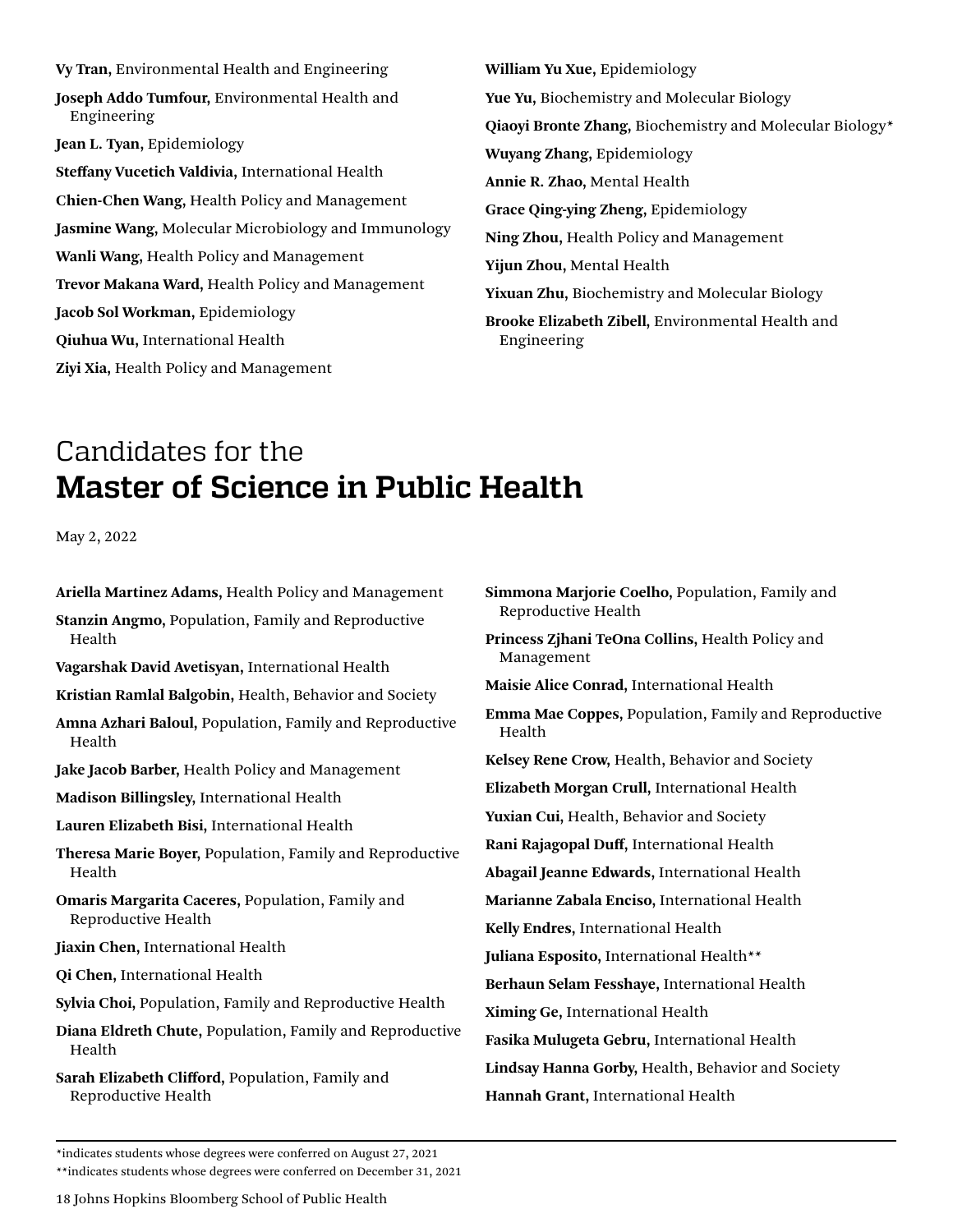**Rachel Elizabeth Grisham,** Health Policy and Management **Liam John Guerin,** International Health\*\* **Anushruti Gupta,** International Health **Sabi Gurung,** International Health **Mareike Anna Haaren,** International Health **Tamey Mana Habtu,** Health Policy and Management **May Haye-Joong Han,** International Health **Julia Rebeca Heath,** International Health **Adeline Thanh-Huong Ho,** International Health **Sarena V. Ho,** Health Policy and Management **Surabhi Urmya Hoover,** Health Policy and Management **Allyson Shea Horstman,** Health Policy and Management **Natalie Anne Horstman,** International Health **Zhuolun Hu,** International Health **Brooke Huffman,** International Health **Jayme Lynn Hughes,** International Health **Noelle Marie Huhn,** International Health **Mona-Esmat Samir Khalil Jarrah,** Population, Family and Reproductive Health **Ashton C. Jordan,** Health, Behavior and Society **L. Michel Katrin,** International Health\*\* **Kelley Maureen Koeppen,** International Health **Monica Daria Kozlowski,** Population, Family and Reproductive Health **Spruha Kurlekar,** International Health\* **Grace Kwak,** International Health\*\* **Elizabeth Ashley Lazarus,** Population, Family and Reproductive Health **Jose Diego Leandro, Jr.,** International Health **Chanel Hakyung Lee,** Population, Family and Reproductive Health **Clarice Heeyoon Lee,** International Health **Yi-Hsin Lee,** International Health **Theresa Li,** International Health **Xin Li,** International Health **Dalia Lin Xie,** International Health **Charissa K. Liu,** International Health **Suqi Lyu,** International Health **Abbegayle Austin McCarter,** International Health **Hayley Victoria McMahon,** Health, Behavior and Society **Kristin Ann Meek,** International Health

**Katherine Ann Mesmer,** International Health **Juliet A. Morales,** International Health **Kristen Hadassah Dianna Moreh,** International Health **Annie Na,** International Health **Lori R. Niehaus,** International Health **Praise Fopefoluwa Olatunde,** International Health **Kyle Thomas Oliver,** Population, Family and Reproductive Health **Nikita Reddy Patlolla,** Population, Family and Reproductive Health **Alexandra Jeannine Paulenich,** International Health **Laura-Marie Peeples,** International Health **Josephine Grace Peitz,** Population, Family and Reproductive Health **Eric Haochen Peng,** International Health\* **Sylvie Rae Perkins,** International Health\*\* **Dillon Mel Persaud,** Health Policy and Management **Monica Eve Pilewskie,** International Health **Hannah Rose Posluszny,** International Health **Tushara Rajeev,** International Health **Arthi Rameshkumar,** Population, Family and Reproductive Health\*\* **Saqib Rana,** International Health\*\* **Matthew Shane Rigsby,** Population, Family and Reproductive Health **Asha Rani Ritchie,** Health Policy and Management **Syeda Mahnoor Rizvi,** International Health **Mary Catherine Rush,** International Health **Mariam Mogib Salama,** Population, Family and Reproductive Health\* **Caitlin Joy Salloum,** International Health **Melissa Renee Scherkoske,** Health, Behavior and Society **Amanda Taylor Schulhofer,** International Health **Kathryn Mackenzie Schultz,** Health Policy and Management **Gretchen Schulz,** Population, Family and Reproductive Health **Melanie Elspeth Schupler,** Health Policy and Management **Parisa Alison ShamaeiZadeh,** International Health **Elayna Shapiro,** International Health **Marie Shoen,** International Health **Ndeye Boury Silla,** International Health\*\* **Anamika Sinha,** International Health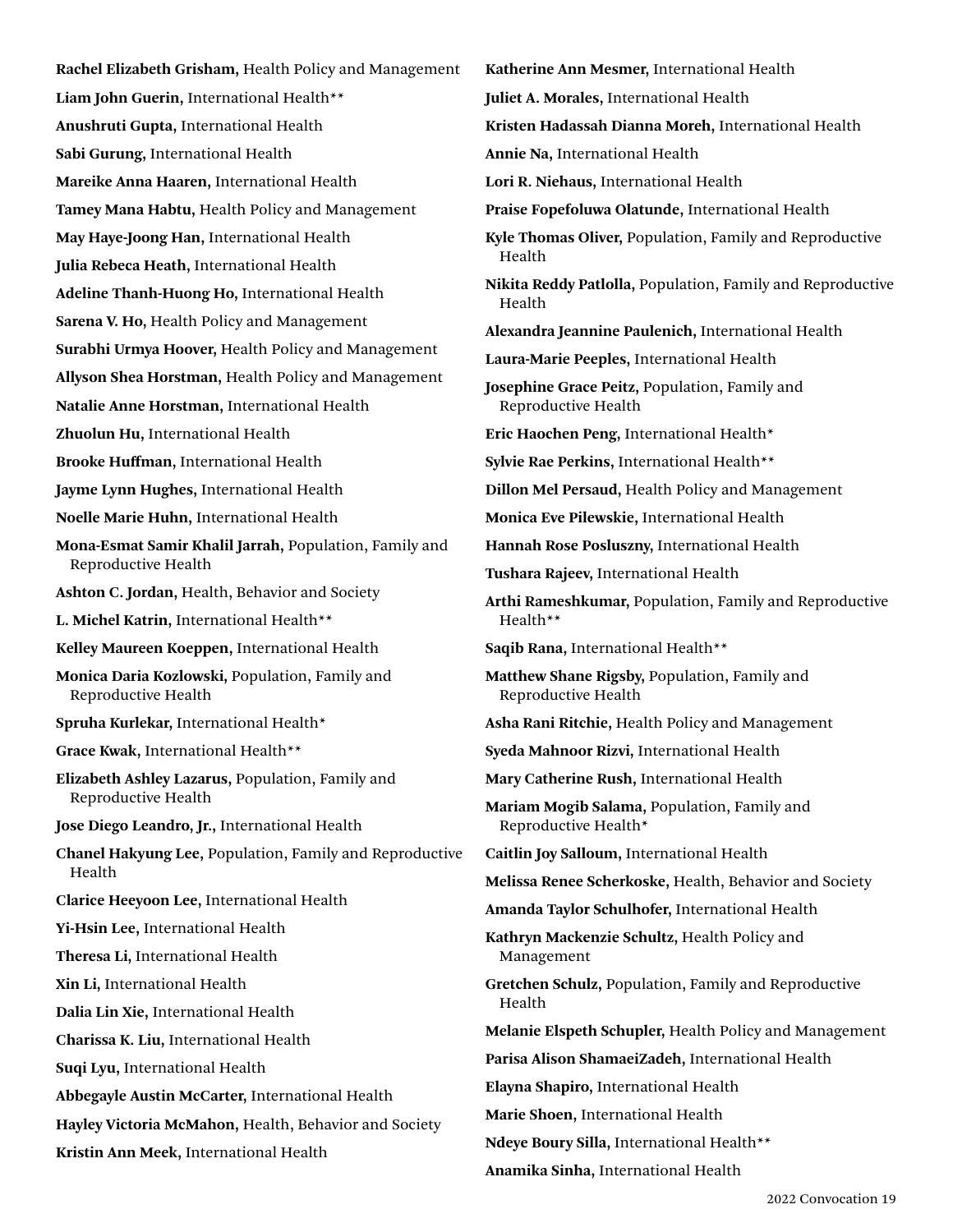<span id="page-19-0"></span>**Shruti Vishvanath Sinkar,** Health Policy and Management **Sarah Paige Smith,** Health Policy and Management **Serena Sonderegger,** International Health **Kristine Ashley Spike,** Health, Behavior and Society\*\* **Hannah Claire Springhorn,** International Health **Ishita Srivastava,** Population, Family and Reproductive Health **Sophia Louise Strickland,** Health Policy and Management **Alexis Annie Sullivan,** International Health **Stephen Tan,** Health Policy and Management **Salma Ahmed Tayel,** Population, Family and Reproductive Health **Madison Lee Taylor,** International Health **Haley Thomas,** Population, Family and Reproductive Health **C To,** Health Policy and Management **Grace Tumwebaze,** Population, Family and Reproductive Health Health **Angela Zhu,** Health Policy and Management

**Kay Beth Tyson,** International Health

**Amanda Varnauskas,** International Health **Daniele Antonae Vest,** International Health **Karoline Kelleher Walter,** International Health **Xichen Wang,** Health, Behavior and Society **Lena Warrak,** International Health **Shilah Faith Waters,** International Health **Thomasina Thomasina Watts,** Population, Family and Reproductive Health **Kelsey A. Williams,** Population, Family and Reproductive **Althea Wolfe,** Population, Family and Reproductive Health **Jingyi Wu,** International Health\* **Allison Wai-lin Yatco,** International Health **Yiwei Yue,** International Health **Dahiany Zayas-Toro,** International Health **Maggie Zeng,** International Health

# Candidates for the **Master of Science**

May 2, 2022

- **Ben Ross Akman,** Health, Behavior and Society. *Assessing the effects of a video resource demonstrating active client communication skills with relevance to genetic counseling and other medical settings.\*\**
- **Kelsey R. Babik,** Environmental Health and Engineering. *Risk of COVID-19 Movement on Passenger Railcars: Assessment of Aerosol Transport and Railcar Ventilation Systems.\**
- **Kerstin Alexandra Baran,** Biochemistry and Molecular Biology. *Novel Aspects of Spermatogenesis.*
- **Aditi Biswas,** Molecular Microbiology and Immunology. *Development of Odorant Receptors in the Malaria Vector Anopheles Coluzzii Ngousso.*
- **Aimee Rebecca Bourey,** Environmental Health and Engineering. *Antibiotic footprints of the food supply: dietary shifts and co-benefits for climate change mitigation.*
- **Megan Leah Brezka,** Biochemistry and Molecular Biology. *Autophagy and the Tumor Microenvironment of Cutaneous Melanoma.*
- **Chang Chen,** Biostatistics. *Supervised Methylation Signatures for Tissue-Specific Cancer Etiological Factors.*
- **Jinyu Chen,** Biostatistics. *Evaluating Bias in Long-Term Risk Estimates Using Short-Term Follow-Up.*
- **Venus Chiu,** Epidemiology. *Development and Predictive Utility of a Comprehensive Geriatric Assessment for Older Adults with Chronic Kidney Disease.*
- **Kate Kate Cho,** Biochemistry and Molecular Biology. *The role of tight junction claudin proteins in collective invasion of breast cancer.*

<sup>\*</sup>indicates students whose degrees were conferred on August 27, 2021 \*\*indicates students whose degrees were conferred on December 31, 2021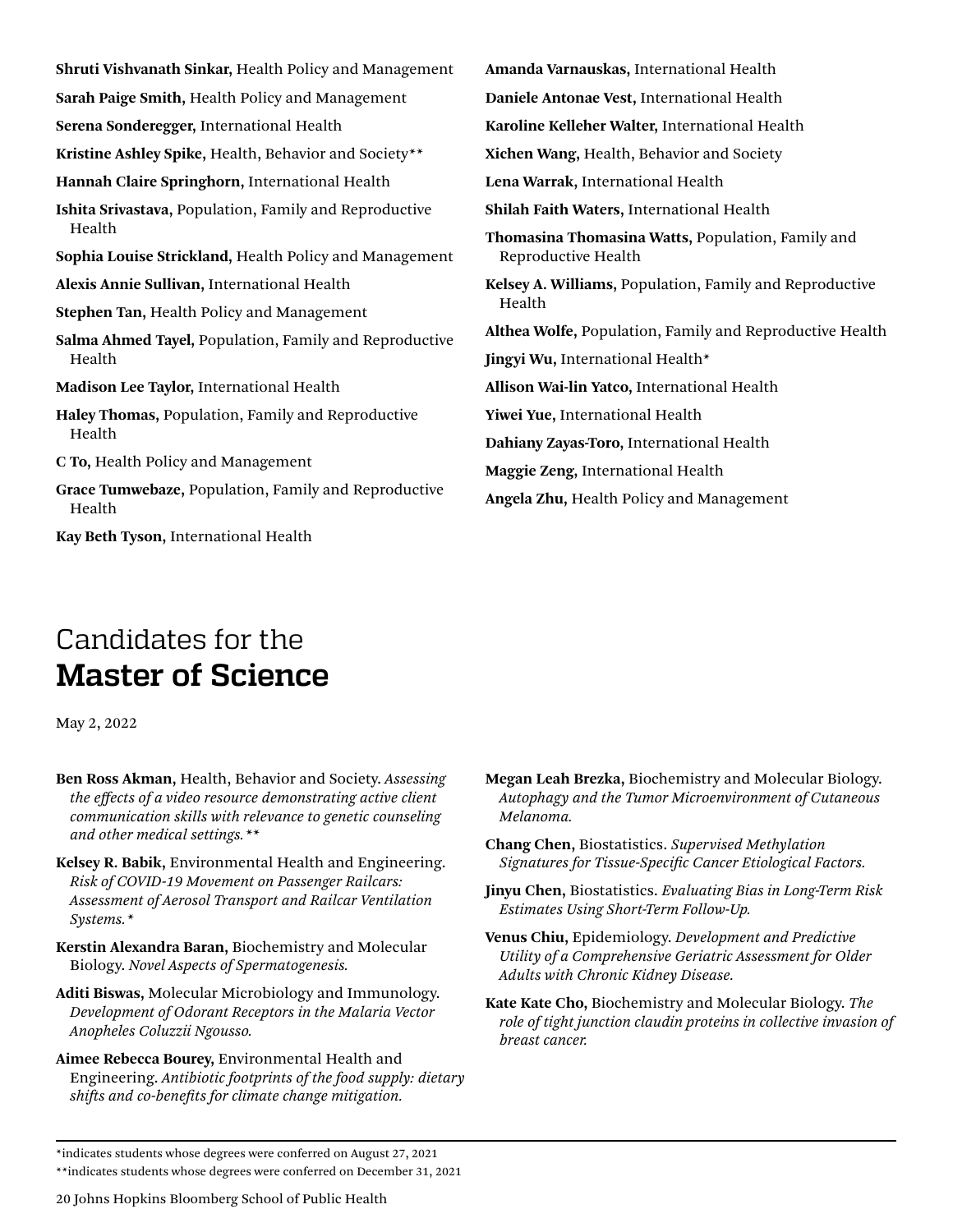**Kaitlyn Marie Comstock,** Molecular Microbiology and Immunology. *Identifying the Role Of Natural Killer Cells and CD8+CD11c+ T Cells Induced by a Dendritic Cell Targeting Vaccine in Combination with INGa and 5-Aza2'deoxycytidine in the B16f10 Melanoma Model.*

**Wanmin Dai,** Molecular Microbiology and Immunology. *Regulation of cell death in the CNS in Sindbis virus induced encephalomyelitis.*

**JaLisa Nicole Decker,** Health, Behavior and Society. *The Role of Genetic Counselors in Addressing Ethical Issues in Research.\*\**

**Trevor Alvin DeMordaunt,** Molecular Microbiology and Immunology. *A Novel Rat Model of Chronic Spinal Implant-Associated Infection.*

**Luciana Ribeiro Dinis,** Molecular Microbiology and Immunology. *Studies on the function of Rhoptry Neck Protein 11 (RON11) in Plasmodium falciparum merozoites and sporozoites.*

**Sindy Du,** Biostatistics. *Machine Learning Approaches to Predict PM2.5 Using Satellite Images.*

**Nathan Dyjack,** Biostatistics. *Systematic Benchmark Evaluation of Distance Metrics for scRNA-seq Data.\**

**Emma Carolyn Eisemann,** Molecular Microbiology and Immunology. *Development and Optimization of Synergistic Antimicrobial Combinations Against a Variety of Non-Tuberculosis Mycobacteria of Clinical Importance.*

**Kirsten Ann McGhie Evans,** Epidemiology. *Effect of Substance Use on a Cardiovascular Risk Reduction Intervention among Persons with Serious Mental Illness.\**

**Dawlyn Javier Garcia,** Molecular Microbiology and Immunology. *Investigation of PLASMODIUM VPS4 Through Localization And Gene Deletion.*

**Seth David Greengo,** Molecular Microbiology and Immunology. *Host-Microbe Interactions Between Cryptococcus neoformans and Phagocytes.*

**Brian Guo,** Biostatistics. *Subset-Based Cross-Tissue Transcriptome-Wide Association Study.*

**Tyger Dalton Hanback,** Biochemistry and Molecular Biology. *Neuroimmune Interactions of Pain in Palmoplantar Keratoderma.* 

**Valerie L. Harrington,** Molecular Microbiology and Immunology. *Mechanistic elucidation of noncaloric artificial sweeteners' effects on the murine gut microbiome and host metabolism.*

**Nina Marie Hoffpauir,** Biochemistry and Molecular Biology. *Hypoxia Modification of Epigenetic Mechanisms in Prostate Cancer.*

**Binglin Huang,** Biochemistry and Molecular Biology. *TFE3 Fusion Associated Renal Cell Carcinoma and Condensates.*

**Yinan Hui,** Molecular Microbiology and Immunology. *Effect of Chemokine MIP3a Fusion To SARS-CoV-2 Spike Protein Receptor Binding Domain Antigen On The Response To A SARS-CoV-2 Vaccine.*

**Yasmine Abdul-haki Issah,** Molecular Microbiology and Immunology. *The Matrix Reloaded: Degradation of Extracellular Matrix by Activated Macrophage Subpopulations in Lung Elastase Emphysema Model.*

**Aishwarya Javali,** Environmental Health and Engineering. *Social disparities in exposure to heat in Atlanta using data from CDC's Environmental Public Health Tracking Network and NASA's ECOSTRESS satellite.*

**Christian C. Jenkins,** Environmental Health and Engineering. *Comparing Relationships between Indoor Exposures to Black Carbon and PM 2.5 among residents living in Baltimore City.*

**Victoria Kamilar,** Epidemiology. *Entomological Risk Factors Associated with Low-Level Transmission in a Pre-elimination Zone in Southern Zambia.*

**Adory Khandaker,** Environmental Health and Engineering\*\*

**Edwin Kumah,** Biochemistry and Molecular Biology. *Investigating the molecular mechanisms of cutaneous squamous cell carcinomas.*

**Elaine Yining Liu,** Molecular Microbiology and Immunology. *Investigating the Fungal Cell Death in Clinical Isolates of Cryptococcus Neoformans.*

**Gabriel Andres Lopez-Cecetaite,** Environmental Health and Engineering. *Investigating the effects of arsenic exposure on dendritic cell gene expression, activation, and migration.*

**Alison Lu,** Molecular Microbiology and Immunology. *Cellular Effects of Influenza A M2 Protein.*

**Alexandra Nikolova Malinovska,** Epidemiology. *Diagnostic Performance of Monocyte Distribution Width as an Early Marker for Infection in the Emergency Department.*

**Hannah Leigh Markle,** Molecular Microbiology and Immunology. *Juxtaposition of overnight and early evening indoor-trapped Anophelines in Nchelenge District, Northern Zambia.*

**Brianne Marie Martin,** Environmental Health and Engineering. *An Environmental Justice Evaluation of Radon Testing in Pennsylvania Schools.*

**Qier Meng,** Biostatistics. *Quantifying the Association between Objectively-Measured Physical Activity and Current or Future Multiple Sclerosis Status in the UK Biobank.*

**Zengshuo Mo,** Molecular Microbiology and Immunology. *Mitochondrial Pre-sequence Targets Human BID Isoform-1 to the Mitochondrial Inner Membrane.*

**Dat Tien Nguyen,** Molecular Microbiology and Immunology. *Point mutations on the Hemagglutinin of the 2015-2016 H1N1 Live Attenuated Influenza Vaccine strain and their effect on viral replication.*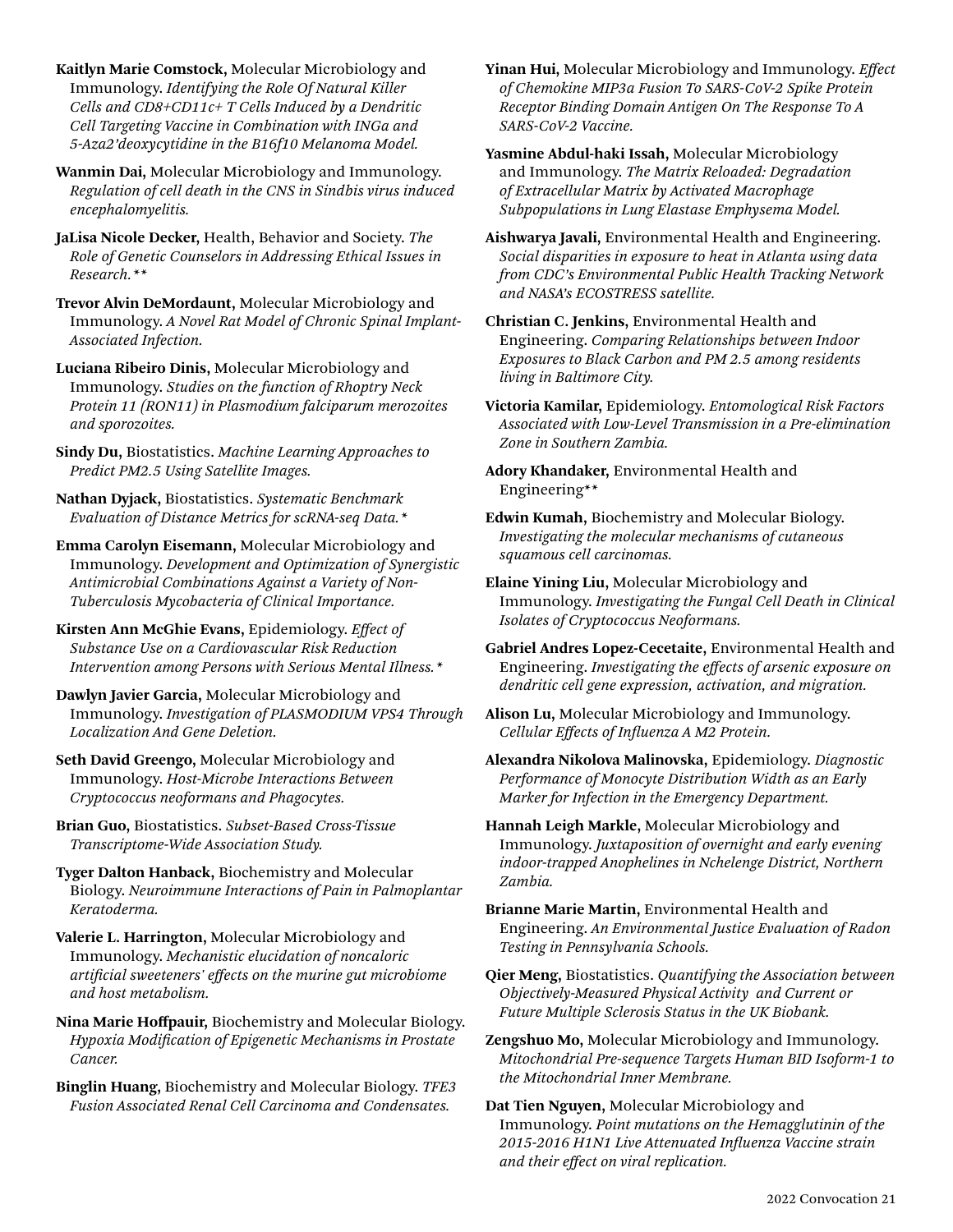- **Anthony C. O'Donnell,** Biochemistry and Molecular Biology. *Conformational and Biochemical Analysis of the human SCM5/6 complex bound to DNA.*
- **Bige Ozkan,** Epidemiology. *Adipokines are Markers of Metabolic Health.*
- **Marie Elena Portuallo,** Biochemistry and Molecular Biology. *Investigating the Role of Cyclin D1 in Palbociclib-Resistant Acral Melanoma.*
- **Jada Renee Pugh,** Health, Behavior and Society. *Fitting the pieces together: Ongoing care for adults with undiagnosed conditions.\*\**
- **Ida Ramezani,** Environmental Health and Engineering. *Effects of Hypoxia on Ascorbic Acid-Mediated Cytotoxicity in Prostate Cancer In Vitro.*
- **Paola Alejandra Ramos Irizarry,** Molecular Microbiology and Immunology. *Native polysaccharide conjugate vaccines against Cryptococcus neoformans.*
- **Jazmine Mashon Randle,** Environmental Health and Engineering. *The Effect of the Global COVID-19 Pandemic on Animal Healthcare Workers: Comparing Mental Health in a Stressful Work Environment for Black Persons and People of Color to White People.*
- **Nadjalisse Claire Reynolds-Lallement,** Health, Behavior and Society. *Genetic Counselor Tailoring of Information About Genetic Conditions to Children and Adolescents.\*\**
- **Rachel Elizabeth Lee Scroggins,** Environmental Health and Engineering. *Renewable Energy in Fisheries and Aquaculture: Case Studies from the United States.*
- **Anupama Shah,** Epidemiology. *Association of State Medicaid Expansion Status with Low Birth Weight. A Comparative Interrupted Time Series Analysis.*
- **Jayati Hopkins Sharma,** Epidemiology. *Investigating the Influence of Genetic Ancestry on Gene-Environment Interactions of Polygenic Risk Score & Acculturation in Hispanic/Latino Groups.*
- **Jason Shi,** Biochemistry and Molecular Biology. *Post-Translational Modifications Of The Epithelial Mesenchymal Transition Transcription Factor TWIST1: O-GLCNACYLATION And Tranamidation.\**
- **Margaret Rose Casazza Sidor,** Health, Behavior and Society. *The experiences of adolescents and young adults with Li-Fraumeni Syndrome surrounding health care transition.\*\**
- **Jason Raymond Smith,** Epidemiology. Dynamics of Midlife and Late Life Hypertension and 32-Year Incident Dementia: Implications for Dementia Prevention.
- **Wes Solem,** Health, Behavior and Society. *COVID-19 Impact on Genetic Counseling for Huntington's Disease via Telehealth.\*\**
- **Ronay Frances Stevens,** Molecular Microbiology and Immunology. *Exploring the Role of Sam68 in the Innate Immune Response Using the DSS-Induced Colitis Model.*
- **Tracy Chenxin Tian,** Epidemiology. *Multisensory Impairments and Brain Volumes in Older adults.*
- **Jiekang Wang,** Biochemistry and Molecular Biology. *Bonederived PDGF-BB Induces Brain Calcification.*
- **Tingchang Wang,** Biostatistics. *CUT&RUN Data Analysis: Gene Expression Discovery in Ciliopathy Mice.*
- **Yiran Wang,** Biochemistry and Molecular Biology. *Searching for Metallophores in Candida albicans.*
- **Qitong Fiona Wu,** Biochemistry and Molecular Biology. *Identification of possible prognosis marker in chemoresistant triple negative breast cancer.*
- **Minghui Xu,** Biochemistry and Molecular Biology. *Poly (ADP-ribose) promotes liquid-liquid phase separation of arginine containing dipeptide repeats.*
- **Ziyan Xu,** Molecular Microbiology and Immunology. *Presence of the HIV-1 anti-sense protein on virus surface and its role in viral replication.*
- **Eli Yazigi,** Molecular Microbiology and Immunology. *Characterization of a novel cytokine causing metabolic exhaustion in CD8 Tumor-infiltrating lymphocytes.*
- **Steve SukMin Yoon,** Molecular Microbiology and Immunology. *Convergent Evolution of A Lineage (Clade 19B) Spike Sequences with B Lineage SARS-CoV-2 Variants Affects Virus Replication.*
- **Thomas Zhang,** Molecular Microbiology and Immunology. *Prediction and Identification of HLA Class I & HLA Class II (Neo)Epitopes in Pancreatic Ductal Adenocarcinoma(PDAC).*
- **Xiaoyan Zhang,** Molecular Microbiology and Immunology. *Transcriptomic characterization of anti-E2 antibody treated dAP7 cells infected with SINV.*
- **Jianbo Heather Zhao,** Epidemiology. *Plastic bottle usage and the infant microbiota, SCFAs, and growth trajectory.*
- **Yimin Zhao,** Biostatistics. *A Statistical Framework for Analyzing Single Cell Multi-Modal Omics Data: Imputation and Prediction.*
- **Xiaobin Zhou,** Biostatistics. *Hospital-Free Days as the Outcome for Trials Among Critically and Seriously Ill Patients: Defining and Estimating Treatment Effects.*
- **Yongbao Zhuang,** Biochemistry and Molecular Biology. *Oncogenic mutations in MAPK pathway results in different immune response against ETBF infection.*

<sup>\*</sup>indicates students whose degrees were conferred on August 27, 2021

<sup>\*\*</sup>indicates students whose degrees were conferred on December 31, 2021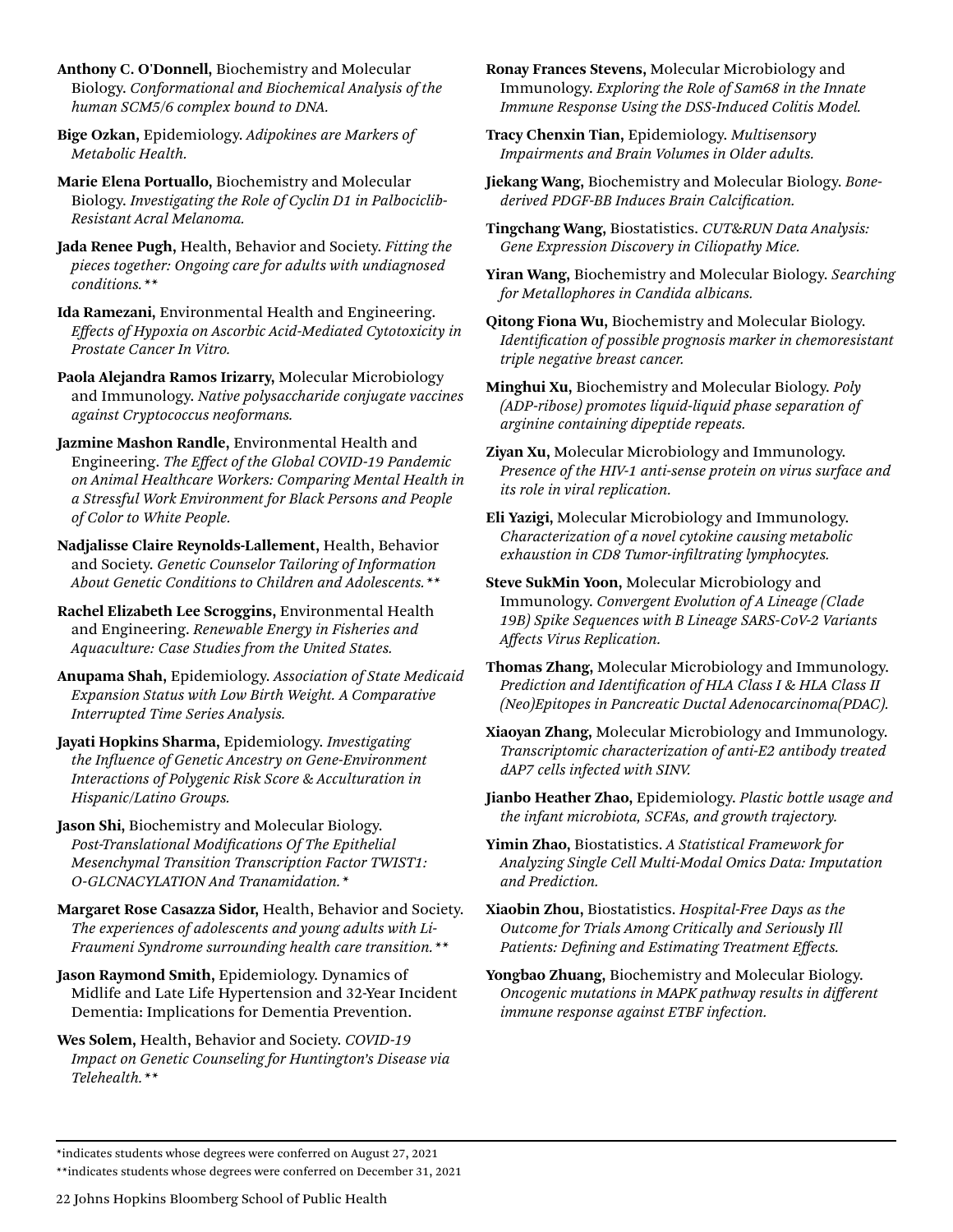### <span id="page-22-0"></span>Candidates for the **Master of Public Health**

### May 2, 2022

Abdikarin Mohamed Abdullahi Gabrielle Angelica Abesamis Moeen Hani Aboabdo\* Nancy A. Abu-Bonsrah Carlos Andres Acosta Casas Antoine Addoumieh Nana Serwah Adofo-Ansong juan pablo Pablo Aguilar Mendoza\*\* Bachar Ahmad Taiwo Akindahunsi Oladapo Samuel Alabede Chinemeihe Ogbonnaya Alaku Olivia Kathleen Albanese Heather Marie Alger\* Rabia Ali Syed Omar Ali Kemish Kenneth Alier Murhaf Alkaddour\* Saud Almulihi\*\* Yanal Mufeed Alnimer\*\* Cynthia Amezcua Md. Jobaer Amin Saira Amir\* Akua afrah Amoah L. Taylor Andelman Briha Ansari\* Anita Ama Dzidzor Apau Jasmine McKenzie Aplin Monica Arboleya Avendano Moni Dina Ariani Ebenezer Kobbie Aryee Bilal Asim Redeat Libanos Assefa Theresa Edidiong Asuquo Kunakorn Atchaneeyasakul Adeoluwa Segilola Ayoola

Chisom Munachi Ezinne Zerah Azodoh Hyo Sook Bae Sylvia Bai Anurima Baidya\*\* Shehrieen Bakhtyar\* Olga Bakun Simone Annelise Baldwin Khushbu Shantilal Balsara Sandra C. Banks Shubhra Bardhar Jessica Elizabeth Barnett Lauren Elizabeth Barringer Joel Philip Baumgart\*\* Bianca Antoinette Beebe\*\* Hannah Marie Bennett\*\* Varsha Bhashyakarla\*\* Prashasti Bhatnagar Taylor Marie Binnix\*\* Emilie Petula Tibemen Biondokin Shyam Biswal Katelyn Elizabeth Black Alexander Joseph Blum Hashim Bokhari Daniel Borota Soumita Bose\*\* Naomi Bouchard-Gordon Robert Irvin Bowler Melissa Marie Box\* Kasey Elizabeth Boynton Connor Everett Bradshaw Pooja Patil Brar Brianna Marie Brooks Suzanne Kay Bruels Lauren Denise Brunet Stephanie Buggs

Caitlin Burke Natalie Busath Emily J. Callen Jeffrey Douglas Campbell\* Christopher Charles Carita Madison Ward Yeutter Carkhuff Cameron George Carlock\*\* Abigail Leigh Youngberg Carlson\* Po-Heng Chen\* Shelley Chen Berenice Ping Cheng Jematia Chepyator Rebecca Faith Chevat Cheryl Chia Katherine Hyun Young Chon Elizabeth Yie-Chuen Chong Tanya Anoop Chotrani Haris M. Choudry\*\* Raffat Chowdhury Kathleen Anne Clark Deirdre Dowling Clarke\*\* Elyssa Sara Clauson Darien Nicole Colson-Fearon Alejandra Cordero Morales Luis Claudio Correia Megan Elizabeth Coufal Taylor Kathryn Craig Elizabeth Crespi\*\* Hannah Madison Crockett Janel Renee Cubbage Lane Augusta Davis Jessica Esther Dawson Stewart Lowell Decker\*\* Tiffani Antoinette Frances DeFreitas Ellie DeGarmo Sadie Lynn Derouin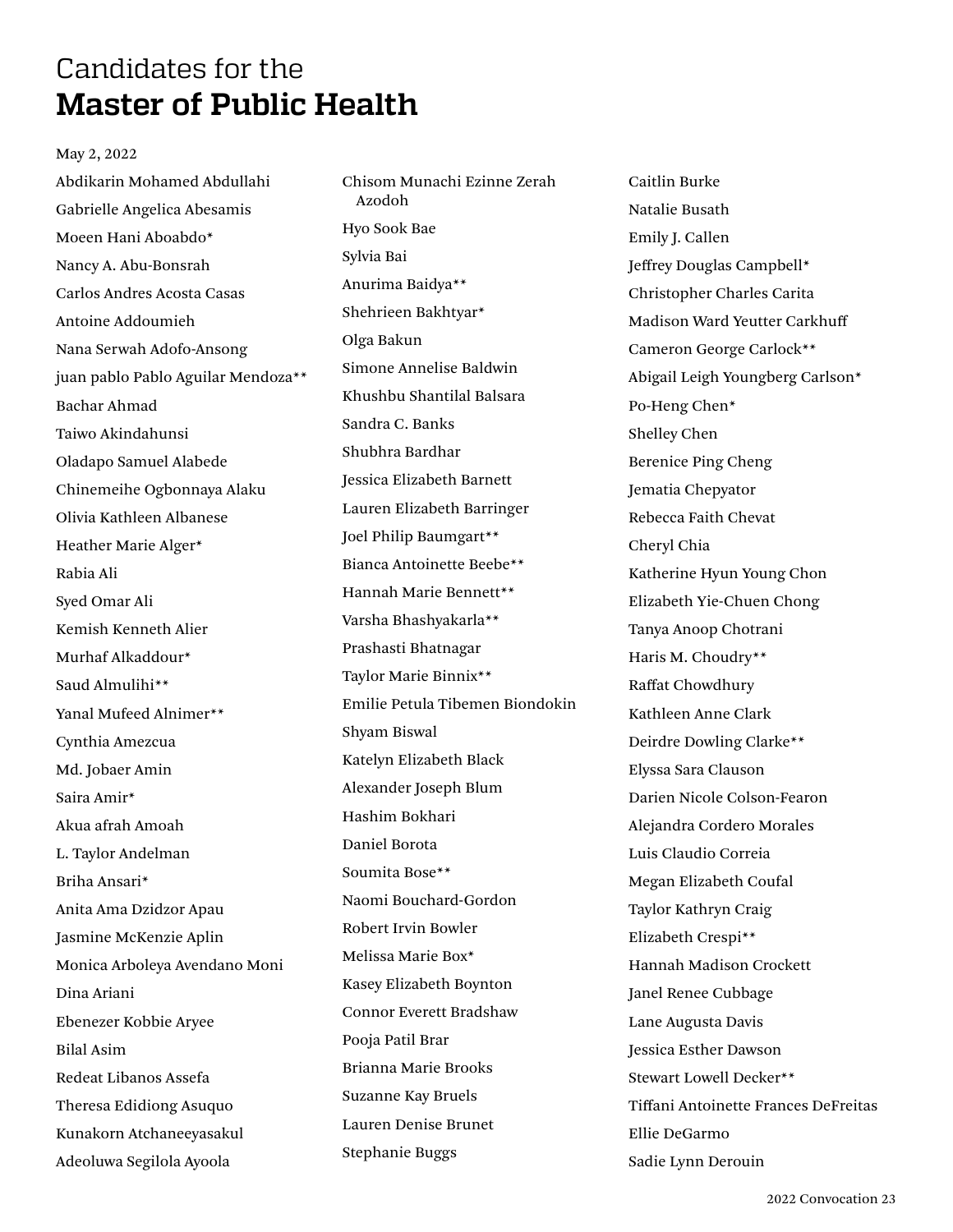Sarah Jean Diekman John Elwyn Dobbs Alexis Victoria Dowiak\*\* Zachary Ryan Dunton Shravani Durbhakula Riaa Dutta Rachel Ann Dwilow\* Ethan Barnaby Dyer Sarah Danforth Eaton\* Francisca-Lenae Chinonye Egbuna Audrey Gardner Eisemann\* Ukeme L. Essien\*\* Ignacio Esteban Angelica Kenechukwu Ezeigwe\* Minjie Fan Shagufta Farheen Mehdi Farokhnia\*\* Matthew Timothy Feeley Lauren Maxime Feldman Kittredge Fisher Megan Elizabeth Fitzgerald Matthew Adam Fleisher Laura Grace Fleszar Emilie Folsom Kathryn S.L. Ford Leah Ayanna Ford Kayla Leann Foster\* Erin Kathleen Franey Brendon Mark Frankel Sarika Ganganaboina Fabricio Loureiro Garcia\* Hannah Maeken Gardner Brady A. Garrett\* Sarah-Michael Augustina Gaston Lindsey Gaydos\*\* Andrew Alastair Ralph Gentles Snehal Sunil Ghodke Phebe Anna Gibson

Andrea Jevon Gilliard Katherine Kellar Gilpin Lexa Giragosian Rachel Lynne Gittinger Bharti Goel Zachary J. Goldberg Scott Ian Goldman Ria Golecha Pearl Phalisa Gore Thomas David Graham Camila Roginski Guetter\* Brittney Christine Guzzi Malloury Winthrop Hall\*\* Maria Hamm\*\* Mae Drew Hanzlik Melike N. Harfouche Eric Matthew Harkness\*\* Charles Avery Hawthorne Julianne Marie Henderson\*\* Robert Antonio Herd Carmen Alejandra Heredia Rodriguez Kevin Anthony Hernandez Rachel Hill William Thomas Hines\* Hayley Brooke Hoaglund Albert Eugene Holler IV David Franklin Horrocks Jr\*\* Titus Hou Madeleine Ann Howard Jennifer Jia Hsu Quaila Justine Hugh\*\* Rachel Hughes Amelia Capehart Hulbert\*\* Kathryn F. Humphries Jimin Hwang Mina Mina Hwang Ali Iftikhar Yoko Inagaki

Maria Elena Inocente Diaz Yasaman Iranmanesh Kathryn Irmler Tommy Ivanics\*\* Carolyn L. Jackson Amy Jean Jacobs\* Meghana Jami Dustin Cliff Jaynes\*\* Sasanka Nilashi Jinadasa Danae Michal Johnson\*\* Laron N. Johnson Johanna Marie Jornadal Ashley Neha Joshi Sinchul Jwa Johan D. Kamyab Varun Kapur Anna-Sophia Callahan Katomski Jeremy David Kauffman\*\* Sophia Kaufman Hiroo Kawarazaki Kescha Kazmi\*\* Parisa N. Kellock Melinda Kathleen Kelly Amir Farooq Khan Sarah Khan Shahbaz Shahbaz Khan Mohamed Khayata Aditya Kumar Khetan Christopher S. Kim Eun Bi Kim Kate Kim\* Myungsun Kim Michael P. Kinzer Nathan Lawrence Kittle Alyssa Ashley Klein Madelyn Ann Knowles Glen Kilian Koh Naomi Komuro

\*indicates students whose degrees were conferred on August 27, 2021

\*\*indicates students whose degrees were conferred on December 31, 2021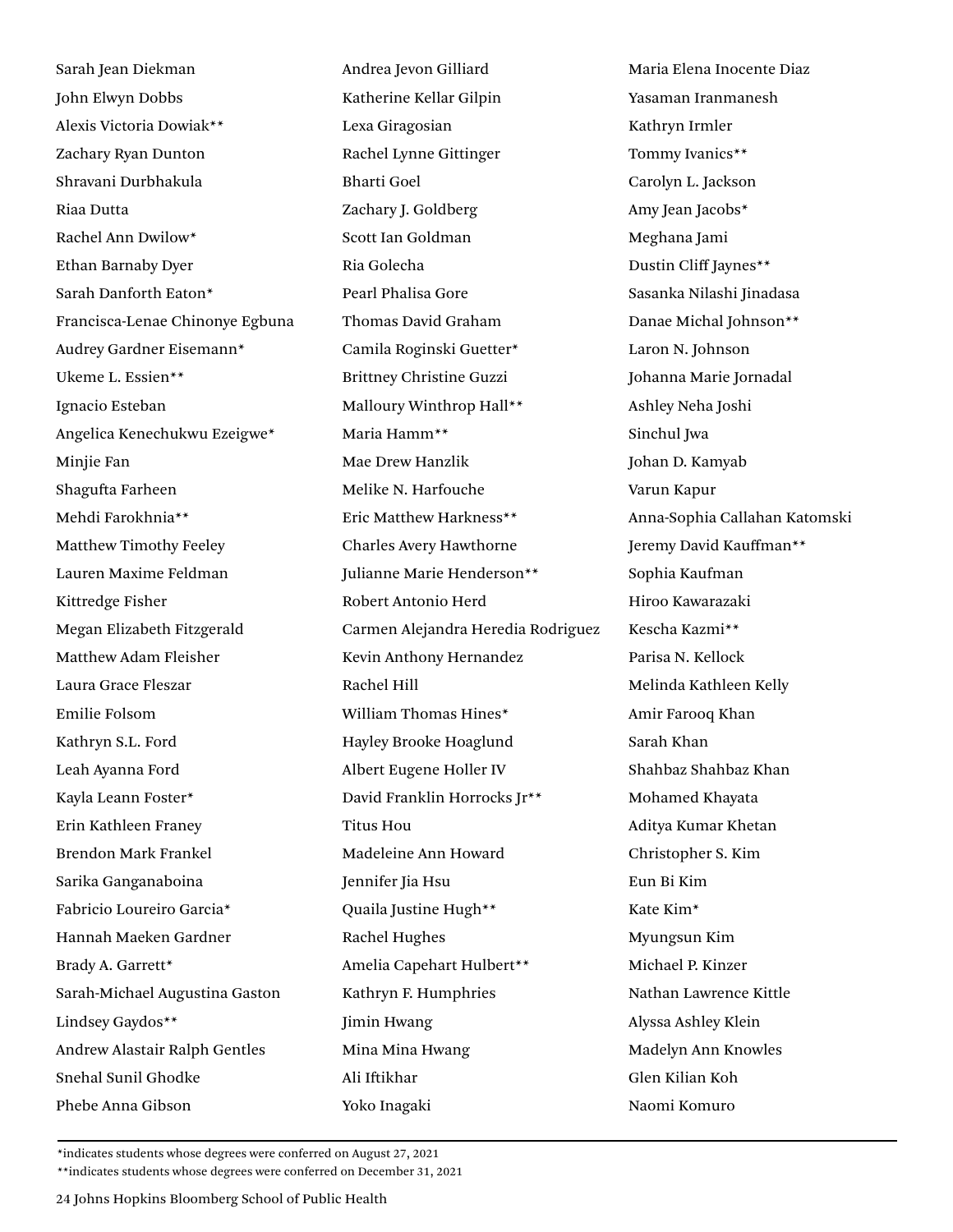Rassidatou Konate Geethika Koneru Cleanthe J. Kordomenos Rachel Hannah Kreps-Falk Micaela Laber Kendall Ann Lake Kwai Lam Sophie Lamarche\*\* Rachel Lynn Lamparelli Tim Lee\*\* Salome Lepez Da Silva Duarte Macall Leslie Biak Cung Lian Kara Shu-Yen Lim Rachel K. Lim Marisabel Linares Bolsegui Kathryn Merrill Linder Kuanyi Liu\*\* Wenbo Liu Zoljargal Lkhagvajav Rachael Beth London\* Isaiah D. Loya Eric Lu Eleanor Joelle Lucas Shelby Louise Luce Stephany Ma Natasha Daryle Co Macapagal Eteri Machavariani Jorge David Machicado Rivero\* Emily Anne Magurno Kartikeya Makker Akash Malhotra\*\* Julie Lucille Mann Daniel Eliot Stork Mansuri\* Julianah Arabella Marie David Rene Marquez Taylor B. Martin Megha Mathur Ian Patrick Maynor Avi Mazumdar\*

Megan Lynn McElhinny John Murray McIntyre Michael Joseph McNeil Andrea Medley Shivani Mehta\* Ana Leticia Melquiades dos Santos Nery Nicholas Anthony Melucci Kyra Jennifer Waligora Mendez Chantelle Terese Mendonsa Dulce Maria Mendoza\*\* Sabah Akbar Merchant Qaasim Naveed Mian Janice Lynn Miller\*\* Yuichiro Mori\* Dai Morita Jonathan Moseley\* Samantha Mravca Eman Azra Mubarak Harry Harris Munroe Amelia Ann Murphy Sarah Nabia Maiko Nagaoka Morgan Nicole Najdowski\*\* Lily Sangmi Nam\*\* Puja H Nambiar\*\* Prossy Namusisi Zeba Nauroz Paulina Helena Castro Nava Harry Theodore Newman-Plotnick Tosheena Melodi Nez Kauthrah Ntabadde Chineze Adania Nwankwo Thomas Stephen O'Donnell Jr. Hannah Oh Jack Maverick OHara Elise Tirza Agyeiwaa Ohene-Kyei Naomi Eruvwu Ojumah Rafaella Okun Abigael Lee Oliva

Maggie Abigail Oliver Oluwatunmise Olowojoba Paul Gerard O'Malley\* Laurie Priddy O'Neill Mazen Youssef Oneissi Kazuma Onishi Akosua Yeboaa Oppong Samantha Orosz Lynnsey Ellyn ORourke Ginny Rosalina Ortiz\* Chinweoke Osigwe Valerie Osasu Osula Jesuseun Olaoluwa Owoniyi\* Kiyofumi Oya\*\* Chigolum Pamela Oyeka Emily Anne Pantalone Geeta Shrikar Pardeshi Shrikar Keshav Pardeshi Raina Meghan Parikh Jewel Park Michael Anthony Patatanian\*\* Shatabdi Patel\* Shivani U Patel Anmol Suresh Patted Jen Pauliukonis Marie-Anne Pavee Callu Miriam Annette Perez Javier Perez de Acha Chavez Martin John Peters Jr.\* Josh James Peterson\*\* Ramona Anne Poblete Miya Fujisato Pontes\*\* Indira Puspita Prihartono Beth Anne Pulaski\*\* Sonal Purohit Dana Hendrawan Putra Noor Qaragholi Annie Cathay Qing Kasra Rafia Elsa Hernandez Ragasa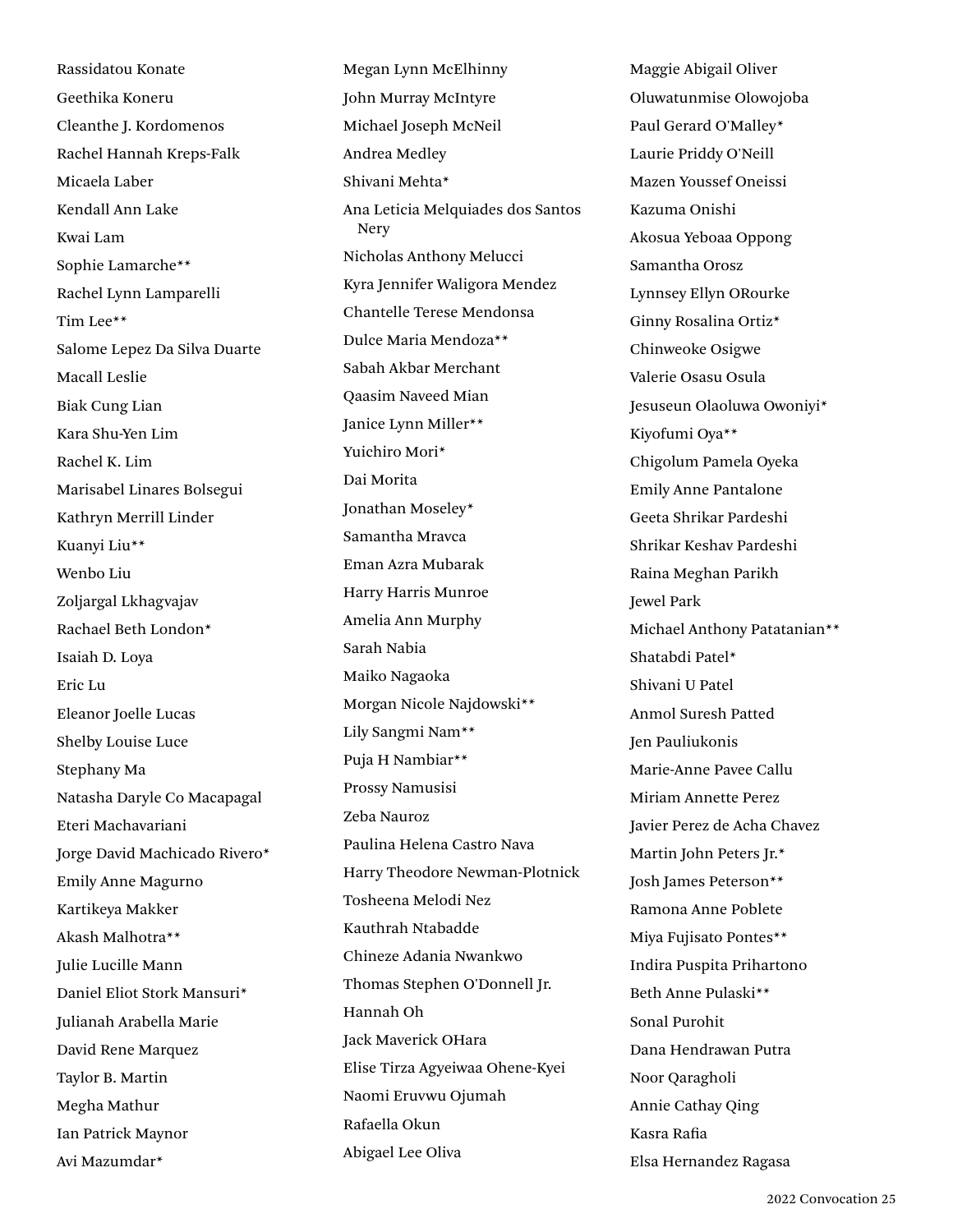Hannah Jean Rando Ronald N. Reis Braden Mckean Remington Mary Caroline Rhodes\*\* Nicholas Alexander Rice\* Jessica Vail Richard Smriti Ridhi Michelle Jasmine Robinson Jennifer Susan Robohm Macie Rollins\*\* Andrea Paige Rosen Sheila Coker Roy\*\* Lauren Elizabeth Russell Lindsay T Salem Maria Salvat Ballester Alisa Sano Kannikar Sanrak Jordan Hartigan Savold Vyom Sawhney Daniel Lawrence Scerpella Amy Marie Scheel\*\* Annaka Elaine Scheeres Madeline Schiminger Sophie Nicole Fierstein Schouboe\* Seema Shah\*\* Apurva Sharma\* Seo Yim Shin Alan Shinkar Yasutoshi Shiratori Nik K. Shukla Marissa Jill Silverberg Cesar Augusto Simbaqueba Clavijo Navsharan Singh Rohanit Singh Shailendra Singh Annika Nicole Skansberg\*\* Matthew M. Smith\*\* Elisha Shanise Sneddy

Shereen Bella Sodder Katherine Lanneau Sollee Avita Sooknanan\* Margarita Sotelo\* Anjali Srivastava\*\* Joseph Ssuuna Ruth Leasha St Fort Brian Stamm\*\* Sean Sean Stapleton Lacy Stephens\* Maria Elizabeth Stetson Gabrielle Anneke Stienstra Antonella Sturniolo Vivian Su David Alfonso Suarez Zamora\* Anjiya Sulaiman Bow Suprasert Rachana Suresh Aki Suzuki Gurtejandeep Singh Swaich Umaima Tahir Banda Yuko Takiyoshi Heang-Lee Tan Christine M Tawfik\*\* Rediet Agonafir Tekalign Nan Aye Aye Aung Thant Ashley Rae Thill Casey Meredith Thomas\* Eean Logan Thomas Naomi Michelle Tice Emily R Tillett Hiro Tominaga Crisanto Morton Torres Donna Tran Joanne Marie Tremblay Jackson\*\* Xinru Tsai Haruka Tsuda Elaina Lord Tully

Kyle Tweedy Patrick Tyczynski\* Dan Michael Tzizik\* Nnamdi Nnanna Ude Nasir Umar Oluomachukwu Goodness Umeojiaka Amna Urooba Alicia Calista Rose Van Doren Avantika Varma\*\* Rodrigo Vasquez Pranay Vats Tarfa Ioryisa Verinumbe Beni Rai Verma Padmini Vishwanath Avery Elizabeth Waite Marianne Louise Wallach Izzie Wang Nancy Wang Joseph John Clinton Waring Daphne Nicole Washington Lily Weinraub Lisa Mariko Weltzien Karn Wijarnpreecha\* Daniel Willie-Permor Reed Bennett Wise Susan Wismar Emily Witkowski\*\* Abigail Jia Hui Wong Kelly Jennifer Wu Jing Xu Andrew L. Xuan\* Michael M Yan\* Jamie Lena Yannayon\* Terry Zhen Yau Yvette Ayewa Yeboah-Kordieh Nicholas Wayne Yeisley\* Anna Yin Ruoxi Yu

\*indicates students whose degrees were conferred on August 27, 2021

\*\*indicates students whose degrees were conferred on December 31, 2021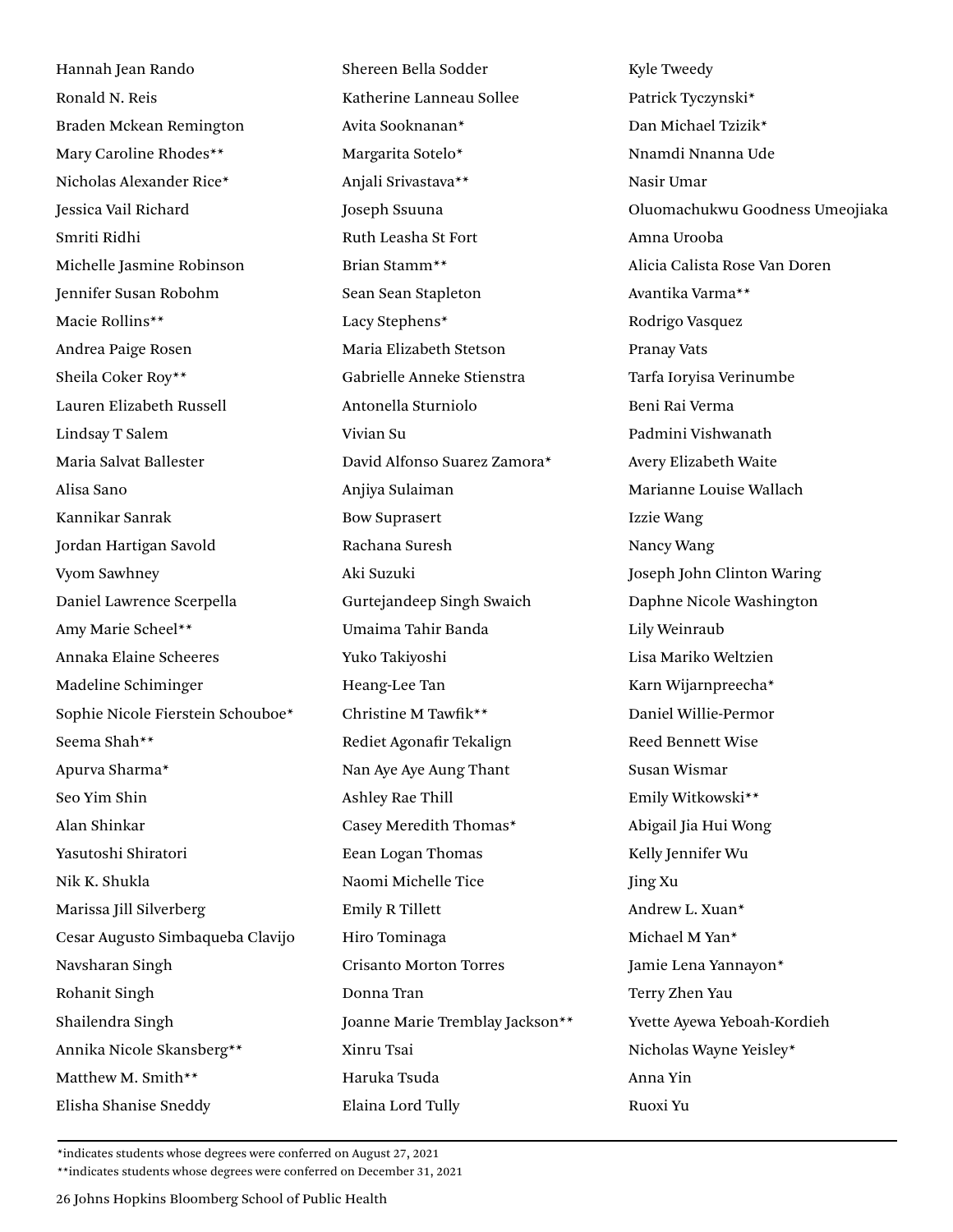Sarah Zaheen Fatima Zaman Ali Zankawi

Taylor Ann Zevanove Milcah Adane Zewdie Lucy Zhao

Insia Zufer

Kelli Wagner

### Dual Degrees

### *M.P.H./M.B.A.*

The following degree candidates have successfully completed the course work for the Master of Public Health program and the Master of Business Administration program. The M.B.A. diploma will be awarded at the Carey Business School convocation.

| Gabrielle Angelica Abesamis | Shravani Durbhakula        | Amelia Ann Murphy              |
|-----------------------------|----------------------------|--------------------------------|
| Carlos A. Acosta Casas      | Megan Elizabeth Fitzgerald | Sarah Nabia                    |
| Kemish Kenneth Alier        | Scott Ian Goldman          | Tunmise Oluwatunmise Olowojoba |
| Cynthia Amezcua             | Rachel Hill                | Emily A. Pantalone             |
| Chisom Munachi Ezinne Zerah | Hayley Brooke Hoaglund     | Jordan Hartigan Savold         |
| Azodoh                      | Madeleine Ann Howard       | Sarah Zaheen                   |
| Pei Zhi Cheryl Chia         | Micaela Laber              |                                |

### *M.P.H./J.D.*

The following dual degree candidates have successfully completed the course work for the Master of Public Health program. The M.P.H. diploma will be awarded during the year in which the J.D. degree is completed..

| L. Taylor Andelman  | Matthew Fleisher         | Milcah Adane Zewdie |
|---------------------|--------------------------|---------------------|
| Prashasti Bhatnagar | Isaiah D. Loya           |                     |
| Eleanor DeGarmo     | Katherine Lanneau Sollee |                     |

### *M.P.H./M.S.W.*

The following dual degree candidates have successfully completed the course work for the Master of Public Health program. The M.P.H. diploma will be awarded during the year in which the M.S.W. degree is completed.

Lucy Zhao

### *M.S.N./M.P.H.*

The following students participated in the M.S.N./M.P.H. program offered by the School of Public Health and the School of Nursing. Their joint Master of Science in Nursing and Master of Public Health diplomas will be awarded at the University-wide Commencement Ceremony on May 22, 2022.

| Annabel Jane Anderson  | Fay Khudairi          |
|------------------------|-----------------------|
| <b>Chassity Brooks</b> | Savannah Marie Powell |
| Laura Haskins          | Rebecca Leigh Richman |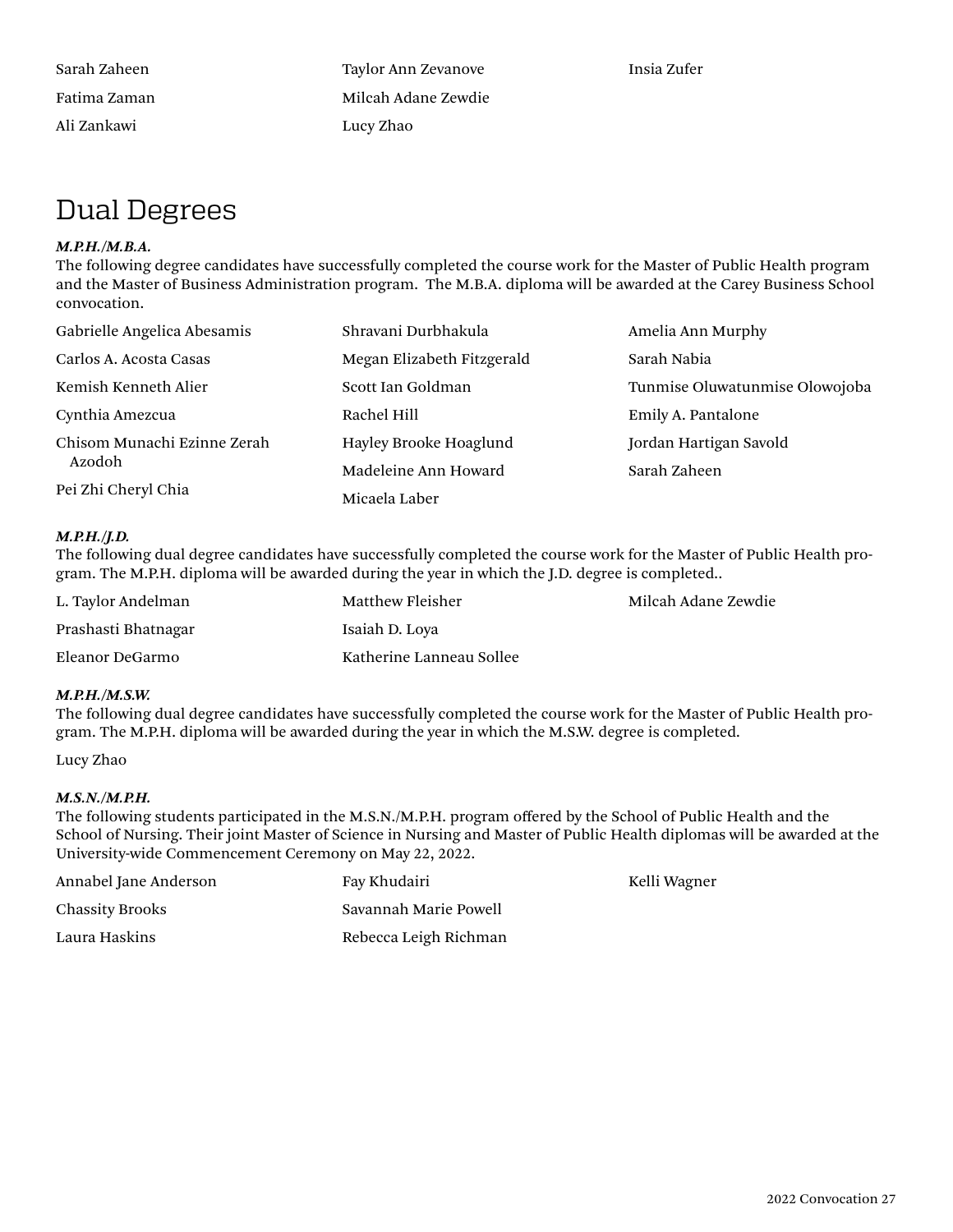# **Doctoral Candidates**

**May 2, 2022**

### *Biochemistry and Molecular Biology*

*Doctors of Philosophy*

- **Harry Liu, Adviser:** Fengyi Wan, Ph.D. *The Role of Attaching and Effacing Pathogens in Promoting Lethal Diarrhea and Long-term Colon Tumorigenesis.\**
- **Rebecca Lynn Ursin,** Adviser: Sabra Klein, Ph.D. *Viral and Host Factors Mediate Influenza Vaccine-induced Immunity in Humans and Mouse Models.\*\**

### *Biostatistics*

*Doctors of Philosophy*

- **Athena Chen,** Adviser: Ingo Ruczinski, Ph.D. *Statistical Methods for Analyzing Phage ImmunoPrecipitation Sequencing Data.*
- **Huan Chen,** Adviser: Brian Caffo, Ph.D. Topics in *Statistical Learning for Complex Structured Data*
- **Debangan Dey,** Adviser: Vadim Zipunnikov, Ph.D. *Topics in Modeling of Multivariate Mixed Data Types and Highly Multivariate Spatial Data.*
- **Lacey Hannah Etzkorn,** Adviser: Ciprian Crainiceanu, Ph.D. *Posture Classification with Ecg Patches, Physical Activity Among Men Living with HIV, and A Model for Analysis of Delirium Data in Intensive Care Units.*
- **Weixiang Fang**, Adviser: Hongkai Ji, Ph.D. *Quantitative Methods for Genomics and Lineage Tracing Data.*
- **Marta Karas,** Adviser: Ciprian Crainiceanu, Ph.D. *Statistical Methods for Wearable Device Data and Sample Size Calculation in Complex Models.*
- **Albert Kuo,** Adviser: Cristian Tomasetti, Ph.D*. Statistical Methods and Models for Genomics and Cancer Etiology*
- **Trang Q. Nguyen,** Adviser: Elizabeth Ogburn, Ph.D. *Negative Family Treatment's Effects on the Well-being of Sexual Minority Women and Transmen in Viet Nam, and the Roles of Sexuality-related Social Support and Social Connection.*
- **Arkajyoti Saha,** Adviser: Nilanjan Chatterjee, Ph.D. *Analysis of Large Correlated Data: Application in Statistical Genetics and Spatial Statistics.\**
- **Bonnie Bradberry Smith,** Adviser: Daniel Scharfstein, Sc.D. *Estimation of Treatment Effects in the Presence of Irregular Assessment Times, Informative Missingness After ICU Discharge, and Interference.\*\**
- **Guoqing Wang,** Adviser: Martin Lindquist, Ph.D. *Bayesian Methods for Analyzing Functional Magnetic Resonance Imaging Data.*
- **Siruo Wang,** Adviser: Jeffrey Leek, Ph.D. *Statistical Methods for Genomics and Data Science.\*\**

### *Graduate Training Program in Clinical Investigation*

### *Doctors of Philosophy*

- **Halima Amjad,** Adviser: Quincy Samus, Ph.D. *Flying Under the Radar: Understanding Older Adults Living Undiagnosed or Unaware of Dementia.*
- **Oluwakemi Bukola Badaki-Makun,** Adviser James Casella, M.D. *The Acute Chest Syndrome in Patients with Sickle Cell Disease: Capitalizing on the Emergency Department as a Prime Location for Optimizing Diagnosis and Management.\**
- **Matthew Michael Ippolito,** Adviser: Theresa Shapiro, M.D. *Antimalarial Chemotherapeutics Mainly in Relation to Their Role in the Control And Elimination of Malaria in Sub-Saharan Africa.*
- **Amber Bradlyn Kernodle,** Adviser: Dorry Segev, M.D. *Racial and Socioeconomic Differences in Organ Donation and Access to Solid Organ Transplantation.\**
- **Thomas Stephen Metkus, Jr.** Adviser: Steven Schulman, M.D. *Critical Care Therapeutics in The Contemporary Cardiac ICU: Prevalence, Prognosis, and Paradigms for Future Trials.*
- \*indicates students whose degrees were conferred on August 27, 2021 \*\*indicates students whose degrees were conferred on December 31, 2021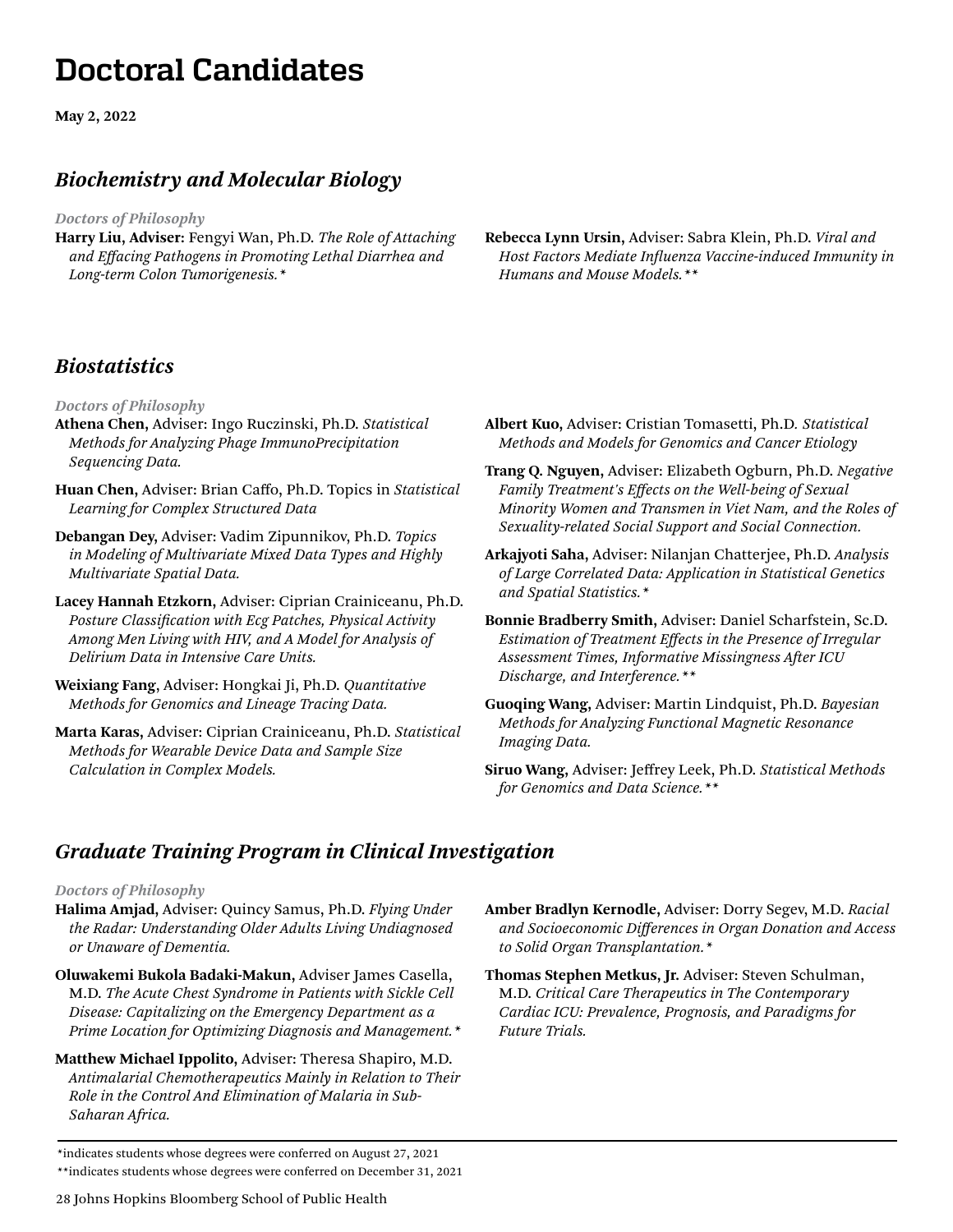**Michelle M. Ogunwole,** *Adviser: Wendy Bennett, M.D. Strategies to Eliminate Racial Disparities in Maternal Health: Role on Preconception, Inter-pregnancy, and Postpartum Chronic Disease Risk Factors, Primary Care Management, Patient Experience, and Program Policy-Through a Racial Justice Lens.*

**Heidi N. Overton,** Adviser: Martin Makary, M.D. *The development an assessment of appropriateness measures for post-operative opioid prescribing.* 

**Kiemanh Pham,** Adviser: Junaid Razzak, M.B.B.S. *The Use of Geographic Information Systems and Spatial Analysis in Describing Patterns of Prehospital Response to High-Acuity Trauma in Howard County, Maryland.\*\**

### *Environmental Health and Engineering*

### *Doctors of Philosophy*

- **Caitlin Adrienne Ceryes,** Adviser: Roni Neff, Ph.D. *Documenting Food System Workers' Experiences and Opportunities to Support Worker Health During the Covid-19 Pandemic.*
- **Taylor Marie Etzel,** Adviser: Jessie Buckley, Ph.D. *Earlylife Phthalate Exposures and Adolescent Obesity and Cardiometabolic Health.*

*Doctor of Public Health*

**Erika Jenkner Douglass,** Adviser: Paul Locke, Dr.P.H. *Peripartum Cardiomyopathy and the Possible Role for Air Pollution.\**

### *Epidemiology*

*Doctors of Philosophy*

- **Kayte Michelle Andersen,** Adviser: George Caleb Alexander, M.D. *Optimizing Use of Immunosuppressive Therapeutics and Thromboprophylaxis: Associations with Severe Disease and Death Among Adults Hospitalized with COVID-19 in the United States.*
- **Batel Blechter,** Adviser: Anne Rositch, Ph.D. *Integration of Genetic and Environmental Risk Factors to Stratify Risk of Lung Cancer in Never-Smoking Women.\**
- **Sally Behan Coburn,** Adviser: Keri Althoff, Ph.D. *Breast Cancer Risk in HIV: Sociodemographic Factors and Viral Etiology.\**
- **Zhengyi Deng,** Adviser: Kala Visvanathan, M.D. *Incidence and Prognosis of Second Primary Malignancy Among Breast Cancer Survivors.*
- **Danielle M. Feger,** Adviser: Alden Gross, *Ph.D. Patterns of Incident Difficulty in Instrumental Activities of Daily Living Among Older Adults.*
- **Rheanna Edith Platt, Adviser: Holly Wilcox, Ph.D.** *Multi-Level Influences on Suicide Risk of Immigrant-Origin Latino Youth and Future Directions for Culturally and Contextually-Informed Suicide Prevention.*
- **Alexandra Teresa Strauss,** Adviser: Scott Levin, Ph.D. *Engineering Equity into Liver Transplantation: An Approach to Fair Artificial Intelligence-Based Clinical Decision Support.*
- **Evan Shan-chieh Wu,** Adviser: Tanguy Lim-Seiwert, M.D. *Immunotherapy for Advanced Head and Neck Cancer: Current Topics and Piloting a Future Approach.*

- **Sara Nicole Lupolt,** Adviser: Keeve Nachman, Ph.D. *Tasked-based Exposure Factors: An Innovative Method for Estimating Exposure to Soil Contaminants among Agricultural Workers.\**
- **Jairus Cyril Pulczinski,** Adviser: Wan-Yee Tang, Ph.D. *Maternal Exposures Modify Offspring Allergic Airway Disease Risk Via Epigenetic Reprogramming.*

- **Forrest Kirby Jones,** Adviser: Justin Lessler, Ph.D. *Harnessing Antibody Kinetics to Improve Epidemiologic Inference: Case Studies in Cholera and SARS-COV-2.*
- **Jowanna Renae Malone,** Adviser: Christopher Beyrer, M.D. *Socioecological Challenges to Viral Suppression among Black Gay, Bisexual, and Other Men Who Have Sex with Men Living with HIV in the United States\**
- **Riaz Gregory Qureshi,** Adviser: Eliseo Guallar, M.D. *Assessing Harm:Challenges and Opportunities for Improvement within Systematic Reviews and Clinical Trials.\*\**
- **Ashton Annalouise Shaffer,** Adviser: Mara McAdams DeMarco, Ph.D. *The Role of HIV in Survival of Liver Transplant Candidates and Recipients*
- **Olive Tang,** Adviser: Elizabeth Selvin, Ph.D. *Use of Highsensitivity Cardiac Troponins to Improve Population Risk Stratification.*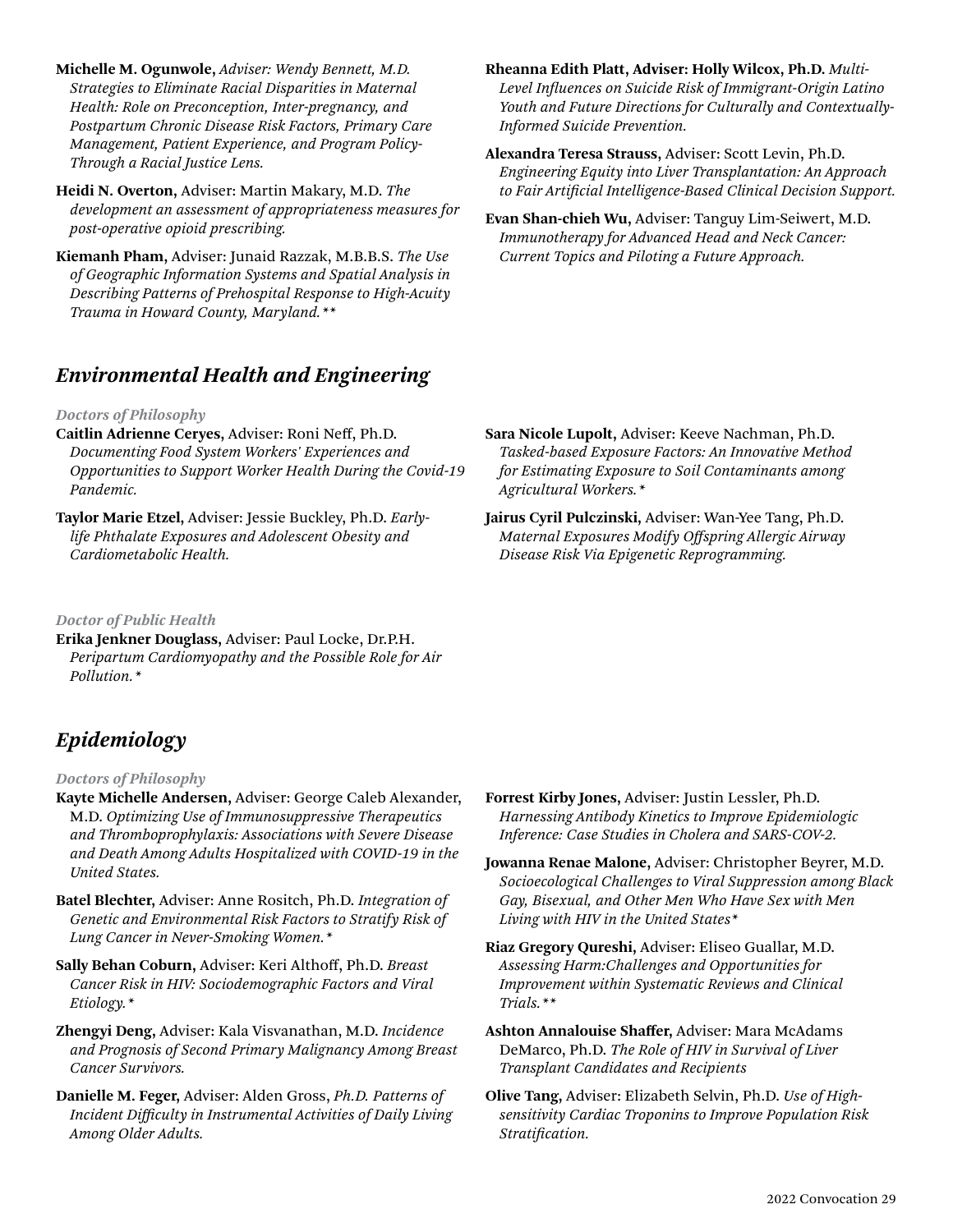**Cristian Valencia,** Adviser: Priya Duggal, Ph.D. *Characterization of the Genetic Architecture of the Human Antiviral Response at the Epitope Level.\*\**

**Amelia Susannah Wallace,** Adviser: Elizabeth Selvin, Ph.D. *Epidemiologic Evidence to Inform Shifting Paradigms in Screening, Diagnosis, and Prognosis of Diabetes.*

### **Doctor of Public Health**

**Athalia Stearns Christie,** Adviser: Carlos Castillo-Salgado, M.D. *Covid-19 Mitigation: Science to Policy to Practice.*

### *Doctor of Science*

**Michael Po-Yuan Chou,** Adviser: Terri Beaty. *Genome Wide Study of Deletion Copy Number Variants in Hirschsprung Disease Case-Parent Trios.\**

### *Health, Behavior and Society*

### *Doctors of Philosophy*

- **Darriel Bobby Harris,** Adviser: Debra Roter, Dr.P.H. *The Persuasiveness of Faith Centered Health Behavior Change Messages.\*\**
- **Danielle Friedman Nestadt,** Adviser: Susan Sherman, Ph.D. *Intragroup Social Support among Women Who Exchange Sex in Baltimore, Maryland: Implications for Empowerment, HIV Risk Reduction, and Violence Prevention.*
- **Samantha Wanling Tsang,** Adviser: Michelle Kaufman, Ph.D. *Super Like or Swipe Right for Qualitative Exploration of Dating Application Use Among Cisgender, Heterosexual College Students and Related Risk Behaviors.*

### *Health Policy and Management*

### *Doctors of Philosophy*

- **Kelly Elizabeth Anderson,** Adviser: Aditi Sen, Ph.D. *Is Medicare Advantage Effectively Managing Care? Evidence from Physician-administered Drugs.\**
- **Debra Gayle Bozzi,** Adviser: Aditi Sen, Ph.D. *Indirect Effects of Financial Incentives on Physician Behavior in Perinatal Care.\**
- **Kathryn Mary Heley,** Adviser: Colleen Barry, Ph.D. *Media Constructions in Three Public Health Contexts: An Exploration of Visual Communication, Representation, and Framing.\**

### *Doctors of Public Health*

**Darren William Brownlee,** Adviser: Darrell Gaskin, Ph.D. *Social Determinants of Health and Chronic Obstructive Pulmonary Disease Readmissions: System Characteristics, Community Factors, and Primary Care.*

**Yuehan Zhang,** Adviser: Gypsyamber D'Souza, Ph.D. *Impacting Oropharyngeal Cancer Rates: Vaccination and Oral HPV Infection.*

- **Jiajun Wen,** Adviser: Janet Holbrook, Ph.D. *Use of Real-World Data to Understand the Use and Safety of Immune Checkpoint Inhibitors in Advanced Cancer Patients.\**
- **Tuo-Yen Tseng,** Adviser: Amy Knowlton, Sc.D. *Challenges to Patient-Provider Relationships and Managing Chronic Pain of African Americans with HIV and a History of Drug Use in Baltimore.*
- **John Mark Mark Wiginton,** Adviser: Karin Tobin, Ph.D. *Living with Trauma: A Multimethod Study of Posttraumatic Stress, HIV Risk, and Resilience among Cisgender Sexually Minority Men in the United States.\*\**

- **Maningbe Berete Keita,** Adviser: Jennifer Wolff, Ph.D. *Examining Caregiving-related Work Productivity Loss Among Employed Family Caregivers of Older Adults.\**
- **Christian Morales,** Adviser: Brendan Saloner, Ph.D**.**  *Measuring Disability-Related Health Disparities: Empirical and Normative Issues.\**
- **Rachel Presskreischer,** Adviser: Emma McGinty, Ph.D. *State Enforcement of the Federal Mental Health Parity and Addiction Equity Act.\*\**

### **Ashleigh Nicole DeFries Gallagher,** Adviser: Lilly Engineer, M.B.B.S**.** *A Qualitative Analysis of the Optimal Implementation and Replication of the Cure Violence Model According to New York City and Chicago Staff Interviews.\*\**

\*indicates students whose degrees were conferred on August 27, 2021

\*\*indicates students whose degrees were conferred on December 31, 2021

30 Johns Hopkins Bloomberg School of Public Health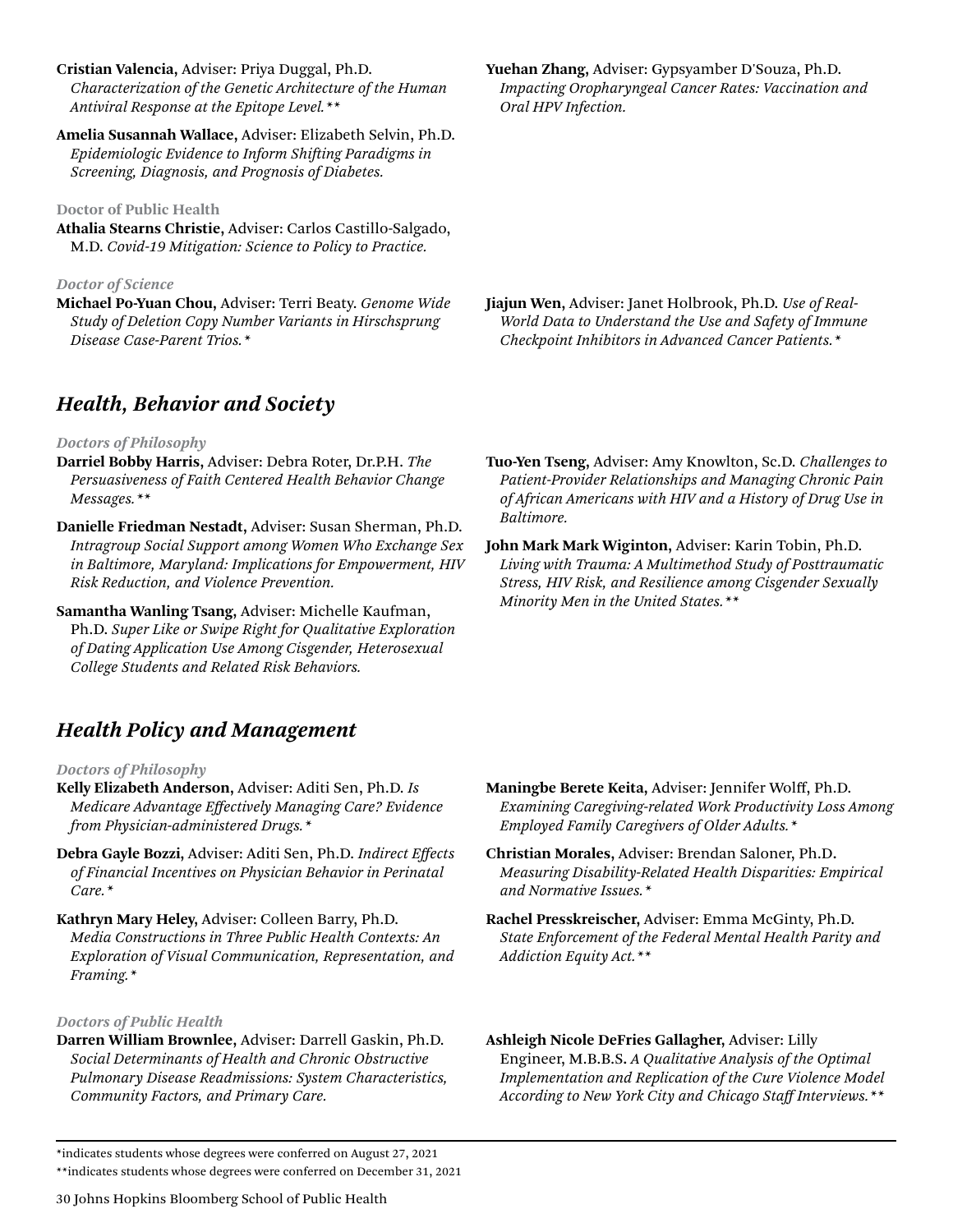**Lisa P. Doshi,** Adviser: Lilly Engineer, M.B.B.S. *Bariatric Surgery, A Cost-Saving Treatment of Obesity – Results from a Study on Medication Utilization and Expenditure After Surgery and Effectiveness of Eras Program Implementation at a Hospital Center.*

**Lu Gao, Adviser:** Leiyu Shi, Dr.P.H. *Effect Evaluation of Comprehensive Healthcare Reform in Beijing, China.\*\**

- **Benjamin N. Hamlin,** Adviser: Sydney Dy, M.D. *A Consensusbased Data Quality Assessment Model for Patient Reported Outcome Information in Digital Quality Measurement Programs.*
- **Eunkyung Han,** Adviser: Leiyu Shi. Dr.P.H. *Care Continuity and Risk of Nursing Home Admission: Care Continuity and Risk of Nursing Home Admission: A Study to Integrate Primary Care and Long-Term Care for Korean Older Adults Based on Health Claims Data.*
- **Khaled Jeraq,** Adviser: Lilly Engineer, M.B.B.S. *Building a Clinical Effectiveness Measurement System in a Kuwaiti Private Hospital.\**
- **Jiafu Ji,** Adviser: Leiyu Shi, Dr.P.H. *The Disease Characteristics and Healthcare Quality of Hospitalized Gastric Cancer Patients Receiving Surgical Treatment in China from 2013 to 2018: A Descriptive and Associational Study.*
- **Han Chin Kuo,** Adviser: Leiyu Shi, Dr.P.H. *The Near Work and its Individual, Family and School Factors Associated with Myopia Progression Among Chjldren 5 - 12 in Taiwan.\**
- **Elyse C. Lasser,** Adviser: Jonathan Weiner, Dr.P.H. *Assessing Social and Behavioral Data in Electronic Health Records: Availability, Accuracy, and Applicability.\*\**
- **Mayank Ashok Patel,** Adviser: Lilly Engineer, M.B.B.S. *Value of Lifestyle Risk Modification prior to Joint Replacement Surgery.*
- **Colbey Colbey Walker,** Adviser: Laura Morlock, Ph.D. *The Operational and Financial Impacts of Professional Medical Coding on Emergency Department-Based Emergency Physician Practice.*

### *International Health*

*Doctors of Philosophy*

- **Sara AlDahir,** Adviser: Kawsar Talaat, M.D. *Immunization Rates During Conflict and Recovery: Anbar Region, Iraq: A Case Study*
- **Farah M. Behbehani,** Adviser: Kristen Hurley, Ph.D. *Children's Willingness to Try New Foods and its Association with Parental and Childcare Staff Feeding Practices, Child Diet Quality, and Child Weight.*
- **Emily Ellen Bryce,** Adviser: Joanne Katz, Sc.D**.** *Measurement of Antenatal Care Processes in Rural Nepal: Validation of Maternal Report and Quality of Services Rendered.\**
- **Kirstie Marie Ducharme-Smith,** Adviser: Vanessa Larsen, Ph.D. *Association between Diet Quality and Metabolic Syndrome in African American Children and Adolescents.*
- **Shatha Elnakib,** Adviser: Ligia Paina, Ph.D. *Understanding Child Marriage Dynamics in Humanitarian Settings in the Middle East and South Asia*
- **Zachary Obinna Enumah,** Adviser: Svea Closser, Ph.D. *Reimagining Referral: Surgery, Triage, and Citizenship in a Tanzanian Refugee Camp*
- **Jose Carlos Gutierrez,** Adviser: Antonio Trujillo, Ph.D. *Segregation, Inequality, and Health Reform in Post-conflict Guatemala:Assessing the Impact of Guatemala's Contracting Out Reforms on Child Mortality.\*\**
- **Seema Kacker,** Adviser: David Bishai, Ph.D. *Consumer Behavior in the Context of Zero-pricing*
- **Adetoun Temitope Olateju,** Adviser: Melinda Munos, Ph.D. *Comparative Study of GIS and Conventional Household Survey Sampling Methods: Feasibility, Cost and Family Planning Coverage Estimates.\**
- **Michael Alexander Peters,** Adviser: Olakunle Alonge, M.D. *Health Systems Performance and Non-Communicable Diseases: Measuring Effective Coverage of Hypertension Management in Rural Bihar, India.\**
- **Sanjana J. Ravi,** Adviser: Maria Merritt, Ph.D. *From Endgame to Long Game: A Multi-Method Analysis of Immunization, Integration, and Equity During Outbreak Response and Recovery in Low- and Middle-Income Countries.*
- **Elizabeth Kathryn Stierman,** Adviser: Andreea Creanga, M.D. *Evaluating Childbirth Service Readiness and The Provision of Person-Centered Maternity Care at Health Facilities in Ethiopia.*
- **Niloufer Anna Taber,** Adviser: Abdulgafoor Bachani, Ph.D. *Financial Coping Mechanisms and Household Decision-Making Following an Injury-related Health Shock: Implications for The Implementation of Universal Health Coverage in Vietnam.*
- **Elizabeth Dashiell Thomas,** Adviser: Peter Winch, M.D. *Hens, Housing, and Hygiene: Formative Research in Rural Bangladesh for Interventions to Separate Young Children from Poultry and Poultry Feces.\*\**
- **Nora Solon West,** Adviser: Caitlin Kennedy, Ph.D. *Mental Health Among People Living with HIV and Impacts on the HIV Continuum: A Focus on Rakai, Uganda.\*\**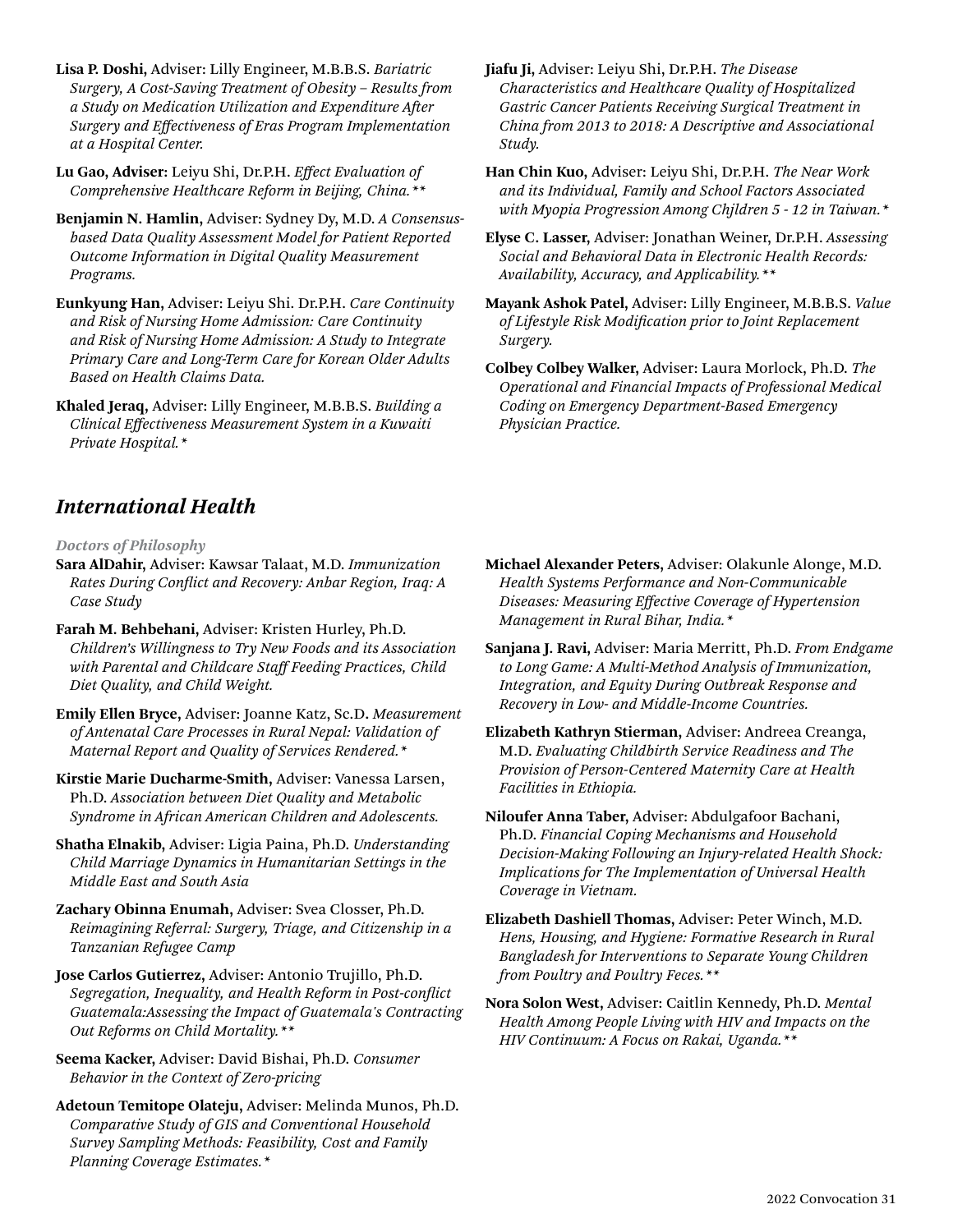### *Mental Health*

### *Doctors of Philosophy*

**Alison Rei-Chi Huang,** Adviser: George Rebok, Ph.D. *Impact and Implications of Hearing and Vision Impairment on Risk for Cognitive Decline and Social Isolation in Older Adults.*

**Geoffrey David Kahn,** Adviser: Holly Wilcox, Ph.D. *Predicting Self-harm and Identifying Causal Risk Factors in Adolescents Who Have Had Contact with the U.S. Child Welfare System.\**

**Ohemaa Boatemaa Poku,** Adviser: Sarah Murray, Ph.D. *Intersection Vulnerabilities: The Implications of Disclosure, Stigma, and Mental Health for Individuals Living with HIV in Sub-Saharan Africa.\**

- **Kira Eleanor Riehm,** Adviser: Ramin Mojtabai, M.D. *Diagnostic, Treatment, and Health-Related Outcomes of Depression Screening in Primary Care Settings: A Longitudinal Cohort Study of Adolescents.\*\**
- **Darlynn Marie Rojo-Wissar,** Adviser: Adam Spira, Ph.D. *Infant Circadian Rest-activity Rythyms: Development and Associations with Maternal Bonding and Infant Temperament.\**
- **Emily Jessica Smail,** Adviser: Brion Maher, Ph.D. *Links of Genetic Risk for Short Sleep Duration with Cognitive, Functional, and Biological Aging Outcomes in Older Adults.\**

**Nina Tobela Grossman,** Adviser: Arturo Casadevall, M.D. *Characterizing the Genome and Mechanisms of Antifungal* 

*Resistance in Lomentospora prolificans.\*\**

### *Molecular Microbiology and Immunology*

### *Doctors of Philosophy*

- **Victoria April Balta,** Adviser: David Sullivan, M.D. *Defeating Drug Resistance: A Second Mechanism of Action for Artemisinin and Atovaquone Resistance Transmissibility in P. Falciparum.*
- **Jie Chen,** Adviser: Cynthia Sears, M.D. *Chronic Colonization of Clostridioides difficile from Human Colon Cancer Associated Biofilms Induces Colon Tumorigenesis in Apc Min/+ Mice.\**

### *Population, Family and Reproductive Health*

### *Doctors of Philosophy*

- **Carolina Ivonne Cardona Cabrera,** Adviser: Philip Anglewicz, Ph.D. *Essays on Consumer Behavior and Contraceptive Dynamics.*
- **Jessica Rose Jones,** Adviser: Cynthia Minkovitz, M.D. *Underinsurance among Children in the United States: Implications of Measurement Approaches.\*\**
- **Neisha Rose Opper,** Adviser: Caroline Moreau, M.D. *Dissuaded, Delayed, and Displaced: An Evaluation of Abortion-Related Outcomes After Pre-Abortion Counseling Policy Change in the United States.*
- **Dana Olivia Sarnak,** Adviser: Stanley Becker, M.D. *Exploring the association between individual-and couple-level fertility preferences, contraceptive use and fertility.*
- **Mridula Shankar,** Adviser: Caroline Moreau, M.D. *Investigating Factors Shaping Women's Abortion Care Pathways and Measuring Quality Abortion Care: A Comparative Analysis in Nigeria and Rajasthan, India.\*\**
- **Jennifer Anne Sherwood,** Adviser: Michele Decker, Sc.D. *Understanding the Relationship between Violence Victimization, Alcohol Use, and the Health Promotive Role of Resilience among Female Sex Workers in Pattaya, Thailand.\**
- **Carrie Lyn Wolfson,** Adviser: Donna Strobino, Ph.D. *The Rise of Delayed Childbearing in the US and Implications on Women's Short- and Long-Term Health.*

\*indicates students whose degrees were conferred on August 27, 2021

\*\*indicates students whose degrees were conferred on December 31, 2021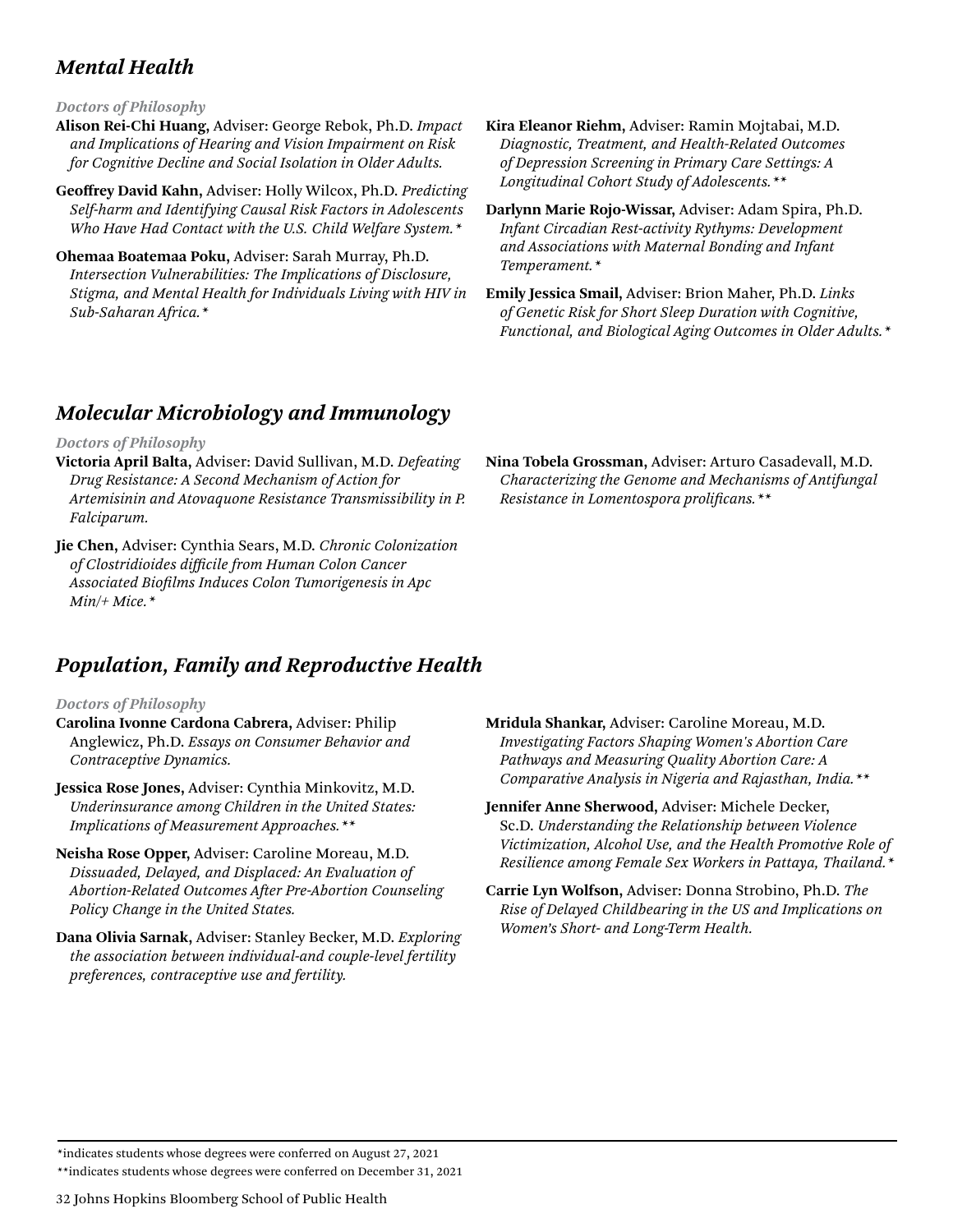### *Schoolwide Programs*

*Doctors of Public Health*

- **Ashley Nicole Hickson,** Adviser: Aruna Chandran, M.D. *Examining the Spillover Effects of Mass Incarceration and the Practices that Bolster It.\*\**
- **Ya Luan Hsiao,** Adviser: Sydney Dy, M.D. *Potential Diabetes Overtreatment among Older Adults with Type 2 Diabetes Mellitus (T2DM) in Taiwan.*
- **Shivani Murthy,** Adviser: Sara Bennett, Ph.D. *Understanding Multisectoral Collaboration for Strengthening Public Health Capacities in Ethiopia.*
- **Larry Orlando Warner,** Adviser: Roland Thorpe Jr. Ph.D. *An evaluation of the impact of Rhode Island's Health Equity Zone initiative on urban health disparities.*
- **Elizabeth Wallace Woodcock,** Adviser: Jonathan Weiner, Ph.D. *Barriers and Facilitators to Automated Patient Self-Scheduling for Health Care Organizations: Scoping Review, Consensus from a Delphi Panel of Key Stakeholders, and Exploratory Case Study.\*\**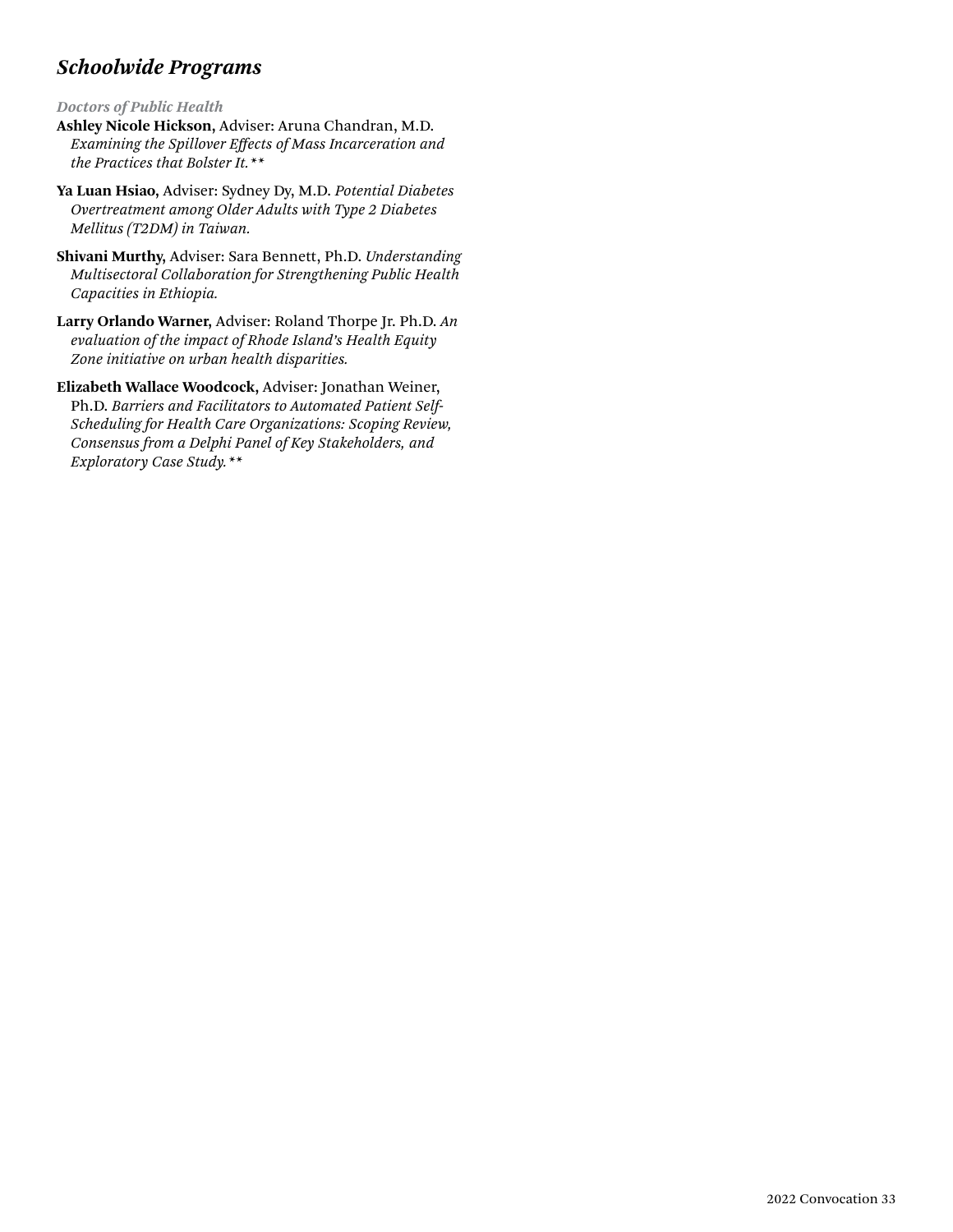## <span id="page-33-0"></span>Candidates for the **Doctors of Philosophy**

**Sara AlDahir,** Department of International Health

**Halima Amjad,** Department of Clinical Investigation

**Kayte Michelle Andersen,** Department of Epidemiology

**Kelly Elizabeth Anderson,** Department of Health Policy and Management

**Oluwakemi Bukola Badaki-Makun,**  Department of Clinical Investigation

**Victoria April Balta,** Department of Molecular Microbiology and Immunology

**Farah M. Behbehani,** Department of International Health

**Batel Blechter,** Department of Epidemiology

**Debra Gayle Bozzi,** Department of Health Policy and Management

**Emily Ellen Bryce,** Department of International Health

**Carolina Ivonne Cardona Cabrera,**  Department of Population, Family and Reproductive Health

**Caitlin Adrienne Ceryes,** Department of Environmental Health and Engineering

**Athena Chen,** Department of **Biostatistics** 

**Huan Chen,** Department of **Biostatistics** 

**Jie Chen,** Department of Molecular Microbiology and Immunology

**Sally Behan Coburn,** Department of Epidemiology

**Zhengyi Deng,** Department of Epidemiology

**Debangan Dey,** Department of **Biostatistics** 

**Kirstie Marie Ducharme-Smith,**  Department of International Health

**Shatha Elnakib,** Department of International Health

**Zachary Obinna Enumah,** Department of International Health

**Taylor Marie Etzel,** Department of Environmental Health and Engineering

**Lacey Hannah Etzkorn,** Department of **Biostatistics** 

**Weixiang Fang,** Department of **Biostatistics** 

**Danielle M. Feger,** Department of Epidemiology

**Nina Tobela Grossman,** Department of Molecular Microbiology and Immunology

**Jose Carlos Gutierrez,** Department of International Health

**Darriel Bobby Harris,** Department of Health, Behavior and Society

**Kathryn Mary Heley,** Department of Health Policy and Management

**Alison Rei-chi Huang,** Department of Mental Health

**Matthew Michael Ippolito,**  Department of Clinical Investigation

**Forrest Kirby Jones,** Department of Epidemiology

**Jessica Rose Jones,** Department of Population, Family and Reproductive Health

**Seema Kacker,** Department of International Health

**Geoffrey David Kahn,** Department of Mental Health

**Marta Karas,** Department of **Biostatistics** 

**Maningbe Berete Keita,** Department of Health Policy and Management

**Amber Bradlyn Kernodle,** Department of Clinical Investigation

**Albert Kuo,** Department of **Biostatistics** 

**Harry Liu,** Department of Biochemistry and Molecular Biology **Sara Nicole Lupolt,** Department of Environmental Health and Engineering

**Jowanna Renae Malone,** Department of Epidemiology

**Thomas Stephen Metkus, Jr.,**  Department of Clinical Investigation

**Christian Morales,** Department of Health Policy and Management

**Danielle Friedman Nestadt,**  Department of Health, Behavior and Society

**Trang Q. Nguyen,** Department of **Biostatistics** 

**Michelle Michelle Ogunwole,**  Department of Clinical Investigation

**Adetoun Temitope Olateju,**  Department of International Health

**Neisha Rose Opper,** Department of Population, Family and Reproductive Health

**Heidi N. Overton,** Department of Clinical Investigation

**Michael Alexander Peters,** Department of International Health

**Kiemanh Pham,** Department of Clinical Investigation

**Rheanna Edith Platt,** Department of Clinical Investigation

**Ohemaa Boatemaa Poku,** Department of Mental Health

**Rachel Presskreischer,** Department of Health Policy and Management

**Jairus Cyril Pulczinski,** Department of Environmental Health and Engineering

**Riaz Gregory Qureshi,** Department of Epidemiology

**Sanjana J. Ravi,** Department of International Health

**Kira Eleanor Riehm,** Department of Mental Health

\*\*indicates students whose degrees were conferred on December 31, 2021

34 Johns Hopkins Bloomberg School of Public Health

<sup>\*</sup>indicates students whose degrees were conferred on August 27, 2021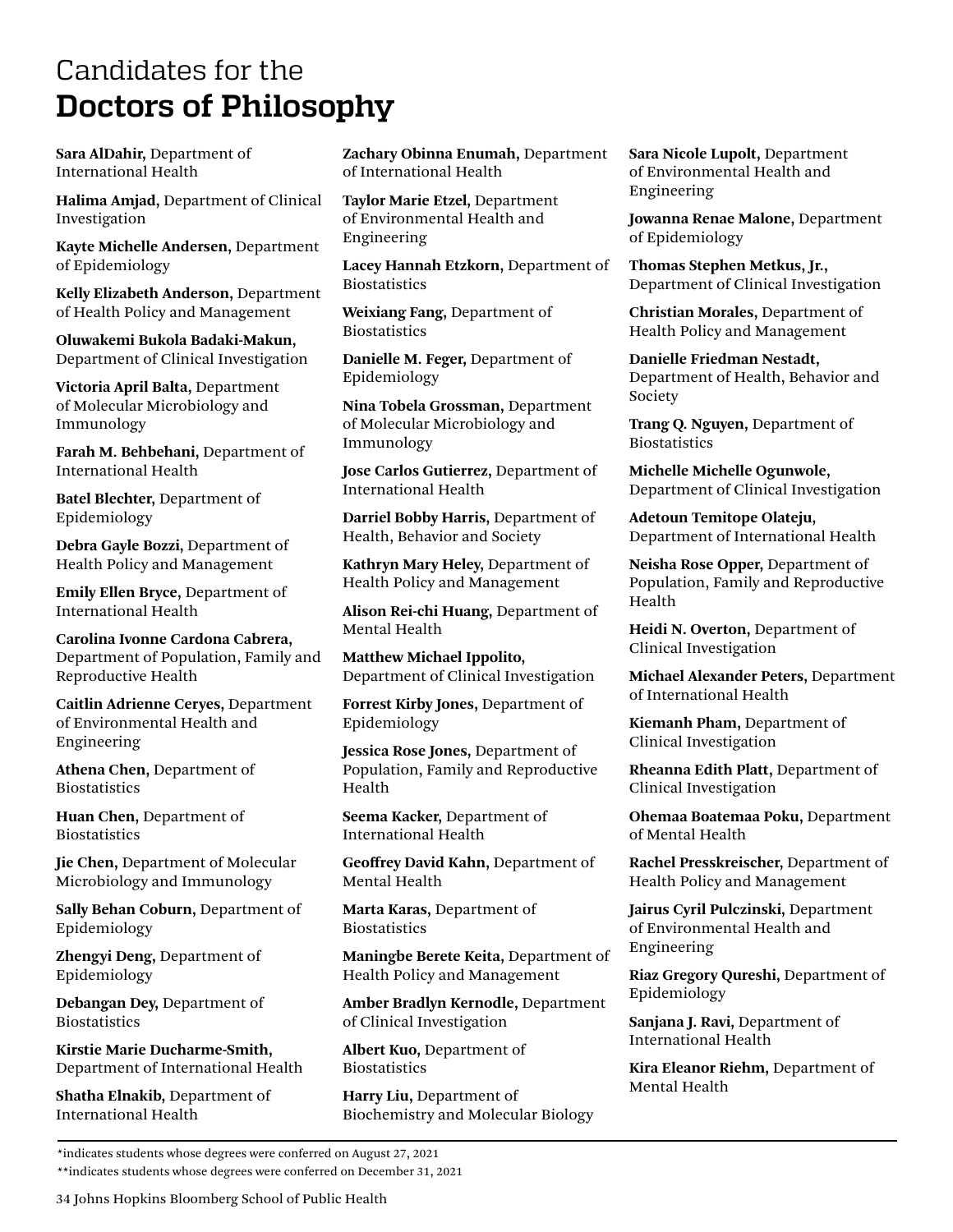<span id="page-34-0"></span>**Darlynn Marie Rojo-Wissar,**  Department of Mental Health

**Armaan Ahmed Rowther,** Department of International Health

**Arkajyoti Saha,** Department of **Biostatistics** 

**Dana Olivia Sarnak,** Department of Population, Family and Reproductive Health

**Ashton Annalouise Shaffer,**  Epidemiology.

**Mridula Shankar,** Department of Population, Family and Reproductive Health

**Jennifer Anne Sherwood,** Department of Population, Family and Reproductive Health

**Emily Jessica Smail,** Department of Mental Health

**Bonnie Bradberry Smith,** Department of Biostatistics

# Candidates for the **Doctor of Public Health**

**Mansour Alrumayyan,** Department of Health Policy and Management

**Darren William Brownlee,** Department of Health Policy and Management

**Anne Chiang,** Department of Health Policy and Management

**Athalia Stearns Christie,** Department of Epidemiology

**Ashleigh Nicole DeFries Gallagher,**  Department of Health Policy and Management

**Lisa P. Doshi,** Department of Health Policy and Management

### Candidate for the **Doctor of Science**

**Michael Po-Yuan Chou,** Department of Epidemiology

**Elizabeth Kathryn Stierman,**  Department of International Health

**Alexandra Teresa Strauss,** Department of Clinical Investigation

**Niloufer Anna Taber,** Department of International Health

**Olive Tang,** Department of Epidemiology

**Elizabeth Dashiell Thomas,**  Department of International Health

**Samantha Wanling Tsang,** Department of Health, Behavior and Society

**Tuo-Yen Tseng,** Department of Health, Behavior and Society

**Rebecca Lynn Ursin,** Department of Biochemistry and Molecular Biology

**Cristian Valencia,** Department of Epidemiology

**Amelia Susannah Wallace,**  Department of Epidemiology **Frances Wang,** Department of Epidemiology

**Guoqing Wang,** Department of **Biostatistics** 

**Siruo Wang,** Department of **Biostatistics** 

**Nora Solon West,** Department of International Health

**John Mark Mark Wiginton,**  Department of Health, Behavior and Society

**Carrie Lyn Wolfson,** Department of Population, Family and Reproductive Health

**Evan Shan-chieh Wu,** Department of Clinical Investigation

**Yuehan Zhang,** Department of Epidemiology

- **Erika Jenkner Douglass,** Department of Environmental Health and Engineering
- **Lu Gao,** Department of Health Policy and Management
- **Benjamin N. Hamlin,** Department of Health Policy and Management

**Eunkyung Han,** Department of Health Policy and Management

- **Ashley Nicole Hickson,** Schoolwide
- **Ya Luan Hsiao,** Schoolwide.

**Khaled Jeraq,** Department of Health Policy and Management

**Jiafu Ji,** Department of Health Policy and Management

- **Han Chin Kuo,** Department of Health Policy and Management
- **Elyse C Lasser,** Department of Health Policy and Management
- **Shivani Murthy,** Schoolwide

**Mayank Ashok Patel,** Department of Health Policy and Management

**Colbey Colbey Walker,** Department of Health Policy and Management

**Larry Orlando Warner,** Schoolwide

**Elizabeth Wallace Woodcock,**  Schoolwide

**Kun Zhang,** Department of Health Policy and Management

**Jiajun Wen,** Department of Epidemiology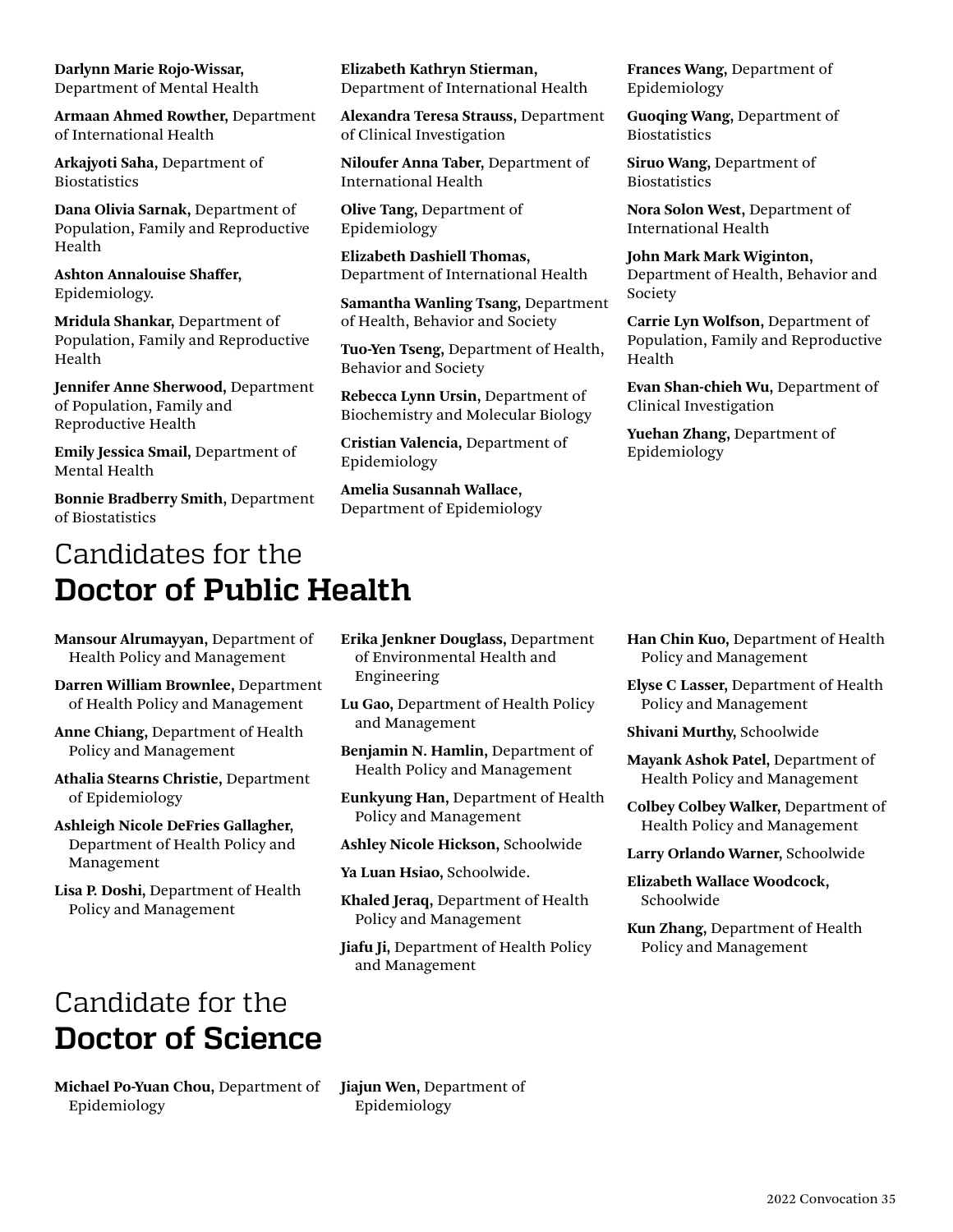# <span id="page-35-0"></span>**Certificate Awardees**

### May 2021-December 2021

### **Adolescent Health**

Jasmine Sha'von Calhoun Lindsay Hanna Gorby Kimberly Susan Lazarus Morgan Majed Michelle Renee Martinez Kyle Thomas Oliver Alisha Patel Kalai Charmise Willis Abigail S. Wulah

### **Bioethics**

Jody Riskowski Catherine Stodola Villanueva Kaitlyn Belle Yale

### **Climate and Health**

Jiana Lourdes Blaha Tianyi Li Anthony Demartini Nicome Casey Masako Tokeshi Patrick Tyczynski

### **Clinical Trials**

Mohammed Abusamaan Yanal Mufeed Alnimer Ahmed Ashraf Amayem Bani Antonio Aguirre Jeffrey D. Campbell Layne Alexis Clements Rachel Lim Yi-Pei Liu Tushar Sharma Sherryn Miwa Sonoda Sakshi Tewari You Wang Zixin Zhang

**Community-Based Public Health** Layne Alexis Clements

### **Demographic Methods**

Lena Kan Jiage Qian Nessa Steinberg Kalai Charmise Willis

### **Environmental and Occupational Health**

Kandace Allen Sayers Miranda Alves Jiana Lourdes Blaha Ryan Campbell Ian Choi Melissa DeSantiago Matthew Timothy Feeley Johnross Ford

Lindsey Gaydos Zeynel Gul Julianne Marie Henderson Braden Hickey Emma Nancy Holland Weondong Hwang Aishwarya Javali Alan Jae-Yeon Kim Sophia Le Tianyi Li Gabriel Andres Lopez-Cecetaite Randy Salinas Mendez Virginia Ortiz Ida Ramezani Jazmine Randle Aaron Tobias Shaw Nandita Singhal Elisabeth Alice Tawa Anna Tillery Yashan Wang

### **Epidemiology for Public Health Professionals**

Maram Abdullah Aldosari Murhaf Alkaddour Justin Beaupre Layne Alexis Clements Alexis Victoria Dowiak Qaasim Naveed Mian Puja Nambiar Seema Shah Kimberly Rose Schildknecht Yuqi Shen Sherryn Christine M. Tawfik Tiffany Anh Thu Tran

### **Evaluation: International Health Programs**

Emma Colleen Cannon Nhi Lan Dinh Katia Domingues Joey Francis Hernandez Grace Kwak Tsai-Tong Lee Rachel Vernee Neill Lori R. Niehaus Eda Reed Anne K. Steinberg Alexis Annie Sullivan David Tellez Kelsey L. Zack

### **Gerontology**

Diefei Chen Venus Chiu Tyger Dalton Hanback Suyan Hu Nessa Steinberg

### **Global Health**

Arshad Ali Danielle Awabdeh Mary McPherson Bennewitz Varsha Bhashyakarla Jessica Louise Boklan Haley Saumil Brahmbhatt Joeeta Jaria Chowdhury Rachelle Helen Ciulla Michelle Doan Jeffrey Garnet Edwards Jeffrey Grant Jubilee MonYi Waing Lwin Dwi Margawati Anis Keven Massoudi Daniel Patrick Martin Mariama Amina Massaquoi Chibuzo Uchechukwu Nwigbo Amira Anne Pettus Samuel Joseph Pullen Kimberly Rose Schildknecht Natasha Shah Miwa Sonoda Jessica Yen-Yen Wu

### **Global Health Practice**

Whitney Amaris Abbott Maisoon Ateem Abdelrhman Tshianda Ngala Mulume Alerte Jessica Asmita Anthony Jennifer Elizabeth Ballard Elizabeth A. Balogun Disha Banik Sara Laine Berkbigler Rabab Sara Bouzidi Michael Erlano Chua Mary Rose Engardio Amanda Blaine Epperson Alison Marie Farley Victoria Ribas Ferrer Chandler Grace Ford Youngwon Esther Ham Elizabeth Brooke Harlowe Benjamin Charles Kalayjian Melinda Federici Kerins Efrosini Kritikos Aisha Bamanga Liman Katarina Eva MacFadden Suma Manjunath Diana Mannapova Keelin Claire McGee Pooja Nagesh Holly K. Nelson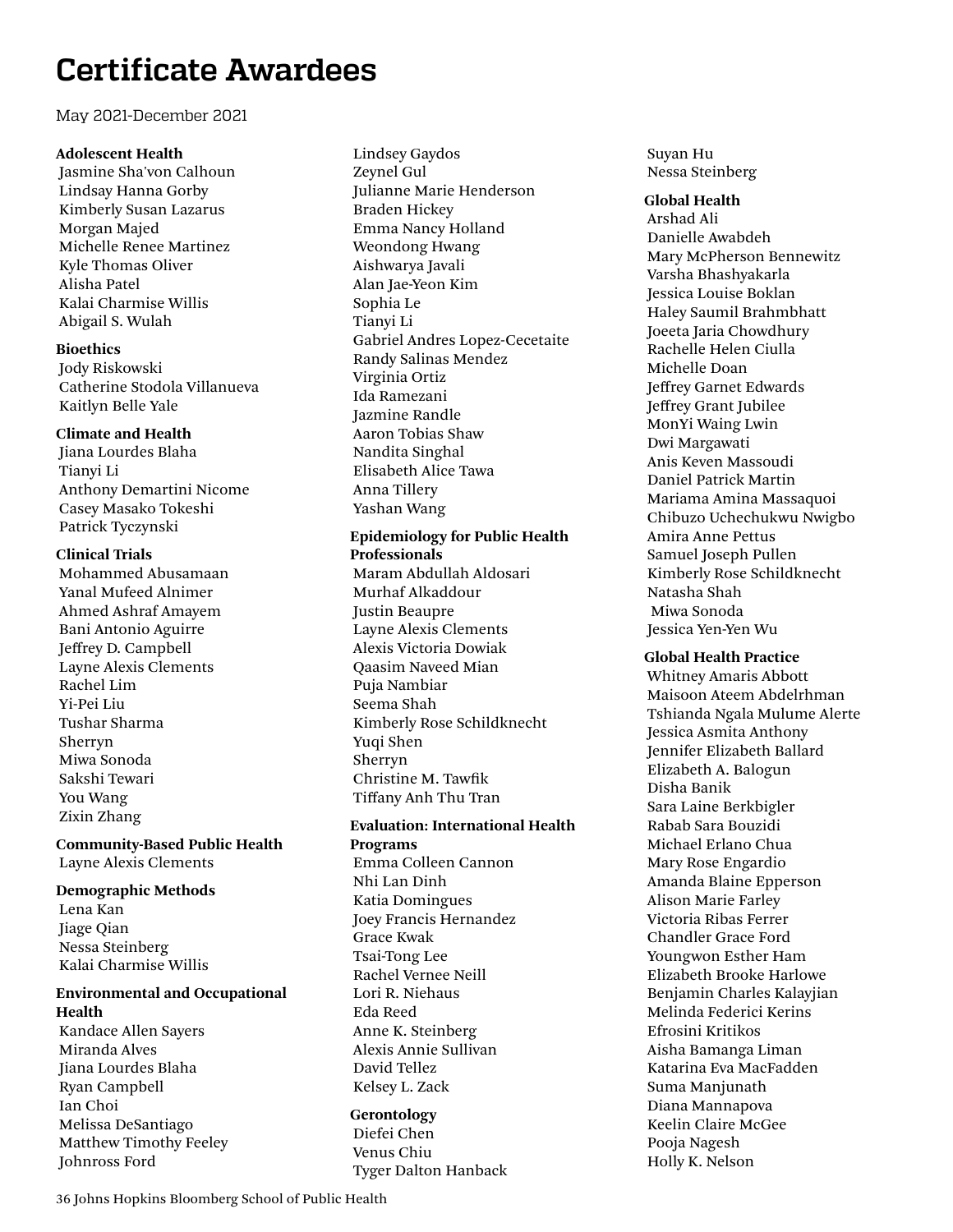Yadira Nunez Angela Oates Charles Kofi Osei Halimah Sadya Ouedraogo Christopher Paul Raab Elisa B. Raney Nia Kendall Riddick Ashley Rochelle Rodriguez Maria Serrano Dusuba Sesay Shoshana Pauline Sommer Faustine Sy Misrak Tadesse Matthew Zachary Thomas Erin Williams Jessica Walker Yang Xu

### **Global Tobacco Control**

Diana Ceron Bibha Dhungel Omotayo Francis Fagbule Arpit Gupta Leonita Mauludiyanti Mohammad Jawad Mudaber Nuong Ai Nguyen Lungile Gift Nkosi Sharon Nyatsanza Priyanka Ravi

#### **Health and Human Rights**

Brittney Jayne Ehlers Alexandra K. Mueller Tria Rooney

### **Health Communication**

Rachelle Helen Ciulla Yuxian Cui Giselle Brianne Edwards Emma Rachel Golub Sophie Lamarche Morgan Majed Katherine Danabet Narvaez Mena Michelle Rhiannon Ryder Kristen Jacqueline Vescera Gillian Elizabeth May Walcott Xichen Wang Sydney White

### **Health Disparities and Health Inequalities**

Annabel Jane Anderson Prashasti Bhatnagar Rachelle Helen Ciulla Jeffrey Garnet Edwards Allyson Horstman Cathelin K. Huang Amber Bradlyn Kernodle Kimberly Hui Ling Khoo Brandon Garrett Lew Caitlin Keziah Elsie McBride

Madelyn Lehualani Tsugie McKeague Shatabdi Patel Jeannette Rosales Blanco Tamia Ross Ishita Srivastava Kalai Charmise Willis

#### **Health Education**

Kristian Ramlal Balgobin Yuxian Cui Kristen Jacqueline Vescera Gillian Elizabeth May Walcott Xiaodi Xu

#### **Health Finance and Management**

Arshad Ali Luma Al-Attar Melissa Chao Kulsoom Durrani Ukeme L. Essien Rebecca Goins David F. Horrocks Jr. Hunied Kautsar James Kondwani Kumwenda Jingjia Li Wenbo Liu Adela Mahmutovic MaLaysia Alfabeano Mitchell Shohreh Modanlou Michelle O. Ondari Arthi Rameshkumar Cassondra Lynn Randolph Madison Lee Taylor Jeslyn Tengkawan Dominique Vervoort Jessica Yen-Yen Wu Abigail S. Wulah Jingran Zhu Erin Zou Aguilar Mendoza Juan Pablo

### **Healthcare Epidemiology and Infection Prevention and Control** Farida Ahmed Raffat Chowdhury Lindsey Gaydos Ansley Elizabeth Jones Hannah Leigh Markle

### **Humane Sciences and Toxicology Policy** Ian Choi Alan Jae-Yeon Kim Elisabeth Alice Tawa

#### **Humanitarian Health**

Katia Domingues Nika Elmi Fasika Gebru Mareike A. Haaren Natasha Elena Kieval Tsai-Tong Lee Mary M. Machaca Malvikha Manoj Leslie Vanessa Martinez Fuentes Dana Katherine McLaughlin Katherine Danabet Narvaez Mena Mariam Mogib Salama Isadora Tristao Campos Salles Sandra Allison Smiley David Tellez

### **Injury and Violence Prevention**

Justin Cho Gabrielle Elizabeth Garruppo Ashley Anne Matter Amy L. VanderStoep Julie Anne Ward

### **Maternal and Child Health**

Haley Saumil Brahmbhatt Rocio Evelin Carranza Jacinto Rachelle Helen Ciulla Simmona Marjorie Coelho Jonathan Cottor Lorene Nana Efua Ampong Cudjoe Michelle Doan Nika Elmi Norma Del Carmen Ferraro Nuria Gallego Marquez Ailinh Harris Milagro D'amor JeanMarie-Tucker Kaitlyn Elaine Jones Jazzolynn Khaliya Kelly Elena Anne Kennedy Caitlin August Kenney, Vimal Swarup Konduri Gabriela Marmolejos Katherine Danabet Narvaez Mena Kyle Thomas Oliver Emma Pence Tabitha Pyatt Jiage Qian Arthi Rameshkumar Rabia Fatima Syed Abigail S. Wulah Yousra Yusuf Jasmine Marie Blunt Brittney Jayne Ehlers Michelle Renee Martinez Alisha S. Patel Sheila Coker Roy

### **Pharmacoepidemiology and Drug Safety**

Carlos A. Acosta Ahmed Ashraf Amayem Yusi Chen Mehdi Farokhnia Lena Kan Salma Khan Nuria Gallego Marquez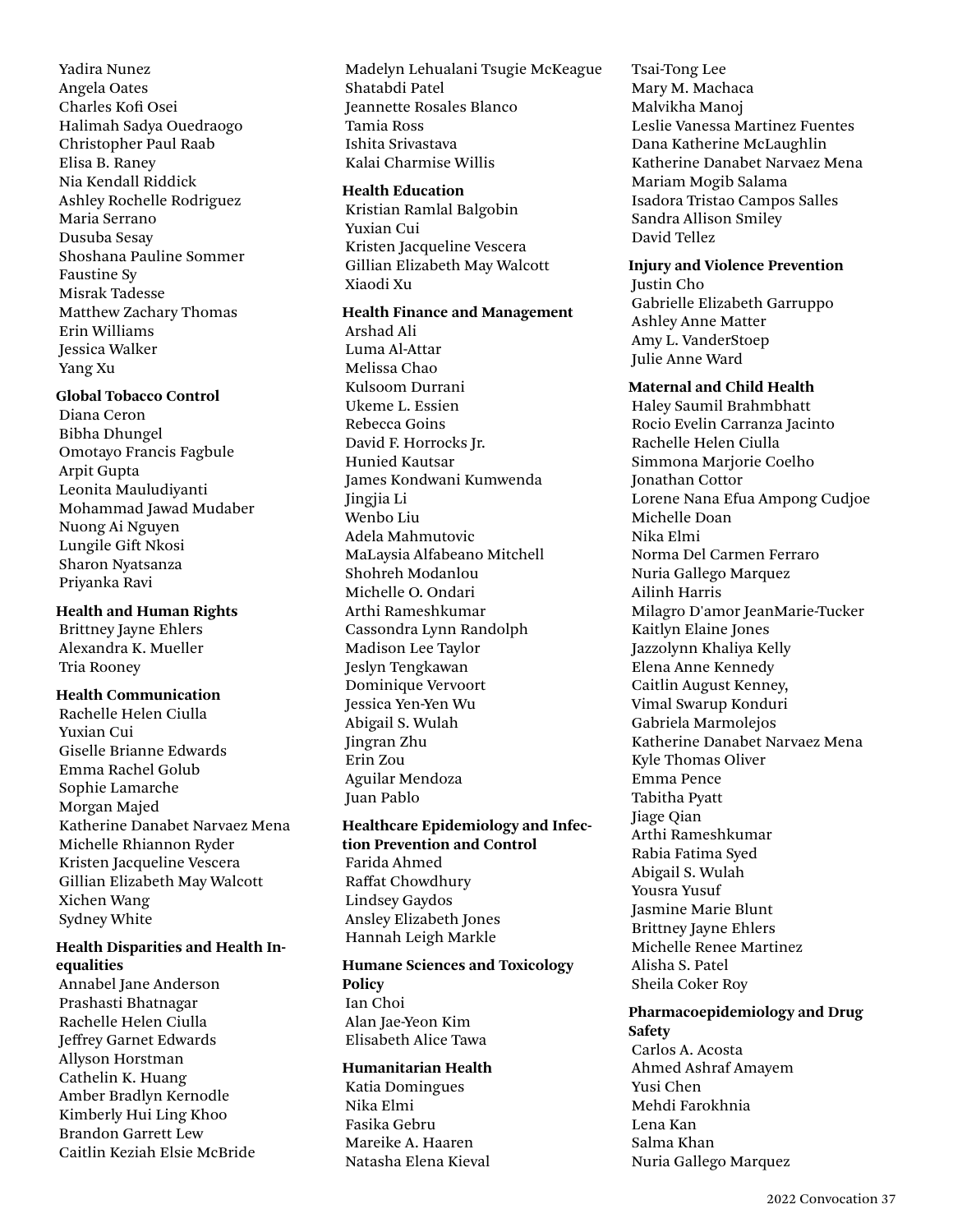Morgan Majed Gayathri Menon Joelynn Nakato Daniella Muwanga Jiage Qian Jiekang Wang Yousra Yusuf

#### **Population Health**

Haley Saumil Brahmbhatt Nuria Gallego Marquez Lena Kan Morgan Majed Jiage Qian Yousra Yusuf

### **Population Health Management**

Shereefa Afreen Arif Asif Melody Barry Victoria Basalyga Amanda N. Brumwell Christine Lecaros Trinidad Bryant Krista Jean Burris Rachel Dubose Caruthers Luvana Chowdhury Chizaram Chuzumara Eduardo Tolentino Da Silva Jolla Triccia Atendido De los Santos Leah Drown Christine A. Einloth Gabriel Gavrilescu Marshall Andrew Hammond Alison V. Hitner Ilirjeta Krasniqi Bindya Manu Ladwa Andrew Lee Amy Majeski Lauren Maxham Jana Mitchell Stephen Cable Nelson Lesley Newton James O'Neill Julia Roberts Aaron Santos Rochman Robyn Marie Russell Robin Andrea Scott Philip E. Shaheen T. Christopher Windham Jeanette Q. Yang Bomy Yun

### **Public Health Advocacy**

Rachelle Helen Ciulla Armando Gallegos Jr.

### **Public Health Economics**

Timothy Jacob Barber Zachary Evan Britt Po-Hung Chen Chaoran Dong Surabhi Urmya Hoover Angela Liu

Marwa Ibrahim Eldesoky Mahmoud Ramadan Xiaoming Sun Dominique Vervoort Angela Zhu

### **Public Health Informatics**

Jason Valenzuela Alacapa Shidin Balakrishnan Mengdi Jin Juliet Alise Morales Krithika Saraswathy Pennathur Ryo Shimoyama Megann Young

### **Public Health Training for American Indian Health Professionals**

Agnes Attakai Joel A. Begay Tara L. Maudrie Jennifer Lynn Straub Charity Watchman Samantha Ann Yessilth

### **Public Mental Health Research**

Yahaira Scarlett Leon Kristine Spike Mehdi Farokhnia Brooke Ashley Jarrett

### **Quality, Patient Safety, and Outcomes Research** Arshad Ali Raghavi Anand

Grace Helen Bachman Erica Lee Chao Long Aarti Mathur Nicholas Joseph Montelauro Jeffrey H. Nguyen Jesuseun Olaoluwa Owoniyi Dominique Vervoort Ahsan Zil-E-Ali

### **Risk Sciences and Public Policy**

Aimee Bourey Mary E. T. Boyle Kevin Chang Alivia Ann Coleman Johnross Ford Weondong Hwang Aishwarya Javali Christian C. Jenkins Ian Timothy Kang Adory Khandaker Alan Jae-Yeon Kim Tianyi Li Haris N. Malik Ida Ramezani Yvonne Josephine Ndiare Sene Shruti Vishvanath Sinkar Alexa Lee Souder

Hanmeng Xu Lauren Nicole Deanes Melissa DeSantiago Bakary Musa Jallow Sophia Le John Harris Munroe Yu Bin Na Samantha Orosz Grant Matthew Schumock

#### **Spatial Analysis for Public Health**

Bernadette De Leon Kelly Renae Hickman Steven C. Sheridan

**The Food System, Environment and Public Health** Aimee Bourey Kevin Chang Sharon Chow Elizabeth Crespi Elizabeth Morgan Crull Savannah Elizabeth Est Johnross Ford Hannah Grant Amelia St. Clair Capehart Hulbert Sana F. Husain Kayla Jones Linda Baker Lester Stacy Vegas Lu Abbegayle McCarter Ilana Moreno Anthony Demartini Nicome Tiffany Ezinwa Onyejiaka Yvonne Josephine Ndiare Sene Alexis Noelli Pena Elayna Shapiro Patrick Alan Shikani Marissa Silverberg Lacy Stephens Casey Masako Tokeshi Audrey Elizabeth Tran Lam Patrick Tyczynski Xichen Wang Lihua Zeng

### **Training Certificate in Public Health**

Adriana Marie Eugene Maria Luisa Garcia Nitzia Olivares Moreno Cinthya Raquel Moshtagh Radha Rani Padhy Brynn Schor Saba Khan Siddiki

**Tropical Medicine** Erin Elizabeth Caleb Anthony Hellman Rose Darline Janvier Emma Katherine Pippenger Sharon Rebecca Puthumana Lilyanna Gabrielle Thompson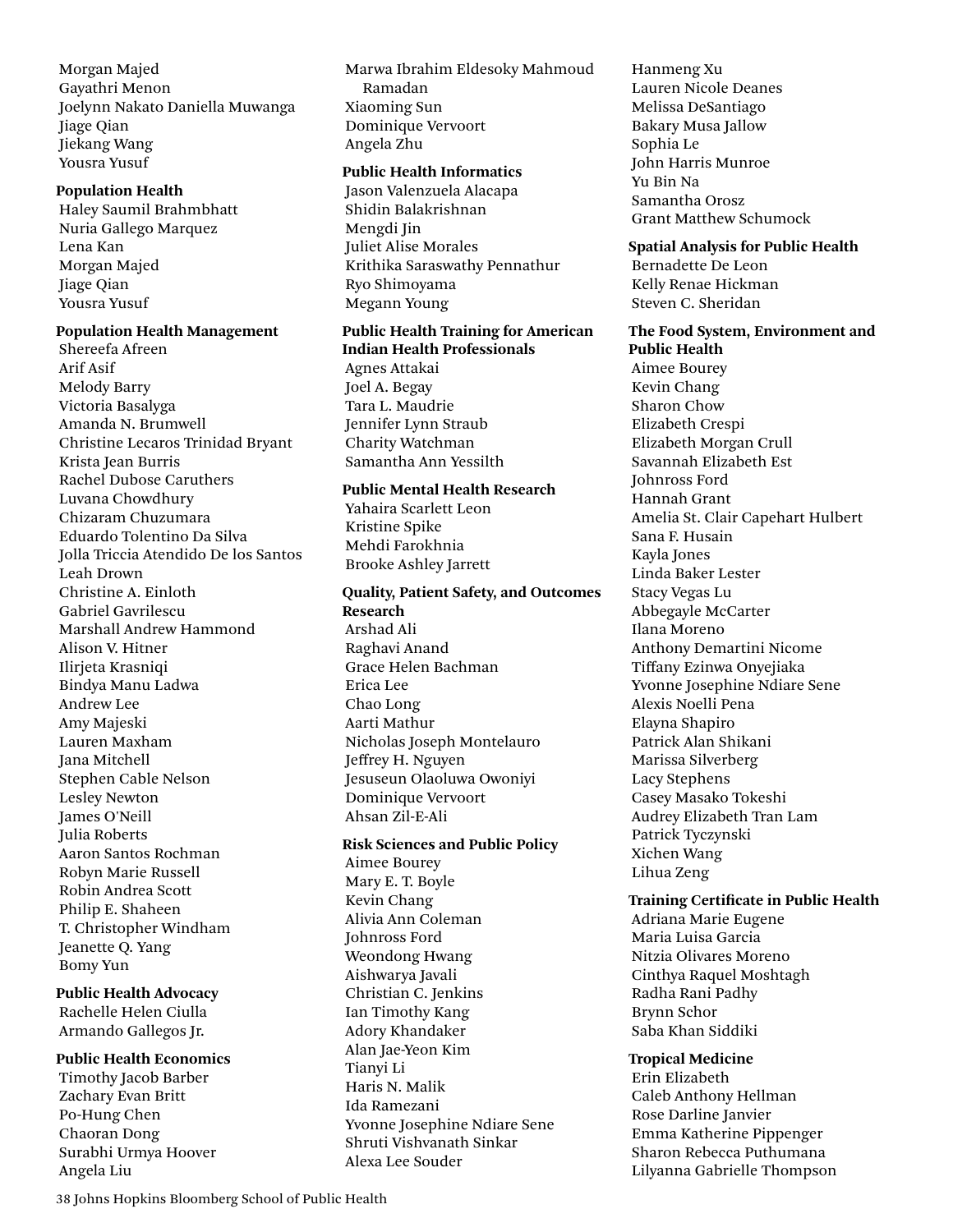Earvin Aidan Fitzstephen Grinage Victoria Kamilar

### **Vaccine Science and Policy**

Gabrielle Angelica Abesamis Sarah Arciniegas Margarita Correa-Mendez Wanmin Dai Katelyn Dinkel Chaoran Dong Berhaun Fesshaye Jennifer Ann Goldfarb Paola Alejandra Ramos Irizarry Muhammad Aamir Latif Siqi Li Dalia Lin Xie Stacie Loisate Chelsea Shannon Lutz Juliet Alise Morales Monica Eve Pilewskie Sanika Abhay Satoskar Anjali Srivastava Ian Steinfield Ronay Stevens Elise Gedenk Thompson Shilah Faith Waters Bettina Wunderlich Tingting Yan SukMin Yoon

#### **Vaccine Science and Policy**

Adeola Abiola Ayedun Ashwin Belludi Laura Marie Canaday Geervani Daggupati Jennifer Elaine Gerber Ashley Rose Germann Elizabeth Anne Hahn Aniqa Islam Monali Praharaj Austin Joe Price Aditi Rao Sunny Sapehia Owen John Stokes-Cawley Camilla Ann Strother Emily Jean Thompson Yehua Wang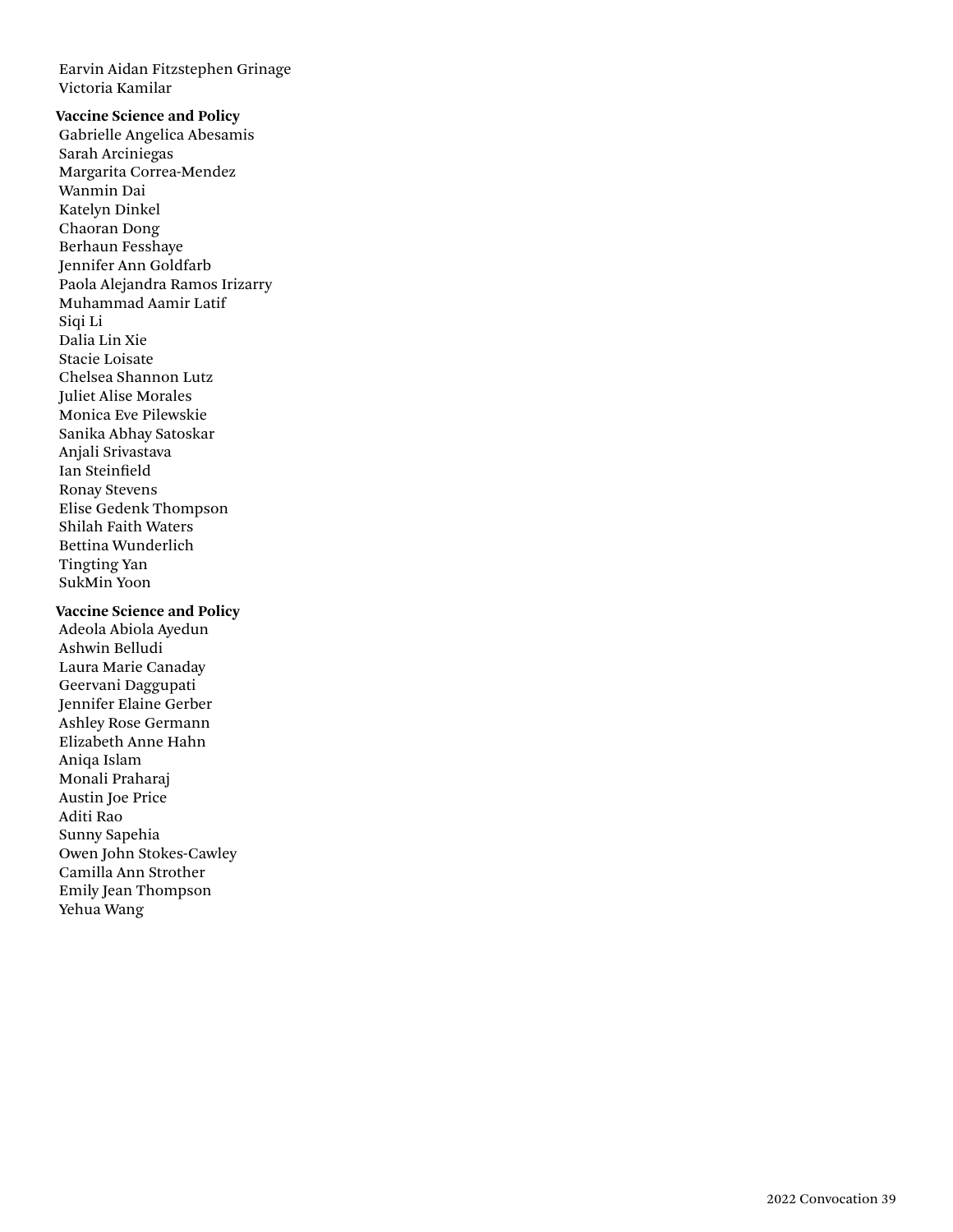# <span id="page-39-0"></span>**Student Assembly Officers**

### *Executive Board*

**Alan Kim and Yasmine Issah** *President*

**Stanley Zheng**  *President-Elect*

**Gabriel Lopez**  *Vice-President for Finance and Appropriations*

**Ida Ramezani** *Vice President for Student Groups*

**Aishwarya Javali and Kevin Feezel**  *Vice President for Communications and External Affairs*

**Heather Jianbo Zhao and Glen Koh**  *Vice Presidents for Quality of Life*

### *Departmental Representatives*

**Elvar Bjarkson** *Biochemistry and Molecular Biology* 

**Haley Garbus** *Environmental Health and Engineering* 

**Victoria Kamilar** *Epidemiology* 

**Aashna Kaur** *Health Policy and Management* 

**Julia Wang**  *Health, Behavior and Society*  **Anushruti Gupta and Alex W. Zhu**  *Vice Presidents for Social and Cultural Affairs*

**Michelle Jennett and Thomas Zhang** *Vice Presidents for Professional Development and Academic Honors*

**Paola Ramos Irizarry & Sarthi Manchanda** *Vice Presidents for Diversity, Equity and Community Affairs*

**Ria Golecha and Jack O'Hara**  *Vice Presidents for Elections*

**Parker Acevedo** *International Health* 

**Annie Zhao** *Mental Health* 

**Katrina Rodriguez** *Doctoral Student Council Representative* 

**Katie Butler** *Online Programs of Applied Learning* 

### *Members-At-Large*

| <b>Crystal Allen</b>      | <b>Luke Grosyner</b>         | Dat Nguyen                 |
|---------------------------|------------------------------|----------------------------|
| <b>Aditi Biswas</b>       | <b>Jacquelyn He</b>          | <b>Aakash Parikh</b>       |
| <b>Elvar Bjarkson</b>     | Nina Hoffpauir               | <b>Mena Ru</b>             |
| Megan Brezka              | <b>Ashley Joshi</b>          | <b>Donna</b> Tran          |
| <b>Alex Christopoulos</b> | Piyush Kalakoti              | Patrick Tyczynski          |
| <b>Brendon Frankel</b>    | <b>Sheridan Kelly</b>        | <b>Nancy Fangning Wang</b> |
| <b>Jordan Gladgo</b>      | Salome Da Silva Duarte Lepez | <b>Emily Zhang</b>         |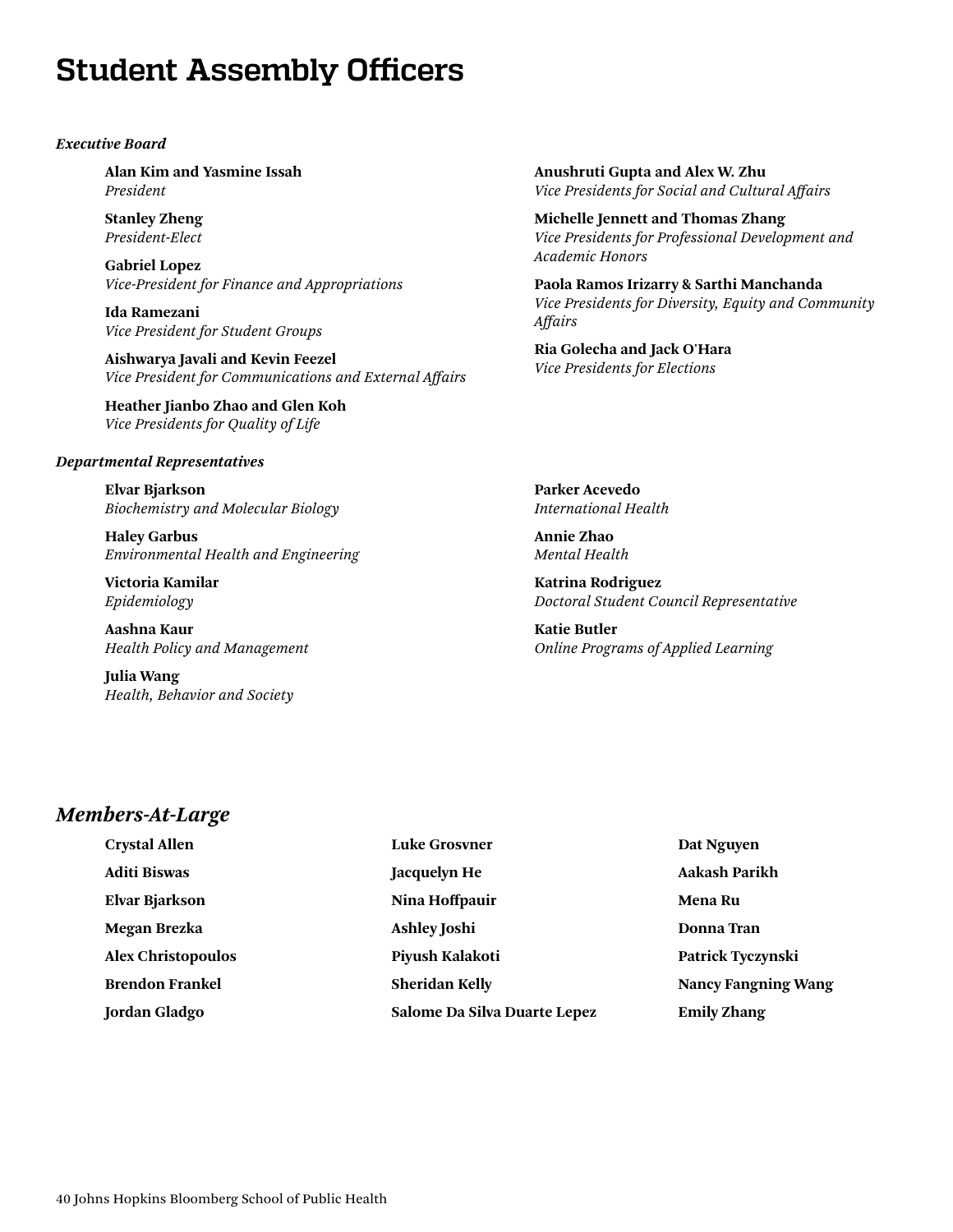# <span id="page-40-0"></span>**Student Assembly Recognition Awards**

### *Student Assembly Recognition Awards*

The following awards are bestowed by the student body to acknowledge the recipients' special contribution to student life.

### *Staff*

**Fontella Johns,** *Security* **Adam Whittington Jr,** *Security* **Caroline Heaney,** *Career Services* **Robin Newcomb,** *Health, Behavior and Society* **Shekeitha Jefferies,** *Student Life*

### *Students*

**Khadijah Davis,** *Health Policy and Management* **Prativa Baral,** *International Health* **Emily Illingworth,** *Environmental Health and Engineering* **Liz Chong,** MPH **Hannah Markle,** *Molecular Microbiology and Immunology*

*Teaching Assistants*

**Aishwarya Javali,** *Health Policy and Managemen* **Nicholas Meyerson,** *Health Policy and Management*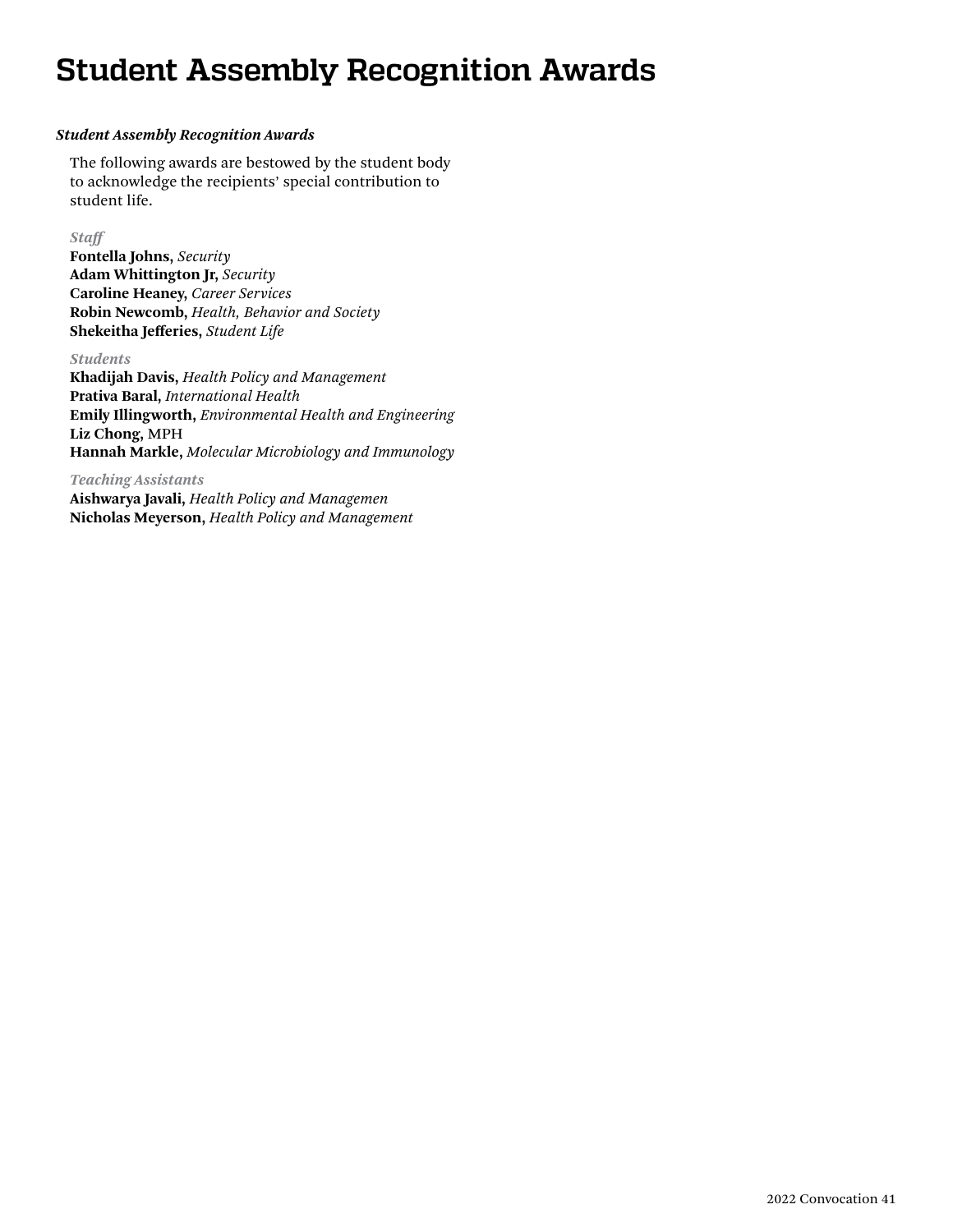# <span id="page-41-0"></span>Convocation Speaker **Margaret (Peggy) Hamburg, M.D.**

Dr. Hamburg is an internationally recognized leader in science, medicine, and public health. She currently serves as chair of the Commonwealth Fund Commission on a National Public Health System and recently served as the interim Vice President for Biological Programs and Policy at the Nuclear Threat Initiative. Dr. Hamburg recently completed her term as Foreign Secretary of the National Academy of Medicine, where she served as senior advisor on international matters and liaison with other Academies of Medicine and Science around the world. She continues to represent the National Academies of Science, Engineering, and Medicine on the steering committee of the InterAcademy Partnership for Science, Health, and Policy, the organization that represents Academies of Science and Medicine around the world. Dr. Hamburg is also the immediate past Chair/President of the American Association for the Advancement of Science (AAAS), the world's largest scientific membership organization.

Prior to this, Dr. Hamburg was appointed by President Obama as Commissioner of the Food and Drug Administration. In this role she was known for advancing regulatory science, medical product innovation, and the globalization of the agency, while also overseeing the implementation of groundbreaking laws to curb tobacco use and enhance food safety.

Previously, Dr. Hamburg served as Vice President and Senior Scientist at the Nuclear Threat Initiative, a foundation dedicated to reducing nuclear, chemical, and biological threats. Dr. Hamburg also served as New York City Health Commissioner, where she undertook major initiatives to reduce infant mortality, address HIV/AIDS, curtail the resurgence and spread of tuberculosis, and launched the nation's first public health bioterrorism preparedness program. President Clinton later named her Assistant Secretary for Planning and Evaluation for the U.S. Department of Health and Human Services, the chief policy role in the department. Earlier in her career, Dr. Hamburg served as Assistant Director of the National Institute of Allergy and Infectious Diseases, National Institutes of Health.

Dr. Hamburg currently sits on various boards and advisory committees, including the board of the Council on Foreign Relations, the Global Alliance for Vaccines and Immunization (GAVI), the Nature Conservancy, Ending Pandemics (chair), the Simons Foundation, the Lasker Foundation, the American Museum of Natural History, the Commonwealth Fund, and the Urban Institute. She is chair of the Joint Coordinating Group for the Coalition for Epidemic Preparedness and Innovation (CEPI), and a member of the Harvard University Global Advisory Council, the Global Health Scientific Advisory Committee for the Gates Foundation, the Harvard Medical School Board of Fellows, and the World Dementia Council. She is a member of the Committee on International Security and Arms Control (CISAC), National Academy of Sciences, the CSIS Commission on Strengthening America's Health Security, the Bipartisan Commission on Biodefense. She recently served as co-chair of the World Health Organization expert advisory committee on developing global standards for governance and oversight of human genome editing.

The recipient of numerous honors and awards, Dr. Hamburg is an elected member of the National Academy of Medicine, the Council on Foreign Relations, and the American Academy of Arts and Sciences, as well as an Honorary Fellow of the UK Academy of Medical Sciences and a fellow of the American Association for the Advancement of Science and the American College of Physicians.

Dr. Hamburg is board certified in Internal Medicine. She is a graduate of both Harvard College and Harvard Medical School and completed her medical residency at the New York Hospital-Cornell-Weill Medical Center.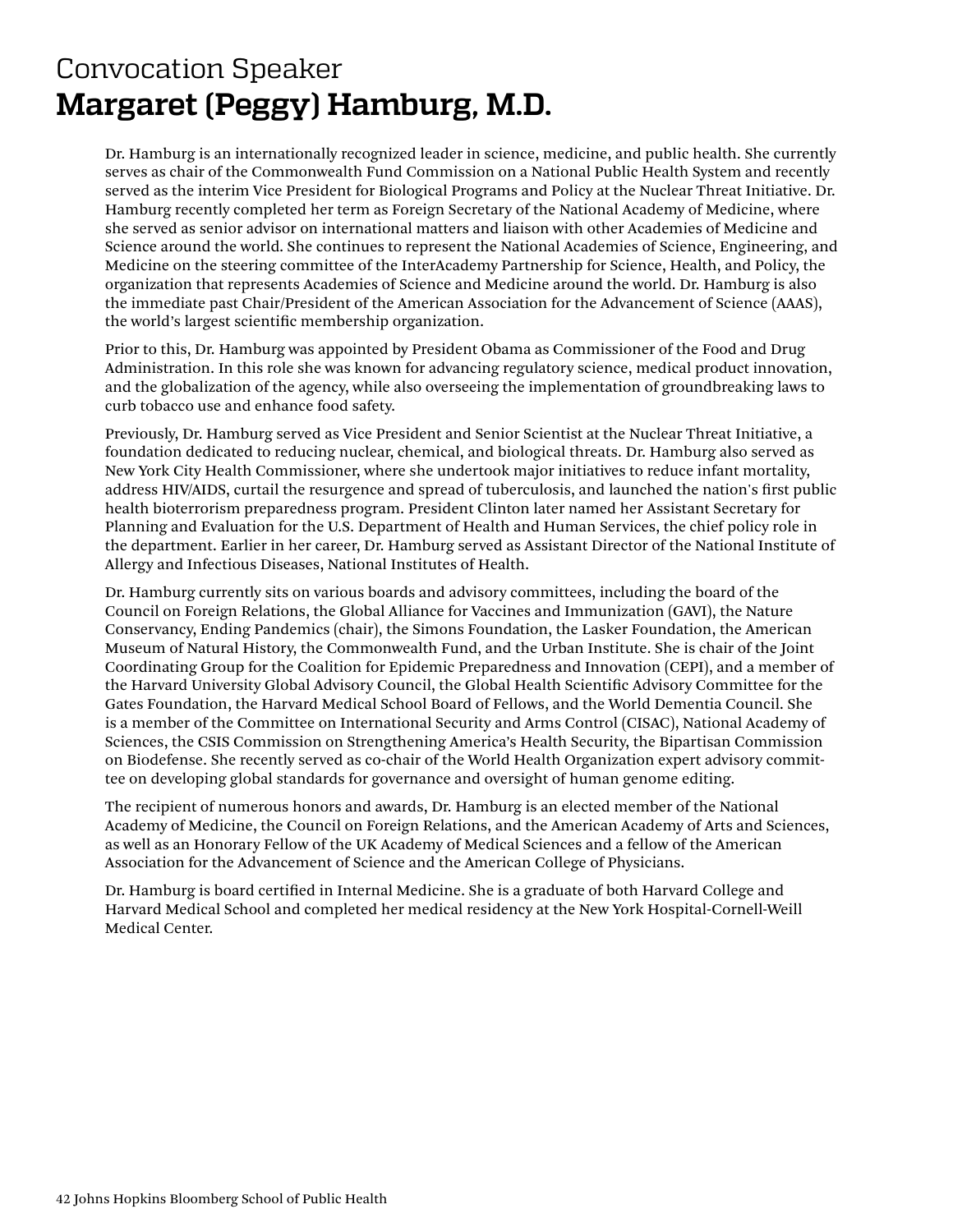# <span id="page-42-0"></span>**The School Mace**

The Johns Hopkins Bloomberg School of Public Health Mace carried by a Chief Marshal of the Society of Alumni, was first used in the 1986 Convocation Exercises. The head of the mace displays the names of individuals who have served as Dean of the School and their dates of service. The symbols on the seal illustrate the School's dedication to education, research and service in the diverse fields of public health through the promotion of health preservation, control of disease and delivery of health and medical services.

### **The Regalia and Symbol**

The history of the academic attire can be traced to the medieval period when scholars were also clerics and wore the costume of their monastic order. The hood was originally a cowl attached to the gown, which could be slipped over the head for warmth in the unheated buildings in which they worked. From this necessity evolved the tradition of academic regalia which today is used to identify members of the academic institution by level of degree, academic field, and awarding institutions.

The distinguishing mark of the gown is the sleeve: master—an oblong sleeve open at the wrist; doctor—bell-shaped sleeve with three velvet bars. Academic subjects are identified by the color of the hood trimming. The lining of the hood signifies the colors of the granting institution. The Johns Hopkins University displays a hood lining of gold. The color of the tassel denotes the degree. It may be black or gold thread or the same color as the hood trim. The colors associated with the different academic subjects are:

| <b>FIELD</b>        | <b>ROBE TRIM</b>              | <b>HOOD TRIM</b> |
|---------------------|-------------------------------|------------------|
| Administration      | <b>Black or Golden Yellow</b> | Peacock          |
| Anatomy             | <b>Black or Golden Yellow</b> | Golden Yellow    |
| Bacteriology        | Black or Golden Yellow        | Golden Yellow    |
| Biochemistry        | Black or Golden Yellow        | Golden Yellow    |
| Biology             | Black or Golden Yellow        | Golden Yellow    |
| Botany              | Black or Golden Yellow        | Golden Yellow    |
| Chemistry           | <b>Black or Golden Yellow</b> | Golden Yellow    |
| Dentistry           | <b>Black or Lilac</b>         | Lilac            |
| Engineering         | <b>Black or Orange</b>        | Orange           |
| Law                 | <b>Black or Purple</b>        | Purple           |
| Mathematics         | <b>Black or Golden Yellow</b> | Golden Yellow    |
| Medicine            | <b>Black or Green</b>         | Green            |
| Nursing             | <b>Black or Apricot</b>       | Apricot          |
| Optometry           | <b>Black or Seafoam Green</b> | Seafoam Green    |
| Philosophy          | <b>Black or Dark Blue</b>     | Dark Blue        |
| Physics             | Black or Golden Yellow        | Golden Yellow    |
| Physiology          | Black or Golden Yellow        | Golden Yellow    |
| Psychology          | <b>Black or Dark Blue</b>     | Dark Blue        |
| Public Health       | <b>Black or Salmon Pink</b>   | Salmon Pink      |
| Public Policy       | <b>Black or Peacock</b>       | Peacock          |
| Science             | <b>Black or Golden Yellow</b> | Golden Yellow    |
| Veterinary Medicine | <b>Black or Gray</b>          | Gray             |
| Zoology             | <b>Black or Golden Yellow</b> | Golden Yellow    |